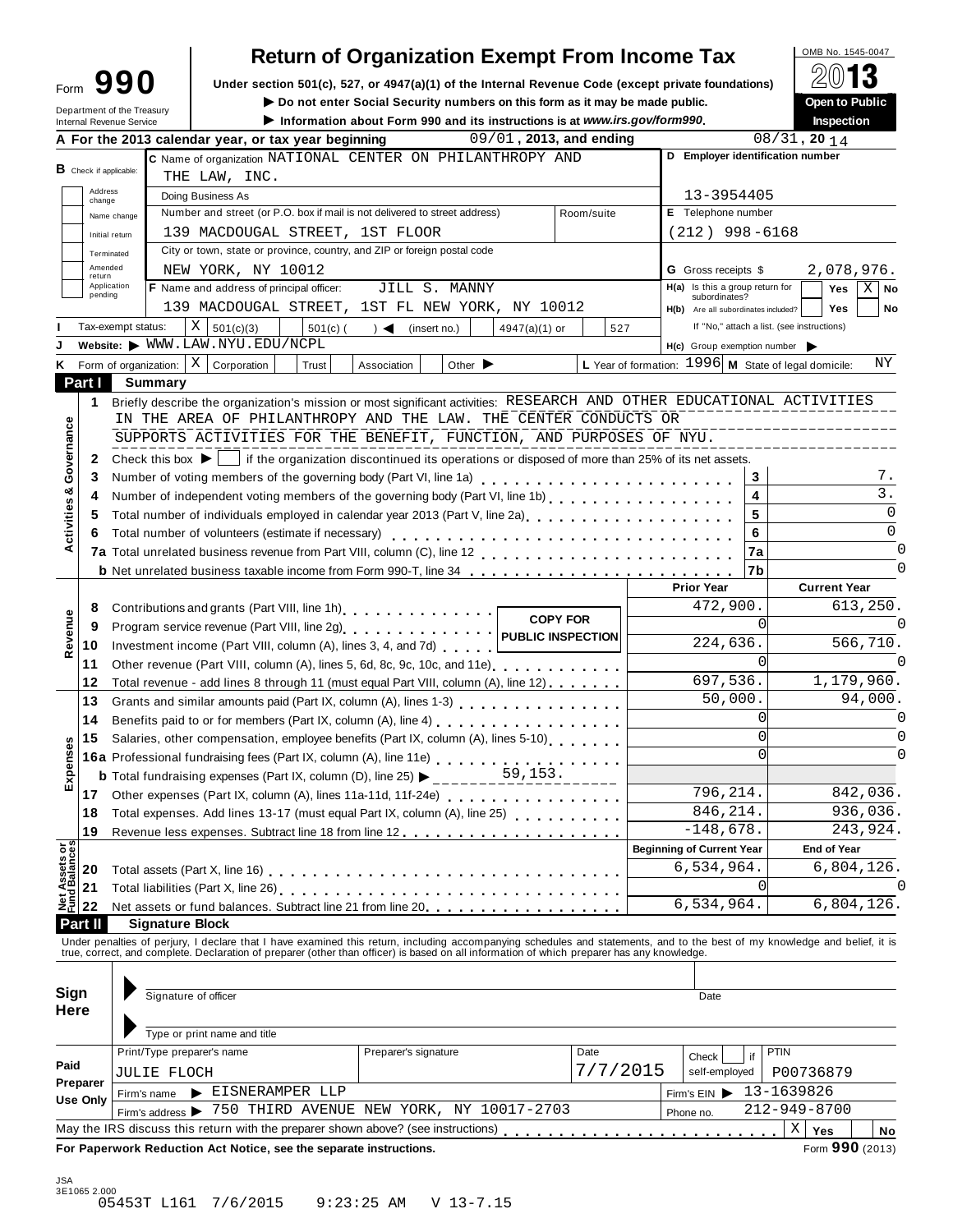• If you are filing for an Additional (Not Automatic) 3-Month Extension, complete only Part II and check this box . . . . . . . Χ Note. Only complete Part II if you have already been granted an automatic 3-month extension on a previously filed Form 8868.

|  |  |  | . If you are filing for an Automatic 3-Month Extension, complete only Part I (on page 1). |
|--|--|--|-------------------------------------------------------------------------------------------|
|  |  |  |                                                                                           |

| Part II                     |                                                             | Additional (Not Automatic) 3-Month Extension of Time. Only file the original (no copies needed).                                                        |                                   |                                          |                                                    |     |                     |
|-----------------------------|-------------------------------------------------------------|---------------------------------------------------------------------------------------------------------------------------------------------------------|-----------------------------------|------------------------------------------|----------------------------------------------------|-----|---------------------|
|                             |                                                             |                                                                                                                                                         |                                   |                                          | Enter filer's identifying number, see instructions |     |                     |
|                             |                                                             | Name of exempt organization or other filer, see instructions.                                                                                           |                                   |                                          | Employer identification number (EIN) or            |     |                     |
| Type or                     |                                                             | NATIONAL CENTER ON PHILANTHROPY AND                                                                                                                     |                                   |                                          |                                                    |     |                     |
| THE LAW, INC.<br>print      |                                                             | 13-3954405                                                                                                                                              |                                   |                                          |                                                    |     |                     |
|                             |                                                             | Number, street, and room or suite no. If a P.O. box, see instructions.                                                                                  |                                   |                                          | Social security number (SSN)                       |     |                     |
| File by the<br>due date for |                                                             | 139 MACDOUGAL STREET, 1ST FLOOR                                                                                                                         |                                   |                                          |                                                    |     |                     |
| filing your<br>return. See  |                                                             | City, town or post office, state, and ZIP code. For a foreign address, see instructions.                                                                |                                   |                                          |                                                    |     |                     |
| instructions.               |                                                             | NEW YORK, NY 10012                                                                                                                                      |                                   |                                          |                                                    |     |                     |
|                             |                                                             | Enter the Return code for the return that this application is for (file a separate application for each return)                                         |                                   |                                          |                                                    |     | 011                 |
|                             | Application                                                 |                                                                                                                                                         | Return                            | Application                              |                                                    |     | Return              |
| <b>Is For</b>               |                                                             |                                                                                                                                                         | Code                              | Is For                                   |                                                    |     | Code                |
| Form 990 or Form 990-EZ     |                                                             | 01                                                                                                                                                      |                                   |                                          |                                                    |     |                     |
|                             | Form 990-BL                                                 |                                                                                                                                                         | 02                                | Form 1041-A                              |                                                    |     | 08                  |
| Form 4720 (individual)      |                                                             | 03                                                                                                                                                      | Form 4720 (other than individual) |                                          |                                                    | 09  |                     |
| 04<br>Form 990-PF           |                                                             | 10<br>Form 5227                                                                                                                                         |                                   |                                          |                                                    |     |                     |
|                             | 05<br>Form 6069<br>Form 990-T (sec. 401(a) or 408(a) trust) |                                                                                                                                                         |                                   | 11                                       |                                                    |     |                     |
|                             |                                                             | Form 990-T (trust other than above)                                                                                                                     | 06                                | Form 8870                                |                                                    |     | 12                  |
|                             |                                                             | STOP! Do not complete Part II if you were not already granted an automatic 3-month extension on a previously filed Form 8868.                           |                                   |                                          |                                                    |     |                     |
|                             |                                                             | • The books are in the care of $\triangleright_{\text{KERRI}}$ TRICARICO, C/O NYU 105 EAST 17TH ST, ROOM 311 NEW YORK, NY 10003                         |                                   |                                          |                                                    |     |                     |
|                             |                                                             | 998-2913<br>Telephone No. $\blacktriangleright$ 212                                                                                                     |                                   | Fax No. $\triangleright$ 212<br>995-4113 |                                                    |     |                     |
|                             |                                                             | • If the organization does not have an office or place of business in the United States, check this box                                                 |                                   |                                          |                                                    |     |                     |
|                             |                                                             | • If this is for a Group Return, enter the organization's four digit Group Exemption Number (GEN) ________________. If this is                          |                                   |                                          |                                                    |     |                     |
|                             |                                                             | for the whole group, check this box $\blacktriangleright$ . If it is for part of the group, check this box $\blacktriangleright$                        |                                   |                                          |                                                    |     | and attach a        |
|                             |                                                             | list with the names and EINs of all members the extension is for.                                                                                       |                                   |                                          |                                                    |     |                     |
| 4                           |                                                             | I request an additional 3-month extension of time until                                                                                                 |                                   |                                          | $07/15$ , 20 15                                    |     |                     |
| 5.                          |                                                             | For calendar year ______, or other tax year beginning _______                                                                                           |                                   | $\overline{09/01}$ , 20 13 , and ending  |                                                    |     | $08/31$ , 20 $14$ . |
| 6                           |                                                             | If the tax year entered in line 5 is for less than 12 months, check reason:<br>Change in accounting period                                              |                                   | $Initial$ return $  \cdot  $             | Final return                                       |     |                     |
| 7                           |                                                             | State in detail why you need the extension INFORMATION NECESSARY TO FILE A COMPLETE                                                                     |                                   |                                          |                                                    |     |                     |
|                             |                                                             | AND ACCURATE RETURN IS NOT YET AVAILABLE.                                                                                                               |                                   |                                          |                                                    |     |                     |
|                             |                                                             |                                                                                                                                                         |                                   |                                          |                                                    |     |                     |
|                             |                                                             | 8a If this application is for Forms 990-BL, 990-PF, 990-T, 4720, or 6069, enter the tentative tax, less any<br>nonrefundable credits. See instructions. |                                   |                                          |                                                    | 8aS | 0                   |
|                             |                                                             | b If this application is for Forms 990-PF, 990-T, 4720, or 6069, enter any refundable credits and                                                       |                                   |                                          |                                                    |     |                     |

| estimated tax payments made. Include any prior year overpayment allowed as a credit and any                    |       |  |
|----------------------------------------------------------------------------------------------------------------|-------|--|
| amount paid previously with Form 8868.                                                                         | l d8l |  |
| c Balance Due. Subtract line 8b from line 8a. Include your payment with this form, if required, by using EFTPS |       |  |
| (Electronic Federal Tax Payment System). See instructions.                                                     | .8cl  |  |

#### Signature and Verification must be completed for Part li only.

Under penalties of perjury, I declare that l have examined this form, including accompanying schedules and statements, and to the best of my knowledge and belief, it is true, correct, and complete, and that I am authorized to prepare this form.

Signature  $\blacktriangleright$  Date  $\blacktriangleright$  Date  $\blacktriangleright$  Date  $\blacktriangleright$ 

Form 8868 (Rev. 1-2014)

Page 2

JSA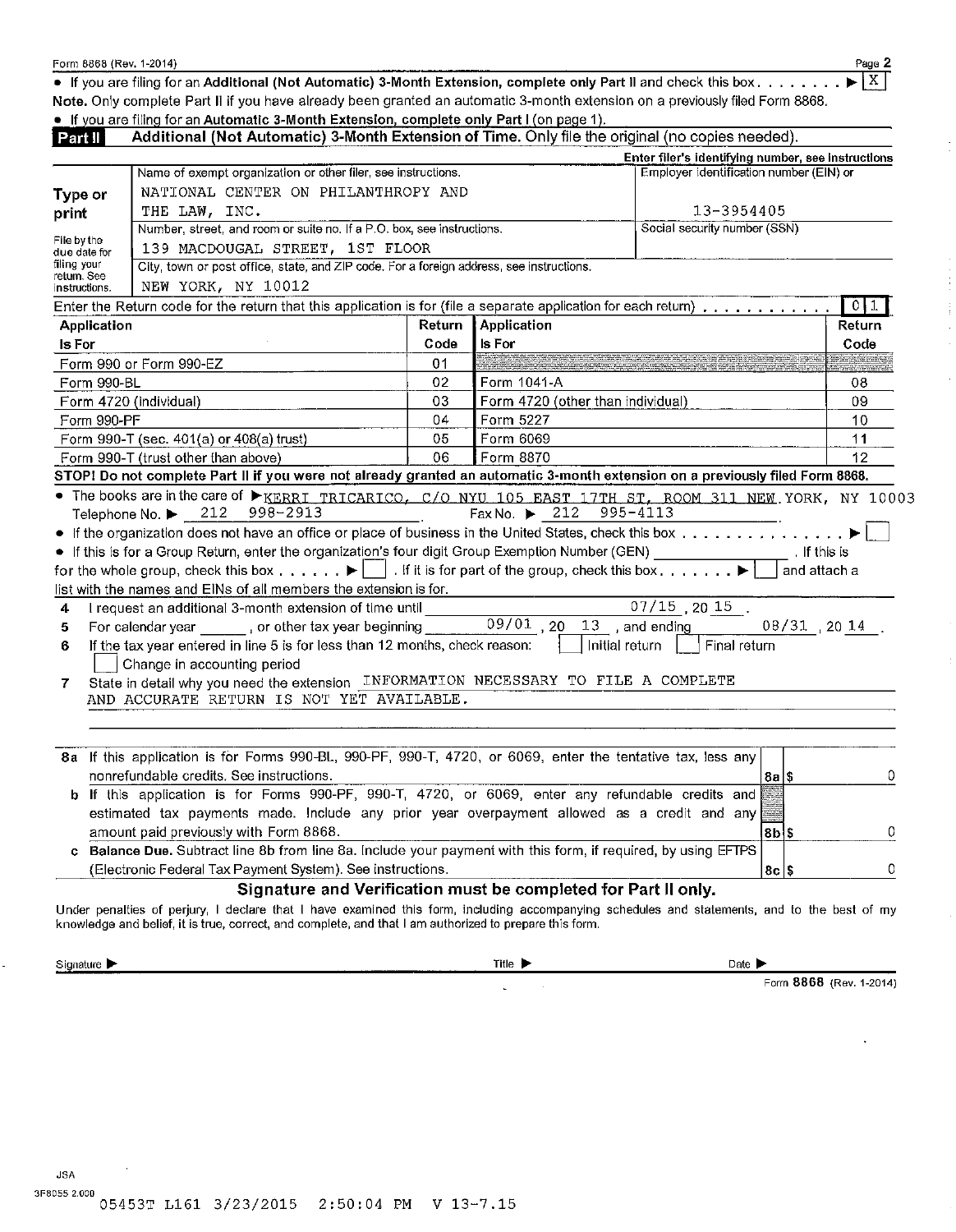### Form 8868 **Application for Extension of Time To File an**<br>Exempt Organization Return Exempt Organization Return  $\left[\begin{array}{c} | \\ | \end{array}\right]_{\text{OMB No. 1545-1709}}$

Department of the Treasury ..... File a separate application for each return. Internal Revenue Service ..... Information about Form 8868 and Its Instructions Is at *www.irs.gov/form8868.* 

• If you are filing for an Automatic 3-Month Extension, complete only Part I and check this box  $\ldots \ldots$ . • If you are filing for an Additional (Not Automatic) 3-Month Extension, complete only Part II (on page 2 of this form).

*Do not complete Part* li *unless* you have already been granted an automatic 3-month extension on a previously filed Form 8868.

Electronic filing *(e-file}.* You can electronically file Form 8868 if you need a 3-month automatic extension of time to file (6 months for a corporation required to file Form 990-T), or an additional (not automatic) 3-month extension of time. You can electronically file Form 8868 to request an extension of time to file any of the forms listed in Part I or Part li with the exception of Form 8870, Information Return for Transfers Associated With Certain Personal Benefit Contracts, which must be sent to the IRS in paper format (see instructions). For more details on the electronic filing of this form, visit *www.irs.gov/efi/e* and click on *e-file for Charities* & *Nonprofits.* 

Part **Automatic 3-Month Extension of Time.** Only submit original (no copies needed).

A corporation required to file Form 990-T and requesting an automatic 6-month extension - check this box and complete Part I only . . . . . . . . . . . . . . . • . . . . . . . . . . . . . . . . • • . . . . . . . . . . . . . . . . . . . . . . . . . . ..... ~ D

*All other corporations (including 1120-C filers), partnerships, REM/Cs, and trusts must use Form 7004 to request an extension of time to file income tax returns.* Enter filer's ldentlfvlna number, see Instructions

| <u>to me income texternis.</u>         |                                                                                          | ETHEL THEI 9 REPORTED THE REPORT OF THE REPORTED |
|----------------------------------------|------------------------------------------------------------------------------------------|--------------------------------------------------|
|                                        | Name of exempt organization or other filer, see instructions.                            | Employer identification number (EIN) or          |
| Type or                                | NATIONAL CENTER ON PHILANTHROPY AND                                                      |                                                  |
|                                        | THE LAW, INC.                                                                            | 13-3954405                                       |
| File by the                            | Number, street, and room or suite no. If a P.O. box, see instructions.                   | Social security number (SSN)                     |
| filing your                            | 139 MACDOUGAL STREET. 1ST FLOOR                                                          |                                                  |
| return. See                            | City, town or post office, state, and ZIP code. For a foreign address, see instructions. |                                                  |
| print<br>due date for<br>instructions. | NEW YORK, NY 10012                                                                       |                                                  |

Enter the Return code for the return that this application is for (file a separate application for each return)  $\cdots \cdots \cdots$ 

| Application                                      | Return | Application                         | Return |
|--------------------------------------------------|--------|-------------------------------------|--------|
| ls For                                           | Code   | l Is For                            | Code   |
| Form 990 or Form 990-EZ                          | 01     | Form 990-T (corporation)            | 07     |
| Form 990-BL                                      | 02     | l Form 1041-A                       | 08     |
| Form 4720 (individual)                           | 03     | l Form 4720 (other than individual) | 09     |
| Form 990-PF                                      | 04     | Form 5227                           | 10     |
| Form $990 - T$ (sec. $401(a)$ or $408(a)$ trust) | 05     | Form 6069                           |        |
| Form 990-T (trust other than above)              | 06     | Form 8870                           | 12     |

The books are in the care of FKERRI TRICARICO, C/O NYU 105 EAST 17TH ST, ROOM 311 NEW YORK, NY 10003

|              | Telephone No. $\blacktriangleright$ 212 998-2913<br>FAX No. $\triangleright$ 212 995-4113<br>and the control of the control of                                                   |                    |                         |   |
|--------------|----------------------------------------------------------------------------------------------------------------------------------------------------------------------------------|--------------------|-------------------------|---|
|              | • If the organization does not have an office or place of business in the United States, check this box                                                                          |                    |                         |   |
|              | • If this is for a Group Return, enter the organization's four digit Group Exemption Number (GEN) ________________. If this is                                                   |                    |                         |   |
|              | for the whole group, check this box $\ldots$ , $\blacktriangleright \blacksquare$ . If it is for part of the group, check this box $\ldots$ , $\blacktriangleright \blacksquare$ |                    | and attach              |   |
|              | a list with the names and EINs of all members the extension is for.                                                                                                              |                    |                         |   |
|              | I request an automatic 3-month (6 months for a corporation required to file Form 990-T) extension of time                                                                        |                    |                         |   |
|              | until $04/15$ , 20 15, to file the exempt organization return for the organization named above. The extension is                                                                 |                    |                         |   |
|              | for the organization's return for:                                                                                                                                               |                    |                         |   |
|              |                                                                                                                                                                                  |                    |                         |   |
|              | calendar year 20 _____ or<br><u>X</u> tax year beginning ________________09/01 _, 20 13 _, and ending____________08/31_, 20 14 _.                                                |                    |                         |   |
|              |                                                                                                                                                                                  |                    |                         |   |
| $\mathbf{2}$ | If the tax year entered in line 1 is for less than 12 months, check reason: $\vert \cdot \vert$ Initial return<br><b>i</b> Final return                                          |                    |                         |   |
|              | Change in accounting period                                                                                                                                                      |                    |                         |   |
|              | 3a If this application is for Form 990-BL, 990-PF, 990-T, 4720, or 6069, enter the tentative tax, less any                                                                       |                    |                         |   |
|              | nonrefundable credits. See instructions.                                                                                                                                         | 3a S               |                         |   |
|              | b If this application is for Form 990-PF, 990-T, 4720, or 6069, enter any refundable credits and                                                                                 |                    |                         |   |
|              | estimated tax payments made. Include any prior year overpayment allowed as a credit.                                                                                             | $ 3b $ \$          |                         | 0 |
|              | c Balance due. Subtract line 3b from line 3a. Include your payment with this form, if required, by using EFTPS                                                                   |                    |                         |   |
|              | (Electronic Federal Tax Payment System). See instructions.                                                                                                                       | $3c$ $\frac{2}{3}$ |                         | 0 |
|              | Caution. If you are going to make an electronic funds withdrawal (direct debit) with this Form 8868, see Form 8453-EO and Form 8879-EO for payment                               |                    |                         |   |
|              | instructions.                                                                                                                                                                    |                    |                         |   |
|              | For Privacy Act and Paperwork Reduction Act Notice, see instructions.                                                                                                            |                    | Form 8868 (Rev. 1-2014) |   |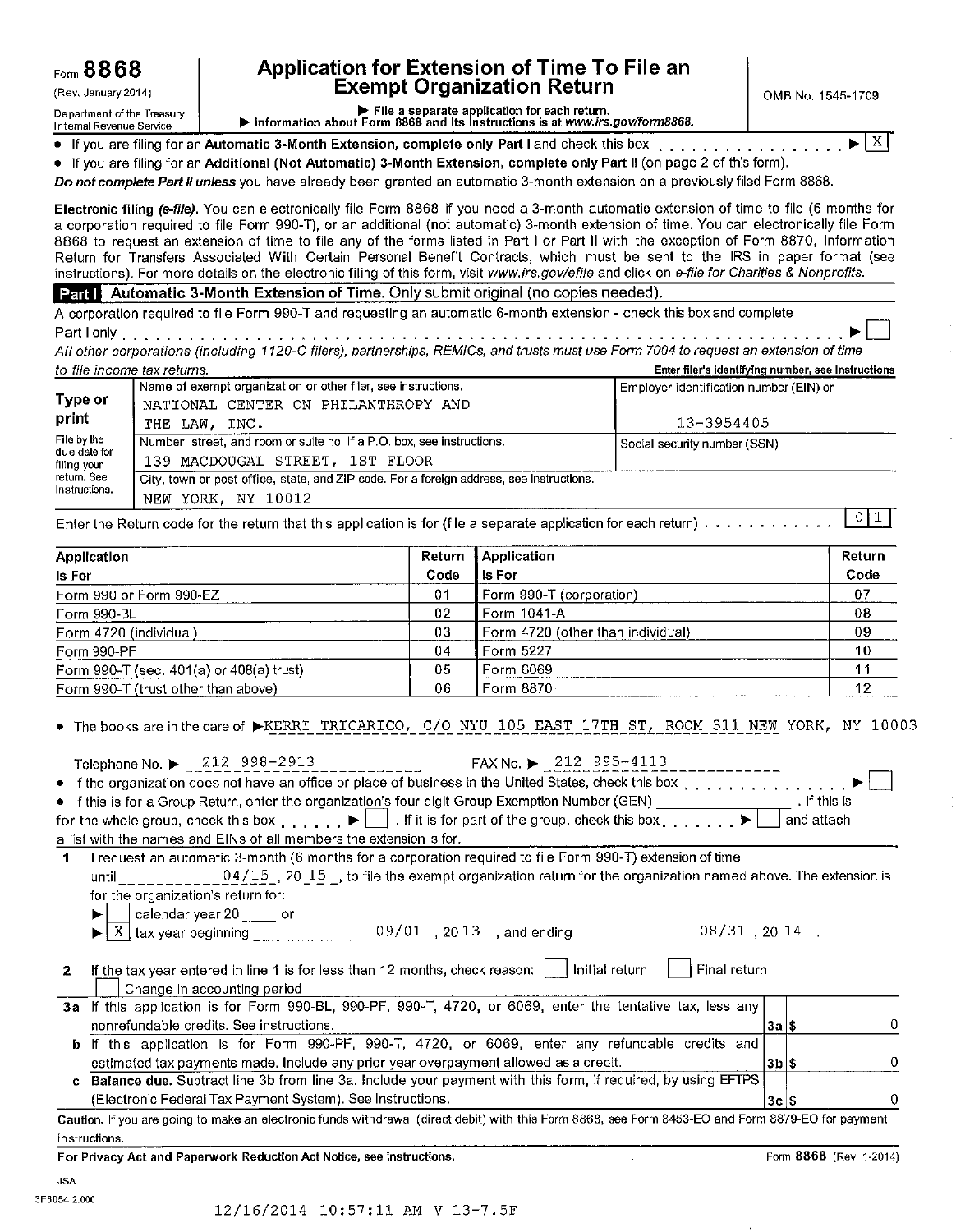| 1. | Briefly describe the organization's mission:                                                                                                                                                                                                                                                                                                      |  |
|----|---------------------------------------------------------------------------------------------------------------------------------------------------------------------------------------------------------------------------------------------------------------------------------------------------------------------------------------------------|--|
|    | SUPPORT THE PROMOTION, ENCOURAGEMENT, AND SPONSORSHIP OF STUDY,                                                                                                                                                                                                                                                                                   |  |
|    | RESEARCH AND OTHER EDUCATIONAL ACTIVITIES IN THE AREA OF PHILANTHROPY                                                                                                                                                                                                                                                                             |  |
|    | AND THE LAW.                                                                                                                                                                                                                                                                                                                                      |  |
|    | 2 Did the organization undertake any significant program services during the year which were not listed on the<br>$\left[\begin{array}{c c} x & \mathbf{No} \end{array}\right]$<br><b>Yes</b><br>If "Yes," describe these new services on Schedule O.                                                                                             |  |
|    | 3 Did the organization cease conducting, or make significant changes in how it conducts, any program<br>$\left[\begin{array}{c c} x & \mathbf{No} \end{array}\right]$<br><b>Yes</b><br>If "Yes," describe these changes on Schedule O.                                                                                                            |  |
|    | 4 Describe the organization's program service accomplishments for each of its three largest program services, as measured by<br>expenses. Section $501(c)(3)$ and $501(c)(4)$ organizations are required to report the amount of grants and allocations to others,<br>the total expenses, and revenue, if any, for each program service reported. |  |
|    | $(94,000)$ (Revenue \$<br>4a (Code:<br>) (Expenses $\frac{1}{2}$ $\frac{1}{2}$ $\frac{1}{2}$ including grants of \$<br>THE CENTER IS OPERATED FOR CHARITABLE AND EDUCATIONAL PURPOSES,                                                                                                                                                            |  |
|    | INCLUDING THE PROMOTION, ENCOURAGEMENT, AND SPONSORSHIP OF STUDY,                                                                                                                                                                                                                                                                                 |  |
|    | RESEARCH AND OTHER EDUCATIONAL ACTIVITIES IN THE AREA OF                                                                                                                                                                                                                                                                                          |  |
|    | PHILANTHROPY AND THE LAW.<br>THE CENTER CONDUCTS OR SUPPORTS                                                                                                                                                                                                                                                                                      |  |
|    | ACTIVITIES FOR THE BENEFIT OF, PERFORMS THE FUNCTION OF, OR                                                                                                                                                                                                                                                                                       |  |
|    | CARRIES OUT THE PURPOSES OF NEW YORK UNIVERSITY.                                                                                                                                                                                                                                                                                                  |  |
|    | including grants of \$ ) (Revenue \$<br>$\overline{)}$ (Expenses \$<br>4b (Code:                                                                                                                                                                                                                                                                  |  |
|    |                                                                                                                                                                                                                                                                                                                                                   |  |
|    |                                                                                                                                                                                                                                                                                                                                                   |  |
|    | including grants of \$<br>$\sqrt{2}$ (Expenses \$<br>) (Revenue \$<br>4c (Code:                                                                                                                                                                                                                                                                   |  |
|    |                                                                                                                                                                                                                                                                                                                                                   |  |
|    |                                                                                                                                                                                                                                                                                                                                                   |  |
|    |                                                                                                                                                                                                                                                                                                                                                   |  |
|    |                                                                                                                                                                                                                                                                                                                                                   |  |
|    | 4d Other program services (Describe in Schedule O.)                                                                                                                                                                                                                                                                                               |  |
|    | (Expenses \$<br>including grants of \$<br>) (Revenue \$<br>805, 217.<br>4e Total program service expenses                                                                                                                                                                                                                                         |  |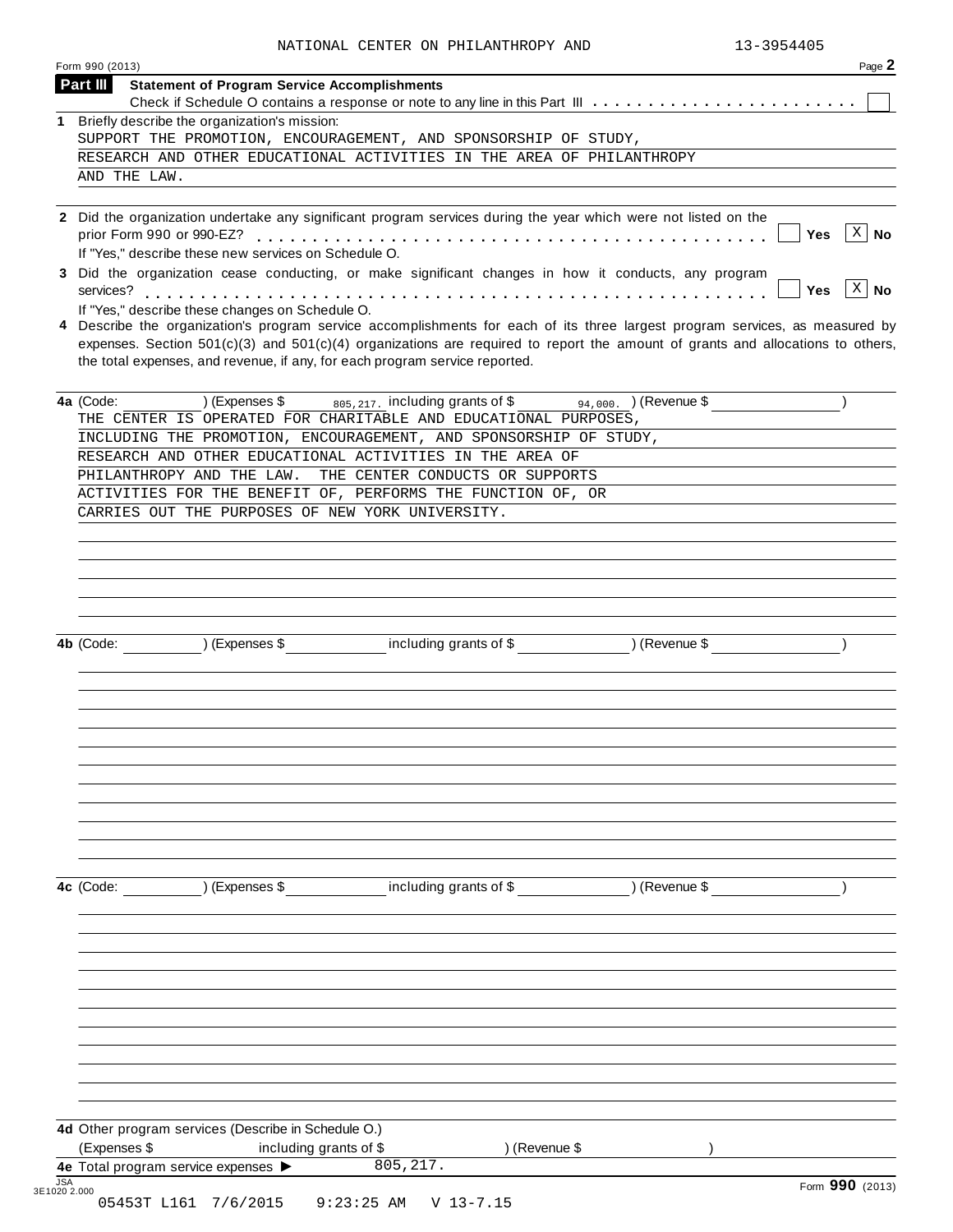| Part IV      | Form 990 (2013)<br><b>Checklist of Required Schedules</b>                                                                                                                                                                                           |                     |                         | Page 3 |
|--------------|-----------------------------------------------------------------------------------------------------------------------------------------------------------------------------------------------------------------------------------------------------|---------------------|-------------------------|--------|
|              |                                                                                                                                                                                                                                                     |                     | Yes                     | No     |
| 1            | Is the organization described in section $501(c)(3)$ or $4947(a)(1)$ (other than a private foundation)? If "Yes,"                                                                                                                                   |                     | Χ                       |        |
|              |                                                                                                                                                                                                                                                     | 1<br>$\overline{2}$ | $\overline{\mathbf{x}}$ |        |
| $\mathbf{2}$ | Is the organization required to complete Schedule B, Schedule of Contributors (see instructions)?                                                                                                                                                   |                     |                         |        |
| 3            | Did the organization engage in direct or indirect political campaign activities on behalf of or in opposition to<br>candidates for public office? If "Yes," complete Schedule C, Part I.                                                            | 3                   |                         | Χ      |
| 4            | Section 501(c)(3) organizations. Did the organization engage in lobbying activities, or have a section 501(h)                                                                                                                                       | 4                   |                         | X      |
| 5            | Is the organization a section $501(c)(4)$ , $501(c)(5)$ , or $501(c)(6)$ organization that receives membership dues,<br>assessments, or similar amounts as defined in Revenue Procedure 98-19? If "Yes," complete Schedule C,                       | 5                   |                         | Χ      |
| 6            | Did the organization maintain any donor advised funds or any similar funds or accounts for which donors<br>have the right to provide advice on the distribution or investment of amounts in such funds or accounts? If                              |                     |                         |        |
|              |                                                                                                                                                                                                                                                     | 6                   |                         | Χ      |
| 7            | Did the organization receive or hold a conservation easement, including easements to preserve open space,<br>the environment, historic land areas, or historic structures? If "Yes," complete Schedule D, Part II.                                  | $\overline{7}$      |                         | Χ      |
| 8            | Did the organization maintain collections of works of art, historical treasures, or other similar assets? If "Yes,"                                                                                                                                 | 8                   |                         | Χ      |
| 9            | Did the organization report an amount in Part X, line 21, for escrow or custodial account liability; serve as a<br>custodian for amounts not listed in Part X; or provide credit counseling, debt management, credit repair, or                     | 9                   |                         | Χ      |
| 10           | Did the organization, directly or through a related organization, hold assets in temporarily restricted<br>endowments, permanent endowments, or quasi-endowments? If "Yes," complete Schedule D, Part V                                             | 10                  | Χ                       |        |
| 11           | If the organization's answer to any of the following questions is "Yes," then complete Schedule D, Parts VI,<br>VII, VIII, IX, or X as applicable.                                                                                                  |                     |                         |        |
|              | a Did the organization report an amount for land, buildings, and equipment in Part X, line 10? If "Yes,"                                                                                                                                            |                     |                         |        |
|              | <b>b</b> Did the organization report an amount for investments-other securities in Part X, line 12 that is 5% or more                                                                                                                               | 11a                 |                         | Χ      |
|              | c Did the organization report an amount for investments-program related in Part X, line 13 that is 5% or more                                                                                                                                       | 11 <sub>b</sub>     |                         | Χ      |
|              |                                                                                                                                                                                                                                                     | 11c                 |                         | Χ      |
|              | d Did the organization report an amount for other assets in Part X, line 15 that is 5% or more of its total assets<br>reported in Part X, line 16? If "Yes," complete Schedule D, Part IX                                                           | 11d                 |                         | Χ      |
|              | e Did the organization report an amount for other liabilities in Part X, line 25? If "Yes," complete Schedule D, Part X                                                                                                                             | 11e                 |                         | X      |
|              | f Did the organization's separate or consolidated financial statements for the tax year include a footnote that addresses<br>the organization's liability for uncertain tax positions under FIN 48 (ASC 740)? If "Yes," complete Schedule D, Part X | 11f                 | Χ                       |        |
|              | 12a Did the organization obtain separate, independent audited financial statements for the tax year? If "Yes,"                                                                                                                                      |                     | Χ                       |        |
|              | <b>b</b> Was the organization included in consolidated, independent audited financial statements for the tax year? If "Yes," and if                                                                                                                 | 12a                 |                         |        |
|              | the organization answered "No" to line 12a, then completing Schedule D, Parts XI and XII is optional                                                                                                                                                | 12 <sub>b</sub>     | Χ                       | X      |
| 13           | Is the organization a school described in section $170(b)(1)(A)(ii)?$ If "Yes," complete Schedule E                                                                                                                                                 | 13                  |                         | Χ      |
|              | 14 a Did the organization maintain an office, employees, or agents outside of the United States?.<br><b>b</b> Did the organization have aggregate revenues or expenses of more than \$10,000 from grantmaking,                                      | 14a                 |                         |        |
|              | fundraising, business, investment, and program service activities outside the United States, or aggregate<br>foreign investments valued at \$100,000 or more? If "Yes," complete Schedule F, Parts I and IV                                         | 14b                 |                         | Χ      |
| 15           | Did the organization report on Part IX, column (A), line 3, more than \$5,000 of grants or other assistance to or                                                                                                                                   | 15                  |                         | Χ      |
| 16           | Did the organization report on Part IX, column (A), line 3, more than \$5,000 of aggregate grants or other<br>assistance to or for foreign individuals? If "Yes," complete Schedule F, Parts III and IV                                             | 16                  |                         | Χ      |
| 17           | Did the organization report a total of more than \$15,000 of expenses for professional fundraising services on<br>Part IX, column (A), lines 6 and 11e? If "Yes," complete Schedule G, Part I (see instructions)<br>.                               | 17                  |                         | Χ      |
| 18           | Did the organization report more than \$15,000 total of fundraising event gross income and contributions on                                                                                                                                         | 18                  |                         | Χ      |
| 19           | Did the organization report more than \$15,000 of gross income from gaming activities on Part VIII, line 9a?                                                                                                                                        | 19                  |                         | Χ      |
|              | 20 a Did the organization operate one or more hospital facilities? If "Yes," complete Schedule H                                                                                                                                                    | 20a                 |                         | Χ      |
|              | <b>b</b> If "Yes" to line 20a, did the organization attach a copy of its audited financial statements to this return?                                                                                                                               | 20 <sub>b</sub>     |                         |        |
| JSA          |                                                                                                                                                                                                                                                     | Form 990 (2013)     |                         |        |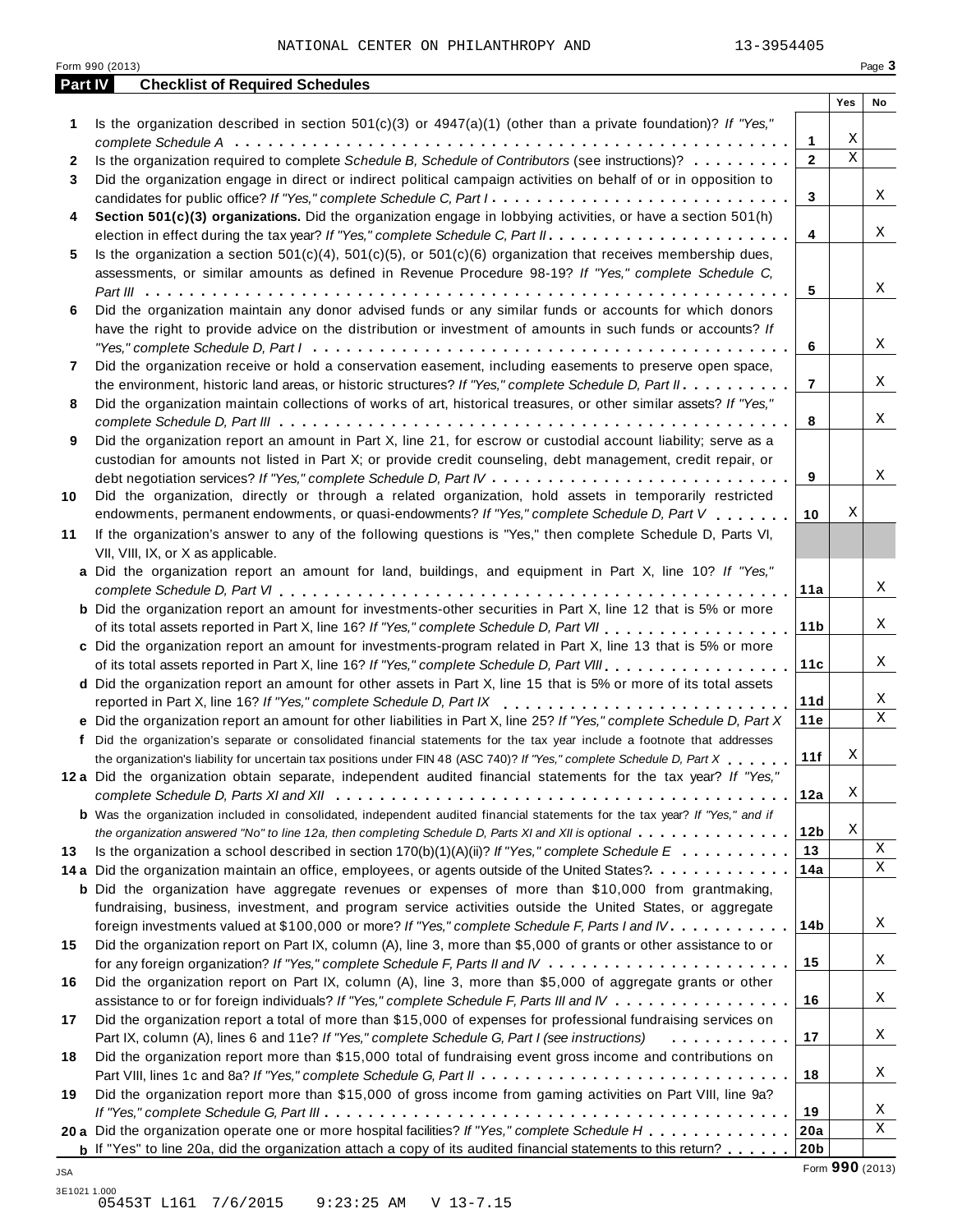|                | Form 990 (2013)                                                                                                                     |                 |     | Page 4 |
|----------------|-------------------------------------------------------------------------------------------------------------------------------------|-----------------|-----|--------|
| <b>Part IV</b> | <b>Checklist of Required Schedules (continued)</b>                                                                                  |                 |     |        |
|                |                                                                                                                                     |                 | Yes | No     |
| 21             | Did the organization report more than \$5,000 of grants or other assistance to any domestic organization or                         |                 | Χ   |        |
|                | government on Part IX, column (A), line 1? If "Yes," complete Schedule I, Parts I and II                                            | 21              |     |        |
| 22             | Did the organization report more than \$5,000 of grants or other assistance to individuals in the United States                     |                 |     | Χ      |
|                |                                                                                                                                     | 22              |     |        |
| 23             | Did the organization answer "Yes" to Part VII, Section A, line 3, 4, or 5 about compensation of the                                 |                 |     |        |
|                | organization's current and former officers, directors, trustees, key employees, and highest compensated                             |                 | Χ   |        |
|                |                                                                                                                                     | 23              |     |        |
|                | 24 a Did the organization have a tax-exempt bond issue with an outstanding principal amount of more than                            |                 |     |        |
|                | \$100,000 as of the last day of the year, that was issued after December 31, 2002? If "Yes," answer lines 24b                       |                 |     | Χ      |
|                | through 24d and complete Schedule K. If "No," go to line 25a                                                                        | 24a             |     |        |
| b              | Did the organization invest any proceeds of tax-exempt bonds beyond a temporary period exception?                                   | 24 <sub>b</sub> |     |        |
| c              | Did the organization maintain an escrow account other than a refunding escrow at any time during the year                           |                 |     |        |
|                |                                                                                                                                     | 24c             |     |        |
| d              | Did the organization act as an "on behalf of" issuer for bonds outstanding at any time during the year?                             | 24d             |     |        |
|                | 25a Section 501(c)(3) and 501(c)(4) organizations. Did the organization engage in an excess benefit transaction                     |                 |     |        |
|                | with a disqualified person during the year? If "Yes," complete Schedule L, Part I                                                   | 25a             |     | Χ      |
| b              | Is the organization aware that it engaged in an excess benefit transaction with a disqualified person in a prior                    |                 |     |        |
|                | year, and that the transaction has not been reported on any of the organization's prior Forms 990 or 990-EZ?                        |                 |     |        |
|                |                                                                                                                                     | 25 <sub>b</sub> |     | X      |
| 26             | Did the organization report any amount on Part X, line 5, 6, or 22 for receivables from or payable to any                           |                 |     |        |
|                | current or former officers, directors, trustees, key employees, highest compensated employees, or                                   |                 |     |        |
|                |                                                                                                                                     | 26              |     | Χ      |
| 27             | Did the organization provide a grant or other assistance to an officer, director, trustee, key employee,                            |                 |     |        |
|                | substantial contributor or employee thereof, a grant selection committee member, or to a 35% controlled                             |                 |     |        |
|                | entity or family member of any of these persons? If "Yes," complete Schedule L, Part III.                                           | 27              |     | Χ      |
| 28             | Was the organization a party to a business transaction with one of the following parties (see Schedule L,                           |                 |     |        |
|                | Part IV instructions for applicable filing thresholds, conditions, and exceptions):                                                 |                 |     |        |
| a              | A current or former officer, director, trustee, or key employee? If "Yes," complete Schedule L, Part IV.                            | 28a             |     | Χ      |
| b              | A family member of a current or former officer, director, trustee, or key employee? If "Yes," complete                              |                 |     |        |
|                |                                                                                                                                     | 28b             |     | Χ      |
| c              | An entity of which a current or former officer, director, trustee, or key employee (or a family member thereof)                     |                 |     |        |
|                | was an officer, director, trustee, or direct or indirect owner? If "Yes," complete Schedule L, Part IV.                             | 28c             |     | Χ      |
| 29             | Did the organization receive more than \$25,000 in non-cash contributions? If "Yes," complete Schedule M                            | 29              |     | X      |
| 30             | Did the organization receive contributions of art, historical treasures, or other similar assets, or qualified                      |                 |     |        |
|                |                                                                                                                                     | 30              |     | Χ      |
| 31             | Did the organization liquidate, terminate, or dissolve and cease operations? If "Yes," complete Schedule N,                         |                 |     |        |
|                |                                                                                                                                     | 31              |     | Χ      |
| 32             | Did the organization sell, exchange, dispose of, or transfer more than 25% of its net assets? If "Yes,"                             |                 |     |        |
|                |                                                                                                                                     | 32              |     | Χ      |
| 33             | Did the organization own 100% of an entity disregarded as separate from the organization under Regulations                          |                 |     |        |
|                | sections 301.7701-2 and 301.7701-3? If "Yes," complete Schedule R, Part $l_1, \ldots, l_l, l_l, \ldots, l_l, l_l, \ldots, l_l, l_l$ | 33              |     | Χ      |
| 34             | Was the organization related to any tax-exempt or taxable entity? If "Yes," complete Schedule R, Part II, III,                      |                 |     |        |
|                |                                                                                                                                     | 34              | Χ   |        |
| 35a            |                                                                                                                                     | 35a             |     | X      |
| b              | If "Yes" to line 35a, did the organization receive any payment from or engage in any transaction with a                             |                 |     |        |
|                | controlled entity within the meaning of section 512(b)(13)? If "Yes," complete Schedule R, Part V, line 2.,,,,                      | 35b             |     |        |
| 36             | Section 501(c)(3) organizations. Did the organization make any transfers to an exempt non-charitable                                |                 |     |        |
|                |                                                                                                                                     | 36              |     | Χ      |
| 37             | Did the organization conduct more than 5% of its activities through an entity that is not a related organization                    |                 |     |        |
|                | and that is treated as a partnership for federal income tax purposes? If "Yes," complete Schedule R,                                |                 |     |        |
|                |                                                                                                                                     | 37              |     | Χ      |
| 38             | Did the organization complete Schedule O and provide explanations in Schedule O for Part VI, lines 11b and                          |                 |     |        |
|                |                                                                                                                                     | 38              | X   |        |

Form **990** (2013)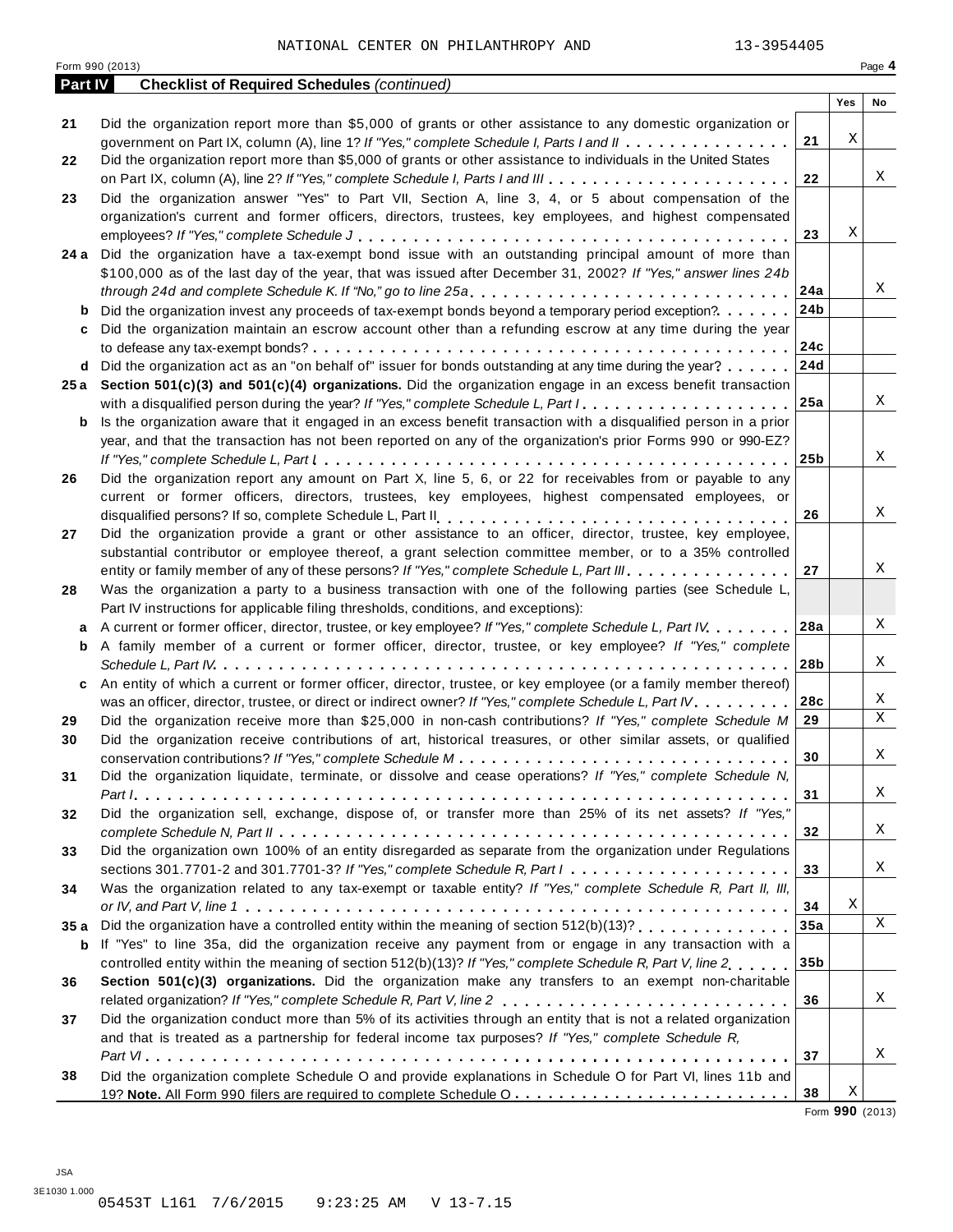Form 990 (2013) Page **5**

| <b>Part V</b> | <b>Statements Regarding Other IRS Filings and Tax Compliance</b>                                                                                                                                                              |                        |            |    |
|---------------|-------------------------------------------------------------------------------------------------------------------------------------------------------------------------------------------------------------------------------|------------------------|------------|----|
|               | Check if Schedule O contains a response or note to any line in this Part V                                                                                                                                                    |                        | <b>Yes</b> | No |
|               | 1a<br>1a Enter the number reported in Box 3 of Form 1096. Enter -0- if not applicable                                                                                                                                         |                        |            |    |
|               | 1 <sub>b</sub><br><b>b</b> Enter the number of Forms W-2G included in line 1a. Enter -0- if not applicable                                                                                                                    |                        |            |    |
|               | c Did the organization comply with backup withholding rules for reportable payments to vendors and                                                                                                                            |                        |            |    |
|               |                                                                                                                                                                                                                               | 1с                     |            |    |
|               | 2a Enter the number of employees reported on Form W-3, Transmittal of Wage and Tax                                                                                                                                            |                        |            |    |
|               | $\Omega$<br>Statements, filed for the calendar year ending with or within the year covered by this return $\Box$ 2a                                                                                                           |                        |            |    |
|               | <b>b</b> If at least one is reported on line 2a, did the organization file all required federal employment tax returns?                                                                                                       | 2b                     |            |    |
|               | Note. If the sum of lines 1a and 2a is greater than 250, you may be required to e-file (see instructions)                                                                                                                     |                        |            |    |
|               | 3a Did the organization have unrelated business gross income of \$1,000 or more during the year?                                                                                                                              | 3a                     |            | X  |
|               | <b>b</b> If "Yes," has it filed a Form 990-T for this year? If "No" to line 3b, provide an explanation in Schedule O                                                                                                          | 3 <sub>b</sub>         |            |    |
|               | 4a At any time during the calendar year, did the organization have an interest in, or a signature or other authority                                                                                                          |                        |            |    |
|               | over, a financial account in a foreign country (such as a bank account, securities account, or other financial                                                                                                                |                        |            |    |
|               |                                                                                                                                                                                                                               | 4a                     |            | Χ  |
|               |                                                                                                                                                                                                                               |                        |            |    |
|               | See instructions for filing requirements for Form TD F 90-22.1, Report of Foreign Bank and Financial Accounts.                                                                                                                |                        |            |    |
|               | 5a Was the organization a party to a prohibited tax shelter transaction at any time during the tax year?                                                                                                                      | 5a                     |            | Χ  |
|               | <b>b</b> Did any taxable party notify the organization that it was or is a party to a prohibited tax shelter transaction?                                                                                                     | 5b                     |            | Χ  |
|               |                                                                                                                                                                                                                               | 5 <sub>c</sub>         |            |    |
|               | 6a Does the organization have annual gross receipts that are normally greater than \$100,000, and did the                                                                                                                     |                        |            |    |
|               |                                                                                                                                                                                                                               | 6a                     |            | Χ  |
|               | b If "Yes," did the organization include with every solicitation an express statement that such contributions or                                                                                                              |                        |            |    |
|               |                                                                                                                                                                                                                               | 6b                     |            |    |
| 7             | Organizations that may receive deductible contributions under section 170(c).                                                                                                                                                 |                        |            |    |
|               | a Did the organization receive a payment in excess of \$75 made partly as a contribution and partly for goods                                                                                                                 |                        |            |    |
|               |                                                                                                                                                                                                                               | 7a                     |            |    |
|               | <b>b</b> If "Yes," did the organization notify the donor of the value of the goods or services provided?                                                                                                                      | 7b                     |            |    |
|               | c Did the organization sell, exchange, or otherwise dispose of tangible personal property for which it was                                                                                                                    |                        |            |    |
|               |                                                                                                                                                                                                                               | 7с                     |            | Χ  |
|               | 7d<br>d If "Yes," indicate the number of Forms 8282 filed during the year entitled via research of the Number of Forms 8282 filed during the year entitled via research of the Number of B                                    |                        |            |    |
|               | Did the organization receive any funds, directly or indirectly, to pay premiums on a personal benefit contract?                                                                                                               | 7е                     |            | Χ  |
| f             | Did the organization, during the year, pay premiums, directly or indirectly, on a personal benefit contract?                                                                                                                  | 7f                     |            | X  |
|               | If the organization received a contribution of qualified intellectual property, did the organization file Form 8899 as required?                                                                                              | 7g                     |            |    |
| h.            | If the organization received a contribution of cars, boats, airplanes, or other vehicles, did the organization file a Form 1098-C?                                                                                            | 7h                     |            |    |
| 8             | Sponsoring organizations maintaining donor advised funds and section 509(a)(3) supporting                                                                                                                                     |                        |            |    |
|               | organizations. Did the supporting organization, or a donor advised fund maintained by a sponsoring                                                                                                                            |                        |            |    |
|               |                                                                                                                                                                                                                               | 8                      |            | Χ  |
| 9             | Sponsoring organizations maintaining donor advised funds.                                                                                                                                                                     |                        |            |    |
|               |                                                                                                                                                                                                                               | 9a                     |            |    |
|               | <b>b</b> Did the organization make a distribution to a donor, donor advisor, or related person?                                                                                                                               | 9b                     |            |    |
| 10            | Section 501(c)(7) organizations. Enter:                                                                                                                                                                                       |                        |            |    |
|               | 10a<br>a Initiation fees and capital contributions included on Part VIII, line 12                                                                                                                                             |                        |            |    |
|               | 10 <sub>b</sub><br><b>b</b> Gross receipts, included on Form 990, Part VIII, line 12, for public use of club facilities                                                                                                       |                        |            |    |
| 11            | Section 501(c)(12) organizations. Enter:                                                                                                                                                                                      |                        |            |    |
|               | 11a<br>a Gross income from members or shareholders                                                                                                                                                                            |                        |            |    |
|               | <b>b</b> Gross income from other sources (Do not net amounts due or paid to other sources                                                                                                                                     |                        |            |    |
|               | 11 <sub>b</sub>                                                                                                                                                                                                               |                        |            |    |
|               | 12a Section 4947(a)(1) non-exempt charitable trusts. Is the organization filing Form 990 in lieu of Form 1041?                                                                                                                | 12a                    |            |    |
|               | 12b<br><b>b</b> If "Yes," enter the amount of tax-exempt interest received or accrued during the year                                                                                                                         |                        |            |    |
|               | Section 501(c)(29) qualified nonprofit health insurance issuers.                                                                                                                                                              |                        |            |    |
|               | a Is the organization licensed to issue qualified health plans in more than one state?                                                                                                                                        | 13a                    |            |    |
|               |                                                                                                                                                                                                                               |                        |            |    |
|               | Note. See the instructions for additional information the organization must report on Schedule O.                                                                                                                             |                        |            |    |
|               | <b>b</b> Enter the amount of reserves the organization is required to maintain by the states in which                                                                                                                         |                        |            |    |
|               | 13 <sub>b</sub>                                                                                                                                                                                                               |                        |            |    |
| 13.           | 13c                                                                                                                                                                                                                           |                        |            |    |
|               | 14a Did the organization receive any payments for indoor tanning services during the tax year?<br><b>b</b> If "Yes," has it filed a Form 720 to report these payments? If "No," provide an explanation in Schedule O $\ldots$ | 14a<br>14 <sub>b</sub> |            | X  |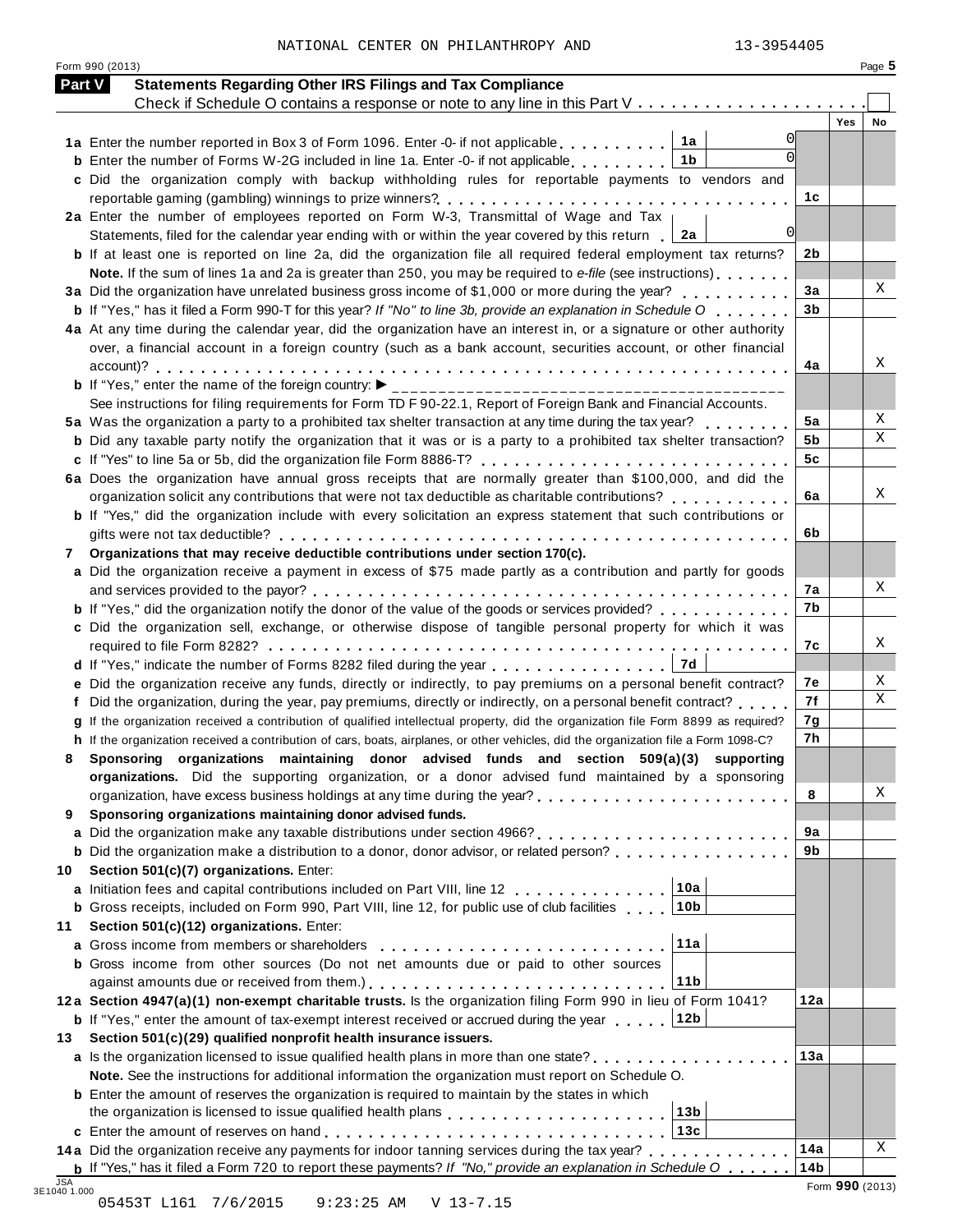| Part VI<br>b<br>2<br>3 | Governance, Management, and Disclosure For each "Yes" response to lines 2 through 7b below, and for a "No"<br>response to line 8a, 8b, or 10b below, describe the circumstances, processes, or changes in Schedule O. See instructions.<br><b>Section A. Governing Body and Management</b><br>1a<br>1a Enter the number of voting members of the governing body at the end of the tax year<br>If there are material differences in voting rights among members of the governing body, or if the governing |                 | Yes | Χ  |
|------------------------|-----------------------------------------------------------------------------------------------------------------------------------------------------------------------------------------------------------------------------------------------------------------------------------------------------------------------------------------------------------------------------------------------------------------------------------------------------------------------------------------------------------|-----------------|-----|----|
|                        |                                                                                                                                                                                                                                                                                                                                                                                                                                                                                                           |                 |     |    |
|                        |                                                                                                                                                                                                                                                                                                                                                                                                                                                                                                           |                 |     |    |
|                        |                                                                                                                                                                                                                                                                                                                                                                                                                                                                                                           |                 |     |    |
|                        |                                                                                                                                                                                                                                                                                                                                                                                                                                                                                                           |                 |     | No |
|                        |                                                                                                                                                                                                                                                                                                                                                                                                                                                                                                           |                 |     |    |
|                        |                                                                                                                                                                                                                                                                                                                                                                                                                                                                                                           |                 |     |    |
|                        | body delegated broad authority to an executive committee or similar committee, explain in Schedule O.                                                                                                                                                                                                                                                                                                                                                                                                     |                 |     |    |
|                        | 1b<br>Enter the number of voting members included in line 1a, above, who are independent                                                                                                                                                                                                                                                                                                                                                                                                                  |                 |     |    |
|                        | Did any officer, director, trustee, or key employee have a family relationship or a business relationship with                                                                                                                                                                                                                                                                                                                                                                                            |                 |     |    |
|                        | any other officer, director, trustee, or key employee? $\ldots \ldots \ldots \ldots \ldots \ldots \ldots \ldots \ldots \ldots$                                                                                                                                                                                                                                                                                                                                                                            | 2               |     | Χ  |
|                        | Did the organization delegate control over management duties customarily performed by or under the direct                                                                                                                                                                                                                                                                                                                                                                                                 |                 |     |    |
|                        | supervision of officers, directors, or trustees, or key employees to a management company or other person?                                                                                                                                                                                                                                                                                                                                                                                                | 3               |     | Χ  |
|                        |                                                                                                                                                                                                                                                                                                                                                                                                                                                                                                           | 4               |     | X  |
| 4                      | Did the organization make any significant changes to its governing documents since the prior Form 990 was filed?                                                                                                                                                                                                                                                                                                                                                                                          | 5               |     | Χ  |
| 5                      | Did the organization become aware during the year of a significant diversion of the organization's assets?                                                                                                                                                                                                                                                                                                                                                                                                | 6               | Χ   |    |
| 6                      |                                                                                                                                                                                                                                                                                                                                                                                                                                                                                                           |                 |     |    |
| 7a                     | Did the organization have members, stockholders, or other persons who had the power to elect or appoint                                                                                                                                                                                                                                                                                                                                                                                                   |                 | Χ   |    |
|                        |                                                                                                                                                                                                                                                                                                                                                                                                                                                                                                           | 7a              |     |    |
| b                      | Are any governance decisions of the organization reserved to (or subject to approval by) members,                                                                                                                                                                                                                                                                                                                                                                                                         |                 | Χ   |    |
|                        | stockholders, or persons other than the governing body? $\dots \dots \dots \dots \dots \dots \dots \dots \dots \dots \dots \dots$                                                                                                                                                                                                                                                                                                                                                                         | 7b              |     |    |
| 8                      | Did the organization contemporaneously document the meetings held or written actions undertaken during                                                                                                                                                                                                                                                                                                                                                                                                    |                 |     |    |
|                        | the year by the following:                                                                                                                                                                                                                                                                                                                                                                                                                                                                                |                 |     |    |
| а                      |                                                                                                                                                                                                                                                                                                                                                                                                                                                                                                           | 8a              | Χ   |    |
| b                      |                                                                                                                                                                                                                                                                                                                                                                                                                                                                                                           | 8b              | Χ   |    |
| 9                      | Is there any officer, director, trustee, or key employee listed in Part VII, Section A, who cannot be reached at                                                                                                                                                                                                                                                                                                                                                                                          |                 |     |    |
|                        | the organization's mailing address? If "Yes," provide the names and addresses in Schedule O                                                                                                                                                                                                                                                                                                                                                                                                               | 9               |     | Χ  |
|                        | Section B. Policies (This Section B requests information about policies not required by the Internal Revenue Code.)                                                                                                                                                                                                                                                                                                                                                                                       |                 |     |    |
|                        |                                                                                                                                                                                                                                                                                                                                                                                                                                                                                                           |                 | Yes | No |
|                        | 10a Did the organization have local chapters, branches, or affiliates?                                                                                                                                                                                                                                                                                                                                                                                                                                    | 10a             |     | Χ  |
| b                      | If "Yes," did the organization have written policies and procedures governing the activities of such chapters,                                                                                                                                                                                                                                                                                                                                                                                            |                 |     |    |
|                        | affiliates, and branches to ensure their operations are consistent with the organization's exempt purposes?                                                                                                                                                                                                                                                                                                                                                                                               | 10 <sub>b</sub> |     |    |
| 11a                    | Has the organization provided a complete copy of this Form 990 to all members of its governing body before filing the form?                                                                                                                                                                                                                                                                                                                                                                               | 11a             | Χ   |    |
| b                      | Describe in Schedule O the process, if any, used by the organization to review this Form 990.                                                                                                                                                                                                                                                                                                                                                                                                             |                 |     |    |
| 12a                    | Did the organization have a written conflict of interest policy? If "No," go to line 13                                                                                                                                                                                                                                                                                                                                                                                                                   | 12a             | Χ   |    |
| b                      | Were officers, directors, or trustees, and key employees required to disclose annually interests that could give                                                                                                                                                                                                                                                                                                                                                                                          |                 |     |    |
|                        |                                                                                                                                                                                                                                                                                                                                                                                                                                                                                                           | 12 <sub>b</sub> | Χ   |    |
|                        | Did the organization regularly and consistently monitor and enforce compliance with the policy? If "Yes,'                                                                                                                                                                                                                                                                                                                                                                                                 |                 |     |    |
|                        |                                                                                                                                                                                                                                                                                                                                                                                                                                                                                                           | 12c             | Χ   |    |
| 13                     | Did the organization have a written whistleblower policy?                                                                                                                                                                                                                                                                                                                                                                                                                                                 | 13              | Χ   |    |
| 14                     | Did the organization have a written document retention and destruction policy?                                                                                                                                                                                                                                                                                                                                                                                                                            | 14              | Χ   |    |
| 15                     | Did the process for determining compensation of the following persons include a review and approval by                                                                                                                                                                                                                                                                                                                                                                                                    |                 |     |    |
|                        | independent persons, comparability data, and contemporaneous substantiation of the deliberation and decision?                                                                                                                                                                                                                                                                                                                                                                                             |                 |     |    |
|                        |                                                                                                                                                                                                                                                                                                                                                                                                                                                                                                           | 15a             |     | Χ  |
| а                      |                                                                                                                                                                                                                                                                                                                                                                                                                                                                                                           | 15b             |     | X  |
| b                      |                                                                                                                                                                                                                                                                                                                                                                                                                                                                                                           |                 |     |    |
|                        | If "Yes" to line 15a or 15b, describe the process in Schedule O (see instructions).                                                                                                                                                                                                                                                                                                                                                                                                                       |                 |     |    |
|                        | 16a Did the organization invest in, contribute assets to, or participate in a joint venture or similar arrangement                                                                                                                                                                                                                                                                                                                                                                                        |                 |     | Χ  |
|                        |                                                                                                                                                                                                                                                                                                                                                                                                                                                                                                           | 16a             |     |    |
| b                      | If "Yes," did the organization follow a written policy or procedure requiring the organization to evaluate its                                                                                                                                                                                                                                                                                                                                                                                            |                 |     |    |
|                        | participation in joint venture arrangements under applicable federal tax law, and take steps to safeguard the                                                                                                                                                                                                                                                                                                                                                                                             |                 |     |    |
|                        |                                                                                                                                                                                                                                                                                                                                                                                                                                                                                                           | 16 <sub>b</sub> |     |    |
|                        | <b>Section C. Disclosure</b>                                                                                                                                                                                                                                                                                                                                                                                                                                                                              |                 |     |    |
| 17                     | List the states with which a copy of this Form 990 is required to be filed $\blacktriangleright_{-}^{\text{NY}}$ .                                                                                                                                                                                                                                                                                                                                                                                        |                 |     |    |
| 18                     | Section 6104 requires an organization to make its Forms 1023 (or 1024 if applicable), 990, and 990-T (Section 501(c)(3)s only)<br>available for public inspection. Indicate how you made these available. Check all that apply.<br>$X$ Upon request<br>Own website<br>Another's website<br>Other (explain in Schedule O)                                                                                                                                                                                  |                 |     |    |
|                        | Describe in Schedule O whether (and if so, how) the organization made its governing documents, conflict of interest policy, and                                                                                                                                                                                                                                                                                                                                                                           |                 |     |    |
| 19                     | financial statements available to the public during the tax year.                                                                                                                                                                                                                                                                                                                                                                                                                                         |                 |     |    |

3E1042 1.000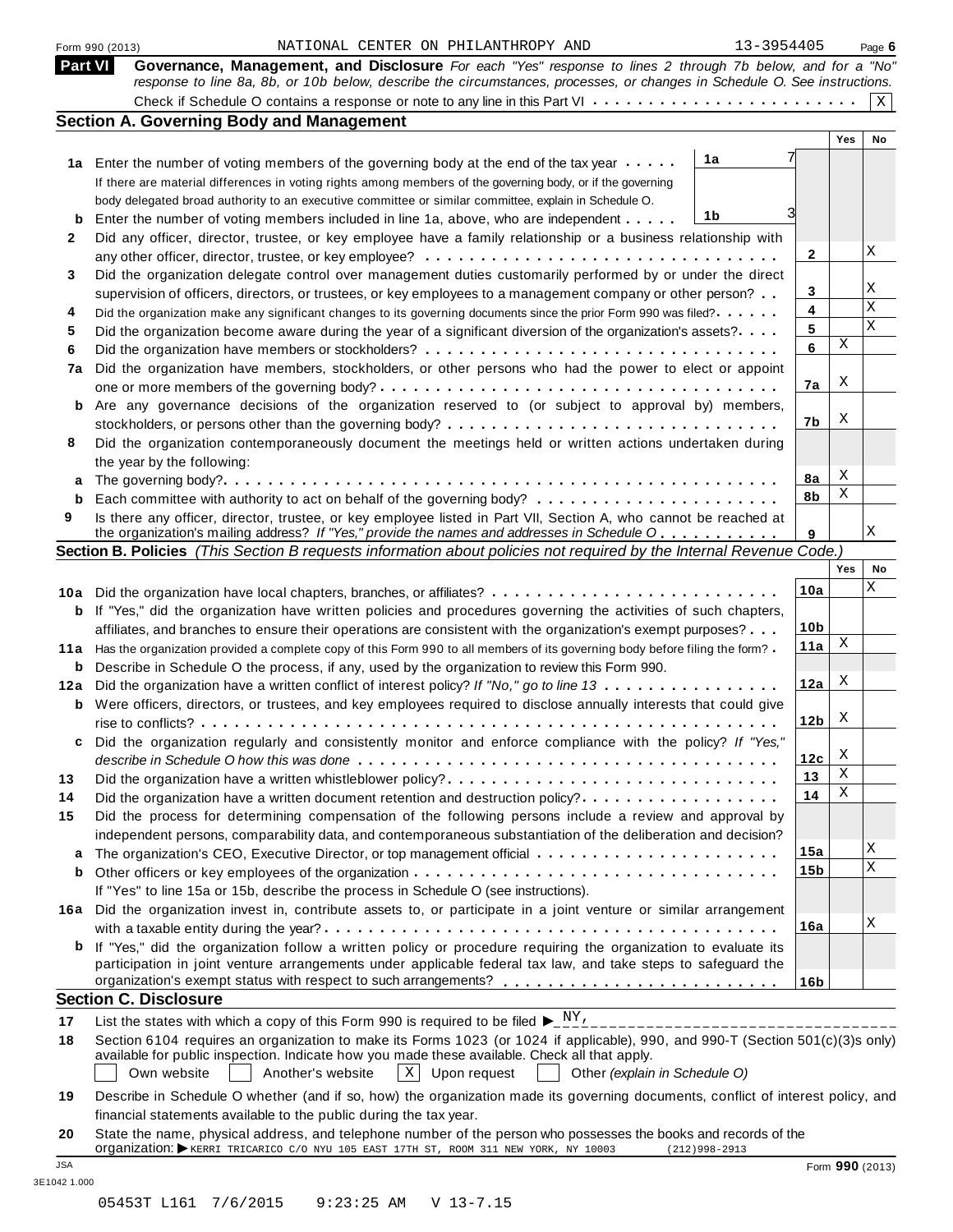| <b>Part VII</b>          | Compensation of Officers, Directors, Trustees, Key Employees, Highest Compensated Employees, and<br><b>Independent Contractors</b> |  |  |  |  |  |  |  |  |  |
|--------------------------|------------------------------------------------------------------------------------------------------------------------------------|--|--|--|--|--|--|--|--|--|
|                          | Check if Schedule O contains a response or note to any line in this Part VII                                                       |  |  |  |  |  |  |  |  |  |
|                          | Section A. Officers, Directors, Trustees, Key Employees, and Highest Compensated Employees                                         |  |  |  |  |  |  |  |  |  |
|                          | 1a Complete this table for all persons required to be listed. Report compensation for the calendar year ending with or within the  |  |  |  |  |  |  |  |  |  |
| organization's tax year. |                                                                                                                                    |  |  |  |  |  |  |  |  |  |

anization's lax year.<br>● List all of the organization's **current** officers, directors, trustees (whether individuals or organizations), regardless of amount of<br>nnensation Enter -0- in columns (D) (E) and (E) if no compensa compensation. Enter -0- in columns (D), (E), and (F) if no compensation was paid.

• List all of the organization's **current** key employees, if any. See instructions for definition of "key employee."<br>● List the experientials five expect highest expressed explores (other than an efficer director of

• List all of the organization's **current** key employees, if any. See instructions for definition of key employee.<br>• List the organization's five **current** highest compensated employees (other than an officer, director, tr who received reportable compensation (Box 5 of Form W-2 and/or Box 7 of Form 1099-MISC) of more than \$100,000 from the

organization and any related organizations.<br>• List all of the organization's **former** officers, key employees, and highest compensated employees who received more than<br>\$1.00.000 of reportable componention from the erganiza \$100,000 of reportable compensation from the organization and any related organizations.

% List all of the organization's **former directors or trustees** that received, in the capacity as a former director or trustee of the organization, more than \$10,000 of reportable compensation from the organization and any related organizations.

List persons in the following order: individual trustees or directors; institutional trustees; officers; key employees; highest compensated employees; and former such persons.

Check this box if neither the organization nor any related organization compensated any current officer, director, or trustee.

 $\top$ 

| (A)<br>Name and Title                                      | (B)<br>Average<br>hours per<br>Week (list any<br>hours for<br>related<br>organizations<br>below dotted<br>line) | Individual trustee<br>or director | Institutional trustee | Position<br>Officer | (C)<br>Key employee | (do not check more than one<br>box, unless person is both an<br>officer and a director/trustee)<br>Highest compensated<br>employee | Former | (D)<br>Reportable<br>compensation<br>from<br>the<br>organization<br>(W-2/1099-MISC) | (E)<br>Reportable<br>compensation from<br>related<br>organizations<br>(W-2/1099-MISC) | (F)<br>Estimated<br>amount of<br>other<br>compensation<br>from the<br>organization<br>and related<br>organizations |
|------------------------------------------------------------|-----------------------------------------------------------------------------------------------------------------|-----------------------------------|-----------------------|---------------------|---------------------|------------------------------------------------------------------------------------------------------------------------------------|--------|-------------------------------------------------------------------------------------|---------------------------------------------------------------------------------------|--------------------------------------------------------------------------------------------------------------------|
| (1)PROFESSOR HARVEY P DALE                                 | 30.00                                                                                                           |                                   |                       |                     |                     |                                                                                                                                    |        |                                                                                     |                                                                                       |                                                                                                                    |
| PRESIDENT/DIRECTOR                                         | 10.00                                                                                                           | X                                 |                       | X                   |                     |                                                                                                                                    |        | $\Omega$                                                                            | 203,564.                                                                              | 28,060.                                                                                                            |
| (2) LESTER POLLACK ESQ                                     | 1.00                                                                                                            |                                   |                       |                     |                     |                                                                                                                                    |        |                                                                                     |                                                                                       |                                                                                                                    |
| <b>CHAIRMAN</b>                                            | $\mathbf 0$                                                                                                     | Χ                                 |                       | X                   |                     |                                                                                                                                    |        | $\Omega$                                                                            | $\Omega$                                                                              | $\Omega$                                                                                                           |
| (3)S ANDREW SCHAFFER ESQ<br><b>DIRECTOR</b>                | 1.00<br>10.00                                                                                                   | Χ                                 |                       |                     |                     |                                                                                                                                    |        | <sup>0</sup>                                                                        | 20,000.                                                                               | $\Omega$                                                                                                           |
| (4) PROFESSOR JOHN G SIMON                                 | 1.00                                                                                                            |                                   |                       |                     |                     |                                                                                                                                    |        |                                                                                     |                                                                                       |                                                                                                                    |
| <b>DIRECTOR</b>                                            | $\mathbf 0$                                                                                                     | X                                 |                       |                     |                     |                                                                                                                                    |        | $\Omega$                                                                            | $\Omega$                                                                              | $\Omega$                                                                                                           |
| (5) BONNIE S. BRIER ESQ<br><b>DIRECTOR</b>                 | 1.00<br>40.00                                                                                                   | Χ                                 |                       |                     |                     |                                                                                                                                    |        | $\Omega$                                                                            | 668,738.                                                                              | 39,422.                                                                                                            |
| (6) DEAN TREVOR W. MORRISON                                | 1.00                                                                                                            |                                   |                       |                     |                     |                                                                                                                                    |        |                                                                                     |                                                                                       |                                                                                                                    |
| <b>DIRECTOR</b>                                            | 40.00                                                                                                           | Χ                                 |                       |                     |                     |                                                                                                                                    |        | 0                                                                                   | 386,589.                                                                              | 22,080.                                                                                                            |
| (7) PROFESSOR HARVEY J GOLDSCHMID<br><b>DIRECTOR</b>       | 1.00<br>$\mathbf 0$                                                                                             | X                                 |                       |                     |                     |                                                                                                                                    |        | $\Omega$                                                                            | $\Omega$                                                                              | $\Omega$                                                                                                           |
| (8) PROFESSOR JILL S MANNY<br>SECRETARY/TREASURER/EXEC DIR | 20.00<br>20.00                                                                                                  |                                   |                       | X                   |                     |                                                                                                                                    |        | 0                                                                                   | 140,210.                                                                              | 33,098.                                                                                                            |
|                                                            |                                                                                                                 |                                   |                       |                     |                     |                                                                                                                                    |        |                                                                                     |                                                                                       |                                                                                                                    |
| (10)                                                       |                                                                                                                 |                                   |                       |                     |                     |                                                                                                                                    |        |                                                                                     |                                                                                       |                                                                                                                    |
| (11)                                                       |                                                                                                                 |                                   |                       |                     |                     |                                                                                                                                    |        |                                                                                     |                                                                                       |                                                                                                                    |
| (12)                                                       |                                                                                                                 |                                   |                       |                     |                     |                                                                                                                                    |        |                                                                                     |                                                                                       |                                                                                                                    |
| (13)                                                       |                                                                                                                 |                                   |                       |                     |                     |                                                                                                                                    |        |                                                                                     |                                                                                       |                                                                                                                    |
| (14)                                                       |                                                                                                                 |                                   |                       |                     |                     |                                                                                                                                    |        |                                                                                     |                                                                                       |                                                                                                                    |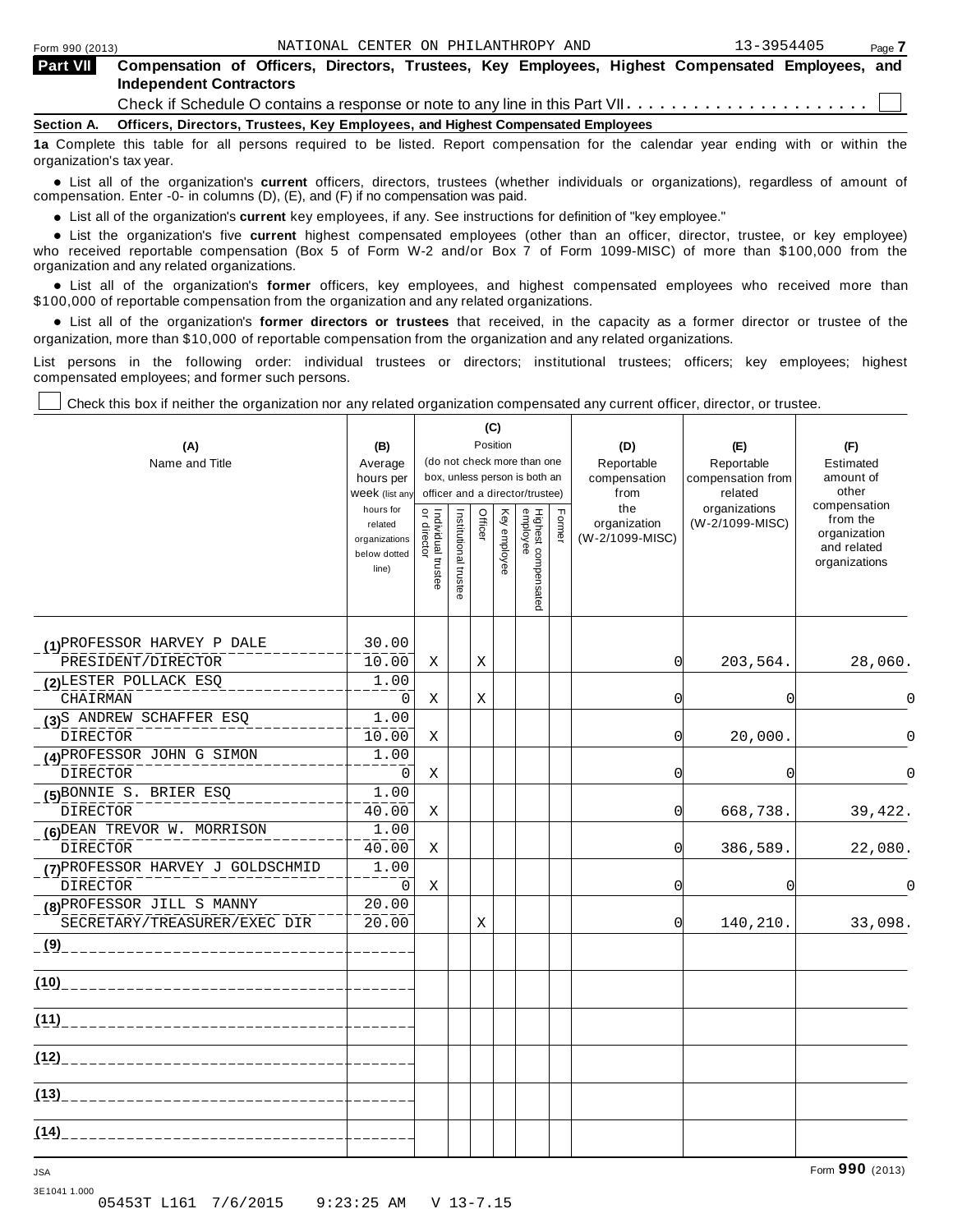#### NATIONAL CENTER ON PHILANTHROPY AND 13-3954405

Form <sup>990</sup> (2013) Page **8**

|    | Part VII     | Section A. Officers, Directors, Trustees, Key Employees, and Highest Compensated Employees (continued)                                                                                                                                           |                                                                                                                 |                                   |                   |         |                                 |                                                                                                                                    |        |                                                                                     |                                                                                       |          |                     |                                                                                                                    |   |
|----|--------------|--------------------------------------------------------------------------------------------------------------------------------------------------------------------------------------------------------------------------------------------------|-----------------------------------------------------------------------------------------------------------------|-----------------------------------|-------------------|---------|---------------------------------|------------------------------------------------------------------------------------------------------------------------------------|--------|-------------------------------------------------------------------------------------|---------------------------------------------------------------------------------------|----------|---------------------|--------------------------------------------------------------------------------------------------------------------|---|
|    |              | (A)<br>Name and title                                                                                                                                                                                                                            | (B)<br>Average<br>hours per<br>week (list any<br>hours for<br>related<br>organizations<br>below dotted<br>line) | Individual trustee<br>or director | Institutional tru | Officer | (C)<br>Position<br>Key employee | (do not check more than one<br>box, unless person is both an<br>officer and a director/trustee)<br>Highest compensated<br>employee | Former | (D)<br>Reportable<br>compensation<br>from<br>the<br>organization<br>(W-2/1099-MISC) | (E)<br>Reportable<br>compensation from<br>related<br>organizations<br>(W-2/1099-MISC) |          |                     | (F)<br>Estimated<br>amount of<br>other<br>compensation<br>from the<br>organization<br>and related<br>organizations |   |
|    |              |                                                                                                                                                                                                                                                  |                                                                                                                 |                                   |                   |         |                                 |                                                                                                                                    |        |                                                                                     |                                                                                       |          |                     |                                                                                                                    |   |
|    |              |                                                                                                                                                                                                                                                  |                                                                                                                 |                                   |                   |         |                                 |                                                                                                                                    |        |                                                                                     |                                                                                       |          |                     |                                                                                                                    |   |
|    |              |                                                                                                                                                                                                                                                  |                                                                                                                 |                                   |                   |         |                                 |                                                                                                                                    |        |                                                                                     |                                                                                       |          |                     |                                                                                                                    |   |
|    |              |                                                                                                                                                                                                                                                  |                                                                                                                 |                                   |                   |         |                                 |                                                                                                                                    |        |                                                                                     |                                                                                       |          |                     |                                                                                                                    |   |
|    |              |                                                                                                                                                                                                                                                  |                                                                                                                 |                                   |                   |         |                                 |                                                                                                                                    |        |                                                                                     |                                                                                       |          |                     |                                                                                                                    |   |
|    |              |                                                                                                                                                                                                                                                  |                                                                                                                 |                                   |                   |         |                                 |                                                                                                                                    |        |                                                                                     |                                                                                       |          |                     |                                                                                                                    |   |
|    |              |                                                                                                                                                                                                                                                  |                                                                                                                 |                                   |                   |         |                                 |                                                                                                                                    |        |                                                                                     |                                                                                       |          |                     |                                                                                                                    |   |
|    |              |                                                                                                                                                                                                                                                  |                                                                                                                 |                                   |                   |         |                                 |                                                                                                                                    |        |                                                                                     |                                                                                       |          |                     |                                                                                                                    |   |
|    |              |                                                                                                                                                                                                                                                  |                                                                                                                 |                                   |                   |         |                                 |                                                                                                                                    |        |                                                                                     |                                                                                       |          |                     |                                                                                                                    |   |
|    |              |                                                                                                                                                                                                                                                  |                                                                                                                 |                                   |                   |         |                                 |                                                                                                                                    |        |                                                                                     |                                                                                       |          |                     |                                                                                                                    |   |
|    |              |                                                                                                                                                                                                                                                  |                                                                                                                 |                                   |                   |         |                                 |                                                                                                                                    |        |                                                                                     |                                                                                       |          |                     |                                                                                                                    |   |
|    | 1b Sub-total | c Total from continuation sheets to Part VII, Section A                                                                                                                                                                                          |                                                                                                                 |                                   |                   |         |                                 |                                                                                                                                    |        | 0 <br>$\Omega$<br>$\Omega$                                                          | 1,419,101.<br>1,419,101.                                                              | $\Omega$ |                     | 122,660.<br>122,660.                                                                                               |   |
|    |              | 2 Total number of individuals (including but not limited to those listed above) who received more than \$100,000 of                                                                                                                              |                                                                                                                 |                                   |                   |         |                                 |                                                                                                                                    |        |                                                                                     |                                                                                       |          |                     |                                                                                                                    |   |
|    |              | reportable compensation from the organization $\blacktriangleright$ 0                                                                                                                                                                            |                                                                                                                 |                                   |                   |         |                                 |                                                                                                                                    |        |                                                                                     |                                                                                       |          |                     | Yes   No                                                                                                           |   |
| 3  |              | Did the organization list any former officer, director, or trustee, key employee, or highest compensated<br>employee on line 1a? If "Yes," complete Schedule J for such individual                                                               |                                                                                                                 |                                   |                   |         |                                 |                                                                                                                                    |        |                                                                                     |                                                                                       |          | 3                   |                                                                                                                    | Χ |
|    |              | 4 For any individual listed on line 1a, is the sum of reportable compensation and other compensation from the<br>organization and related organizations greater than \$150,000? If "Yes," complete Schedule J for such                           |                                                                                                                 |                                   |                   |         |                                 |                                                                                                                                    |        |                                                                                     |                                                                                       |          | 4                   | Χ                                                                                                                  |   |
| 5  |              | Did any person listed on line 1a receive or accrue compensation from any unrelated organization or individual<br>for services rendered to the organization? If "Yes," complete Schedule J for such person                                        |                                                                                                                 |                                   |                   |         |                                 |                                                                                                                                    |        |                                                                                     |                                                                                       |          | 5                   |                                                                                                                    | Χ |
|    |              | <b>Section B. Independent Contractors</b>                                                                                                                                                                                                        |                                                                                                                 |                                   |                   |         |                                 |                                                                                                                                    |        |                                                                                     |                                                                                       |          |                     |                                                                                                                    |   |
| 1. | year.        | Complete this table for your five highest compensated independent contractors that received more than \$100,000 of<br>compensation from the organization. Report compensation for the calendar year ending with or within the organization's tax |                                                                                                                 |                                   |                   |         |                                 |                                                                                                                                    |        |                                                                                     |                                                                                       |          |                     |                                                                                                                    |   |
|    |              | (A)<br>Name and business address                                                                                                                                                                                                                 |                                                                                                                 |                                   |                   |         |                                 |                                                                                                                                    |        | (B)<br>Description of services                                                      |                                                                                       |          | (C)<br>Compensation |                                                                                                                    |   |
|    |              |                                                                                                                                                                                                                                                  |                                                                                                                 |                                   |                   |         |                                 |                                                                                                                                    |        |                                                                                     |                                                                                       |          |                     |                                                                                                                    |   |
|    |              |                                                                                                                                                                                                                                                  |                                                                                                                 |                                   |                   |         |                                 |                                                                                                                                    |        |                                                                                     |                                                                                       |          |                     |                                                                                                                    |   |

**2** Total number of independent contractors (including but not limited to those listed above) who received 0

#### more than \$100,000 in compensation from the organization  $\triangleright$ <br>  $\frac{\text{JSA}}{3510551.000}$ JSA Form **990** (2013) 3E1055 1.000 05453T L161 7/6/2015 9:23:25 AM V 13-7.15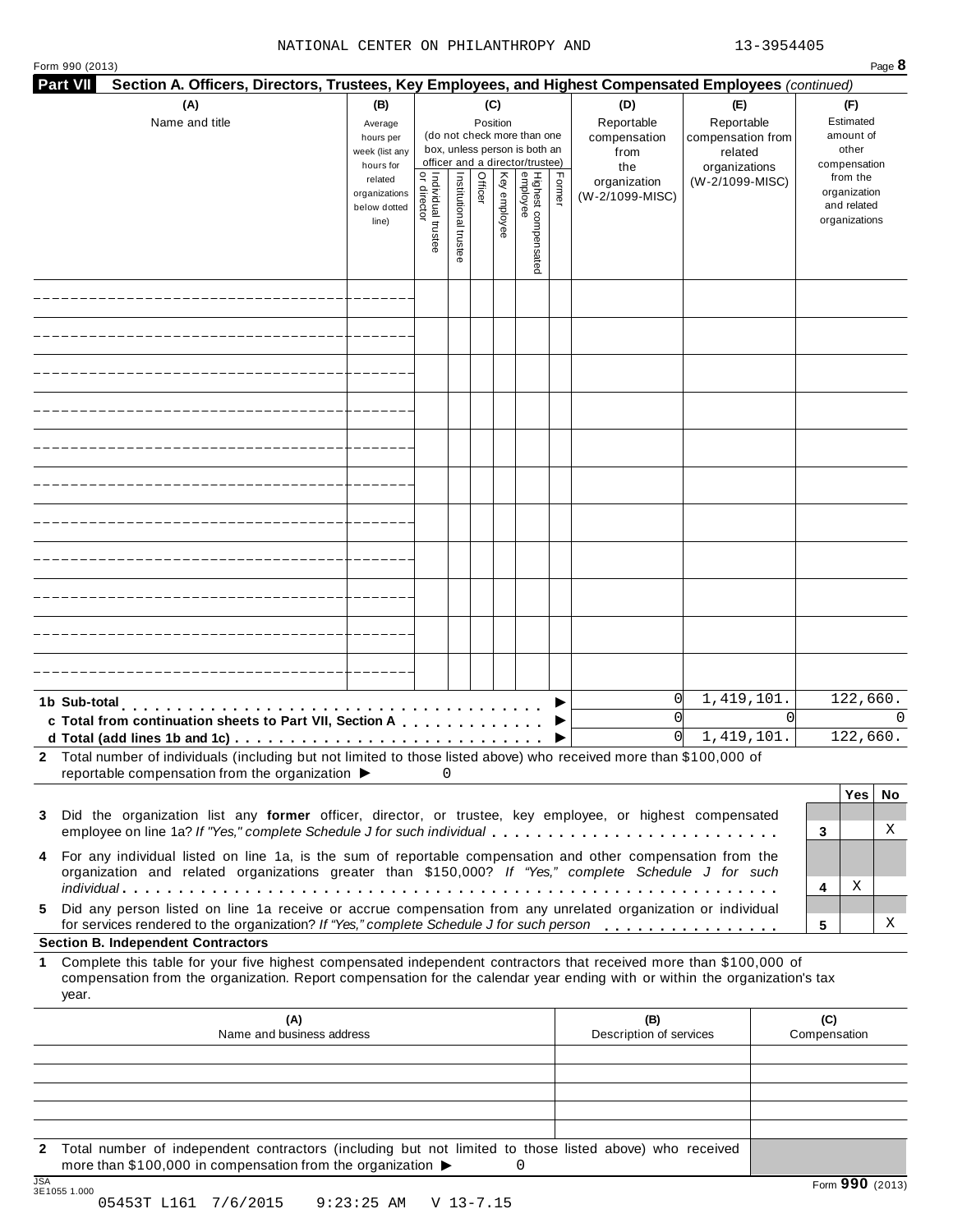| Form 990 (2013) |  |  |
|-----------------|--|--|
|                 |  |  |

|                                                                  | <b>Part VIII</b>                      | <b>Statement of Revenue</b>                                                                                                                                                                                                                                                                                                                                                                                                                                                                                                                                                  |                                                                                                                                                                                                                                                              |                                                                                               |                                                                  |
|------------------------------------------------------------------|---------------------------------------|------------------------------------------------------------------------------------------------------------------------------------------------------------------------------------------------------------------------------------------------------------------------------------------------------------------------------------------------------------------------------------------------------------------------------------------------------------------------------------------------------------------------------------------------------------------------------|--------------------------------------------------------------------------------------------------------------------------------------------------------------------------------------------------------------------------------------------------------------|-----------------------------------------------------------------------------------------------|------------------------------------------------------------------|
|                                                                  |                                       |                                                                                                                                                                                                                                                                                                                                                                                                                                                                                                                                                                              | (A)<br>Total revenue                                                                                                                                                                                                                                         | (C)<br>(B)<br>Unrelated<br>Related or<br>business<br>exempt<br>function<br>revenue<br>revenue | (D)<br>Revenue<br>excluded from tax<br>under sections<br>512-514 |
| <b>Contributions, Gifts, Grants</b><br>and Other Similar Amounts | 1a<br>b<br>c<br>d<br>е<br>f<br>g<br>h | 1a<br>Federated campaigns <b>Federated</b><br>1 b<br>Membership dues <b>All Accords</b> Membership dues<br>1c<br>Fundraising events<br>1d<br>Related organizations <b>and the set of the set of the set of the set of the set of the set of the set of the set of the set of the set of the set of the set of the set of the set of the set of the set of the set of the set </b><br>1e<br>Government grants (contributions)<br>All other contributions, gifts, grants,<br>1f<br>and similar amounts not included above<br>Noncash contributions included in lines 1a-1f: \$ | 290,000.<br>323,250.<br>613,250.                                                                                                                                                                                                                             |                                                                                               |                                                                  |
| Program Service Revenue                                          | 2a<br>b<br>c<br>d<br>е<br>f<br>g      | the control of the control of the control of the control of the control of the control of<br>All other program service revenue                                                                                                                                                                                                                                                                                                                                                                                                                                               | <b>Business Code</b>                                                                                                                                                                                                                                         | $\Omega$                                                                                      |                                                                  |
| Other Revenue                                                    | 3<br>4<br>5<br>6a                     | Investment income (including dividends, interest, and<br>Income from investment of tax-exempt bond proceeds<br>Royalties <b>Department of the Contract of the Contract of the Contract of the Contract of the Contract of the Contract of the Contract of the Contract of the Contract of the Contract of the Contract of the Contract of the C</b><br>$(i)$ Real<br>Gross rents <b>Container and Container</b>                                                                                                                                                              | 81,103.<br>(ii) Personal                                                                                                                                                                                                                                     | $\mathbf 0$<br>$\mathbf 0$                                                                    | 81,103.                                                          |
|                                                                  | b<br>c<br>d<br>7а                     | Less: rental expenses<br>Rental income or (loss)<br>Net rental income or (loss) ▶<br>(i) Securities<br>Gross amount from sales of<br>1,384,623.<br>assets other than inventory<br>Less: cost or other basis                                                                                                                                                                                                                                                                                                                                                                  | (ii) Other                                                                                                                                                                                                                                                   | $^{\circ}$                                                                                    |                                                                  |
|                                                                  | b<br>c<br>d                           | 899,016.<br>and sales expenses<br>485,607.<br>Gain or (loss)<br>8a Gross income from fundraising<br>events (not including \$<br>of contributions reported on line 1c).<br>See Part IV, line 18 <b>can be a set of the See Part IV</b> , line 18                                                                                                                                                                                                                                                                                                                              | 485,607.                                                                                                                                                                                                                                                     |                                                                                               | 485,607.                                                         |
|                                                                  | b<br>с<br>b<br>c                      | Less: direct expenses b<br>Net income or (loss) from fundraising events ▶<br>9a Gross income from gaming activities.<br>See Part IV, line 19 a<br>Less: direct expenses b<br>Net income or (loss) from gaming activities <b>interesting to a</b>                                                                                                                                                                                                                                                                                                                             |                                                                                                                                                                                                                                                              | $\Omega$<br>$\Omega$                                                                          |                                                                  |
|                                                                  | 10a<br>b                              | Gross sales of inventory, less<br>returns and allowances a<br>Net income or (loss) from sales of inventory <b>example a</b> ▶<br>Miscellaneous Revenue                                                                                                                                                                                                                                                                                                                                                                                                                       | <u> The Community of the Community of the Community of the Community of the Community of the Community of the Community of the Community of the Community of the Community of the Community of the Community of the Community of</u><br><b>Business Code</b> | $\Omega$                                                                                      |                                                                  |
|                                                                  | 11a<br>b<br>c<br>d                    | <u> 1989 - John Stein, Amerikaansk politiker (</u><br>the control of the control of the control of the control of the control of the control of<br>the control of the control of the control of the control of the control of the control of<br>All other revenue entering the state of the state of the state of the state of the state of the state of the state of the state of the state of the state of the state of the state of the state of the state of the state of                                                                                                |                                                                                                                                                                                                                                                              | $\Omega$                                                                                      |                                                                  |
|                                                                  | е<br>12                               |                                                                                                                                                                                                                                                                                                                                                                                                                                                                                                                                                                              | 1,179,960.                                                                                                                                                                                                                                                   |                                                                                               | 566,710.                                                         |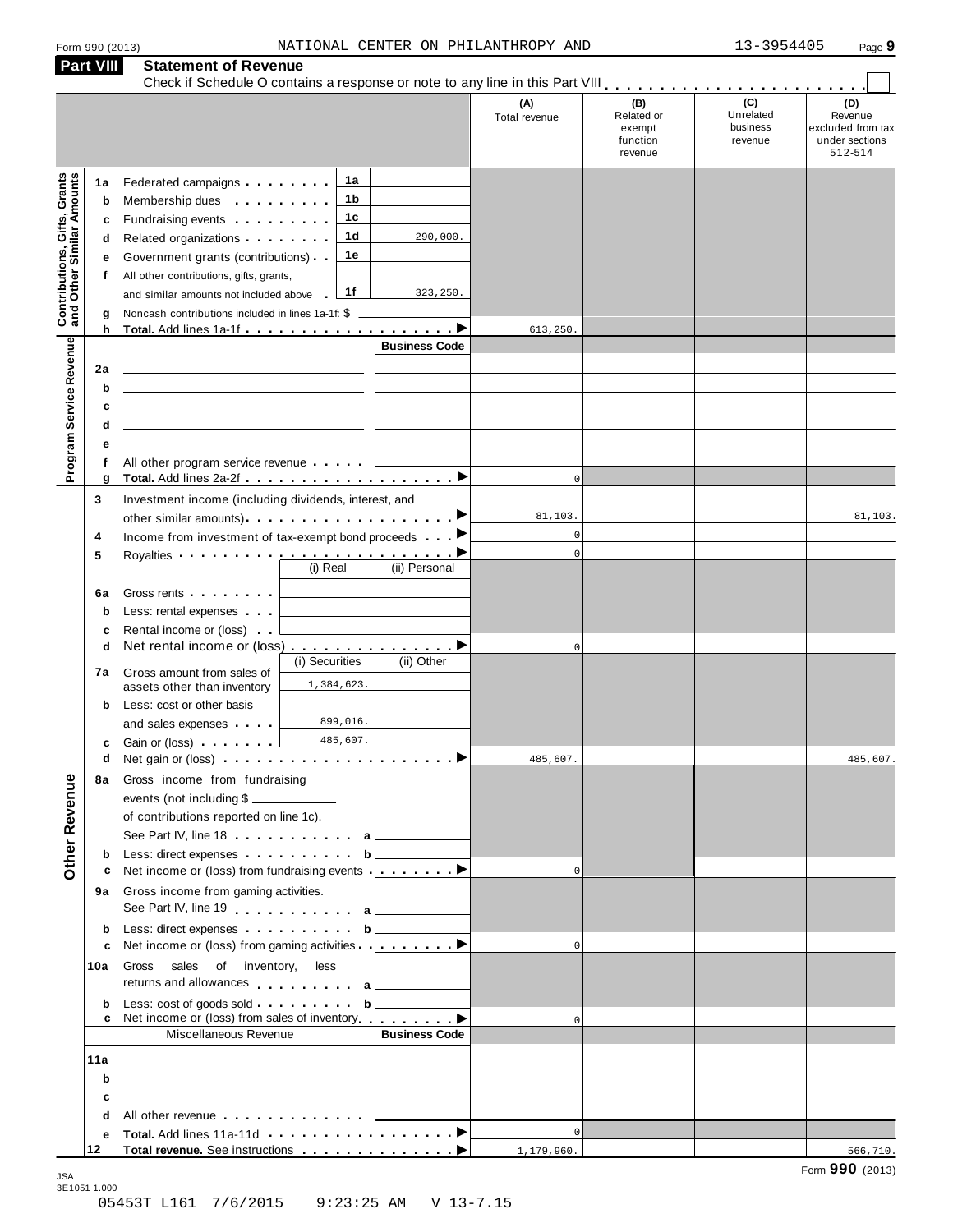#### **Part IX Statement of Functional Expenses** Section 501(c)(3) and 501(c)(4) organizations must complete all columns. All other organizations must complete column (A). Check if Schedule O contains a response or note to any line in this Part  $\begin{array}{c|c|c|c|c} \hline \textbf{Check if Schedule O contains a response or note to any line in this Part IX} & \textbf{Case I} & \textbf{Case I} & \textbf{Case I} & \textbf{Case I} & \textbf{Case I} & \textbf{Case I} & \textbf{Case I} & \textbf{Case I} & \textbf{Case I} & \textbf{Case I} & \textbf{Case I} & \textbf{Case I} & \textbf{Case I} & \textbf$ *Do no* **(A) (B) (C) (D)** *t include amounts reported on lines 6b, 7b,* **8b, 9b, and 10b of Part VIII.** The contract position of **Part VIII.** The contract Program services Program services expenses Management and general expenses Fundraising expenses **1** Grants and other assistance to governments and organizations in the United States. See Part IV, line 21 **2** Grants and other assistance to individuals in the United States. See Part IV, line 22 **3** Grants and other assistance to governments, organizations, and individuals outside the United States. See Part IV, lines <sup>15</sup> and <sup>16</sup><sup>m</sup> <sup>m</sup> <sup>m</sup> <sup>m</sup> **<sup>4</sup>** Benefits paid to or for members <sup>m</sup> <sup>m</sup> <sup>m</sup> <sup>m</sup> <sup>m</sup> <sup>m</sup> <sup>m</sup> <sup>m</sup> <sup>m</sup> **5** Compensation of current officers, directors, trustees, and key employees m m m m m m m m m m **6** Compensation not included above, to disqualified persons (as defined under section 4958(f)(1)) and persons described in section 4958(c)(3)(B) 7 Other salaries and wages **manual manual metallicity 8** Pension plan accruals and contributions (include section  $401(k)$  and  $403(b)$  employer contributions) **9** Other employee benefits m m m m m m m m m m m m 9 Other employee benefits **10** Payroll taxes **10** Fees for services (non-employees): **11** Fees for services (non-employees):<br>**a** Management ..................<br>**b** Legal ......................... Legal m m m m m m m m m m m m m m m m m m m m m c Accounting . . . . . . . . . . . . . Lobbying **cd** m m m m m m m m m m m m m m m m m m m A) amount, list line 11g expenses on Schedule O.)<br>**12** Advertising and promotion **manual 13** Office expenses **13** Office expenses<br>**14** Information technology **manual manual metal of the metal of the metal of the metal of 15** 15 Royalties<sub>.・・・・・・・・・・・・・・・・・・・<br>16 Occupancy <sub>.・・・・・・・・・・・・・・・・・</sub></sub> **16** Occupancy ...................<br>17 Travel..................... **18** Payments of travel or entertainment expenses for any federal, state, or local public officials<br>**19** Conferences, conventions, and meetings **19** Conferences, conventions, and meetings **with meetings**<br>20 Interest **manual meetings 21** 21 Payments to affiliates<br>22 Depreciation, depletion, and amortization <sub>1</sub> , , , **22** Depreciation, depletion, and amortization **manufation**<br>23 Insurance 24 Other expenses. Itemize expenses not covered | **d** Lobbying **e**<br> **e** Professional fundraising services. See Part IV, line 17 **P** Professional fundraising services. See Part IV, line 17<br>**f** Investment management fees **g** Other. (If line 11g amount exceeds 10% of line 25, column m m m m m m m m m m m m m m m m m m (A) amount, list line 11g expenses on Schedule O.) means m m m m m m m m m m m m m m m m Royalties m m m m m m m m m m m m m m m m m m m m for any federal, state, or local public officials Interest<br>Payments to affiliates **m** m m m m m m m m m m m m m m m above (List miscellaneous expenses in line 24e. If line 24e amount exceeds 10% of line 25, column (A) amount, list line 24e expenses on Schedule O.) **ab** BENEFITS/TAXES-ALLOC FROM NY 132,118. 109,569. 10,949. 11,600. **cd** LIBRARY SERVICES 13,360. 13,360. **e** All other expenses \_\_\_\_\_\_\_\_\_\_\_\_\_ **25 Total functional expenses.** Add lines 1 through 24e **26 Joint costs.** Complete this line only if the organization reported in column (B) joint costs from a combined educational campaign and fundraising solicitation. Check here  $\triangleright$   $\Box$  if following SOP 98-2 (ASC 958-720) fundraising solicitation. Check here ▶ and if following SOP 98-2 (ASC 958-720)<br>
<br>
3E1052 1.000 Form **990** (2013) Form **990** (2013) 94,000. 94,000.  $\mathcal{C}_{\mathcal{C}}$  $\sqrt{ }$ 0  $\Omega$  $\Omega$  $\overline{0}$  $\sqrt{ }$  $\Omega$  $\Omega$  $\sqrt{ }$  $\overline{\mathcal{C}}$ 13,275. 13,275.  $\sqrt{ }$  $\mathcal{C}$ 2,564. 2,564.  $\sqrt{ }$  $\sqrt{ }$  $8,783.$  7,792.  $481.$  510.  $6,300.$   $5,225.$   $522.$   $553.$ 0 70,082. 58,120. 5,808. 6,154. 65,559. 65,559. 0 33,182. 33,182.  $\mathcal{C}$  $\overline{C}$  $\Omega$  $\Omega$  $\overline{38}$ SALARIES-ALLOCATED FROM NYU  $\overline{459}$ , 343.  $\overline{380}$ , 940.  $\overline{38}$ , 067.  $\overline{40}$ , 336.  $\texttt{c}^{\text{BOOKS}}$  AND PERIODICALS 29,592. 7,878. 7,878. 936,036. 805,217. 71,666. 59,153.

 $\sqrt{ }$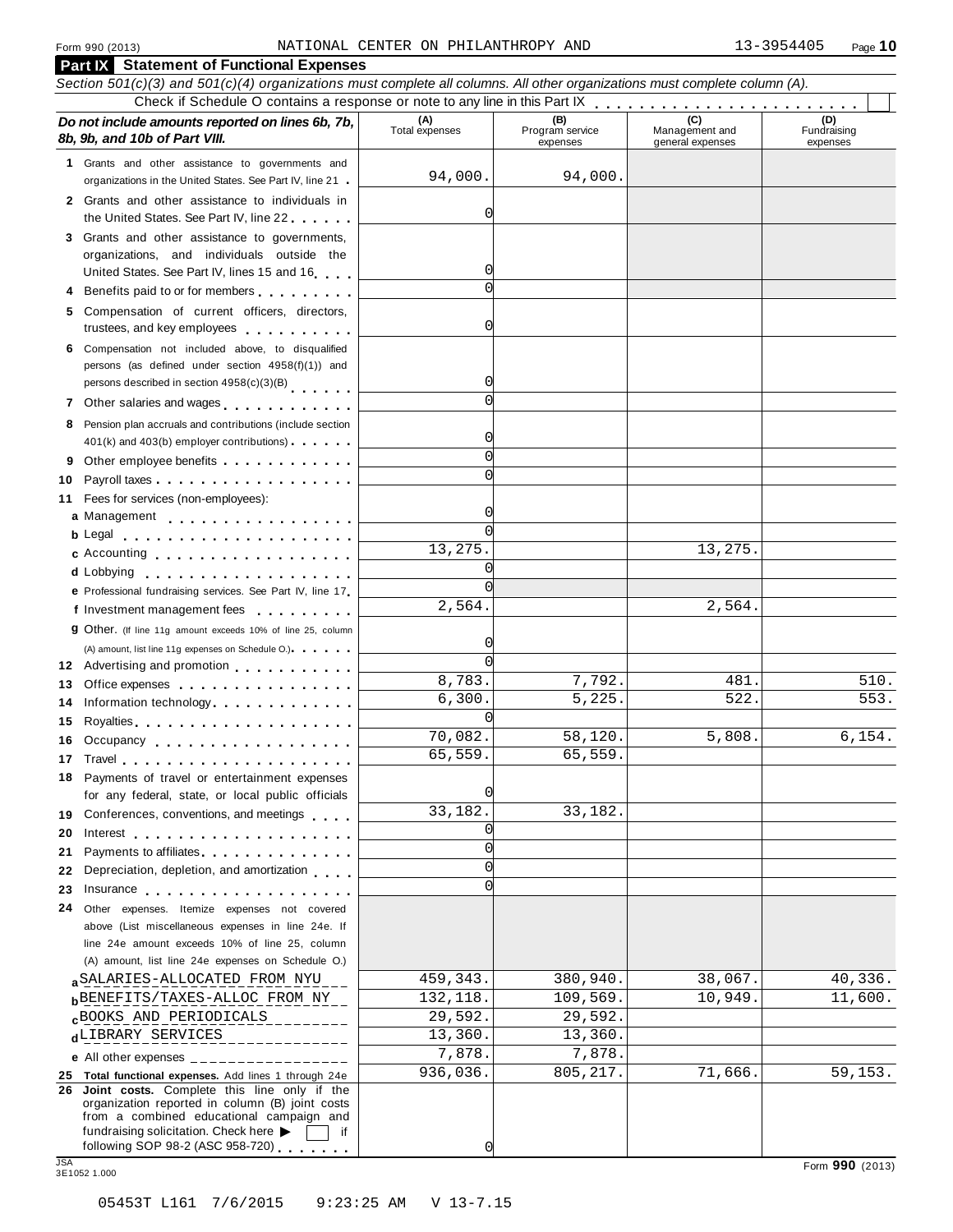Form 990 (2013)

| -an⊷ |  |
|------|--|
|      |  |

|                   | Part X   | <b>Balance Sheet</b>                                                                                                                                                                                                                                                                                 |                          |                |                    |
|-------------------|----------|------------------------------------------------------------------------------------------------------------------------------------------------------------------------------------------------------------------------------------------------------------------------------------------------------|--------------------------|----------------|--------------------|
|                   |          |                                                                                                                                                                                                                                                                                                      |                          |                |                    |
|                   |          |                                                                                                                                                                                                                                                                                                      | (A)<br>Beginning of year |                | (B)<br>End of year |
|                   | 1        | Cash - non-interest-bearing                                                                                                                                                                                                                                                                          | 495,924.                 | $\overline{1}$ | 174,836.           |
|                   | 2        | Savings and temporary cash investments                                                                                                                                                                                                                                                               |                          | $\overline{2}$ |                    |
|                   | 3        |                                                                                                                                                                                                                                                                                                      |                          | $\mathbf{3}$   | $\Omega$           |
|                   | 4        |                                                                                                                                                                                                                                                                                                      |                          | 4              | 0                  |
|                   | 5        | Loans and other receivables from current and former officers, directors,                                                                                                                                                                                                                             |                          |                |                    |
|                   |          | trustees, key employees, and highest compensated employees.                                                                                                                                                                                                                                          |                          |                |                    |
|                   | 6        | Complete Part II of Schedule L<br>Loans and other receivables from other disqualified persons (as defined under section<br>4958(f)(1)), persons described in section 4958(c)(3)(B), and contributing employers<br>and sponsoring organizations of section 501(c)(9) voluntary employees' beneficiary |                          | 5              |                    |
|                   |          | organizations (see instructions). Complete Part II of Schedule L.                                                                                                                                                                                                                                    |                          | 6              | <sup>0</sup>       |
| Assets            | 7        |                                                                                                                                                                                                                                                                                                      |                          | $\overline{7}$ | 0                  |
|                   | 8        | Inventories for sale or use enterpreteration of the contract of the contract of the contract of the contract of                                                                                                                                                                                      |                          | 8              | $\Omega$           |
|                   | 9        | Prepaid expenses and deferred charges experiences and the set of the set of the set of the set of the set of the set of the set of the set of the set of the set of the set of the set of the set of the set of the set of the                                                                       |                          | $\mathbf{q}$   | 0                  |
|                   |          | 10a Land, buildings, and equipment: cost or                                                                                                                                                                                                                                                          |                          |                |                    |
|                   |          | other basis. Complete Part VI of Schedule D<br>∣10a                                                                                                                                                                                                                                                  |                          |                |                    |
|                   |          | <b>b</b> Less: accumulated depreciation. 10b                                                                                                                                                                                                                                                         | 6,039,040.               | $q_{10c}$      | 6,629,290.         |
|                   | 11       |                                                                                                                                                                                                                                                                                                      |                          | 11             |                    |
|                   | 12       | Investments - other securities. See Part IV, line 11                                                                                                                                                                                                                                                 |                          | $q_{12}$       | $\Omega$           |
|                   | 13       | Investments - program-related. See Part IV, line 11                                                                                                                                                                                                                                                  |                          | 13             | $\Omega$           |
|                   | 14       | Intangible assets $\ldots \ldots \ldots \ldots \ldots \ldots \ldots \ldots$                                                                                                                                                                                                                          |                          | 14             | $\Omega$           |
|                   | 15       |                                                                                                                                                                                                                                                                                                      | 6,534,964.               | 15<br>16       | 6,804,126.         |
|                   | 16       | Total assets. Add lines 1 through 15 (must equal line 34)                                                                                                                                                                                                                                            |                          | 17             | <sup>n</sup>       |
|                   | 17       | Accounts payable and accrued expenses                                                                                                                                                                                                                                                                |                          | 18             | $\Omega$           |
|                   | 18<br>19 |                                                                                                                                                                                                                                                                                                      |                          | 19             | $\Omega$           |
|                   |          |                                                                                                                                                                                                                                                                                                      |                          | 20             | $\Omega$           |
|                   | 20<br>21 | Escrow or custodial account liability. Complete Part IV of Schedule D.                                                                                                                                                                                                                               |                          | 21             | 0                  |
|                   | 22       | Loans and other payables to current and former officers, directors,                                                                                                                                                                                                                                  |                          |                |                    |
| Liabilities       |          | trustees, key employees, highest compensated employees, and                                                                                                                                                                                                                                          |                          |                |                    |
|                   |          | disqualified persons. Complete Part II of Schedule L.                                                                                                                                                                                                                                                |                          | 22             | 0                  |
|                   | 23       | Secured mortgages and notes payable to unrelated third parties                                                                                                                                                                                                                                       |                          | 23             | $\Omega$           |
|                   | 24       | Unsecured notes and loans payable to unrelated third parties                                                                                                                                                                                                                                         |                          | 24             | $\Omega$           |
|                   | 25       | Other liabilities (including federal income tax, payables to related third                                                                                                                                                                                                                           |                          |                |                    |
|                   |          | parties, and other liabilities not included on lines 17-24). Complete Part X                                                                                                                                                                                                                         |                          |                |                    |
|                   |          | of Schedule D                                                                                                                                                                                                                                                                                        |                          | 25             | 0                  |
|                   | 26       |                                                                                                                                                                                                                                                                                                      |                          | 26             | $\Omega$           |
|                   |          | $\overline{X}$ and<br>Organizations that follow SFAS 117 (ASC 958), check here ▶<br>complete lines 27 through 29, and lines 33 and 34.                                                                                                                                                               |                          |                |                    |
|                   | 27       | Unrestricted net assets                                                                                                                                                                                                                                                                              | 3,773,194.               | 27             | 4,179,583.         |
|                   | 28       |                                                                                                                                                                                                                                                                                                      | 476,370.                 | 28             | 339,143.           |
|                   | 29       | Permanently restricted net assets<br>intervals and intervals are neglected to the set of the set of assets are neglected to the set of the set of the set of the set of the set of the set of the set of the set of the set of t                                                                     | 2, 285, 400.             | 29             | 2, 285, 400.       |
| or Fund Balances  |          | Organizations that do not follow SFAS 117 (ASC 958), check here ▶<br>and<br>complete lines 30 through 34.                                                                                                                                                                                            |                          |                |                    |
|                   | 30       | Capital stock or trust principal, or current funds<br>.                                                                                                                                                                                                                                              |                          | 30             |                    |
| <b>Net Assets</b> | 31       | Paid-in or capital surplus, or land, building, or equipment fund                                                                                                                                                                                                                                     |                          | 31             |                    |
|                   | 32       | Retained earnings, endowment, accumulated income, or other funds                                                                                                                                                                                                                                     |                          | 32             |                    |
|                   | 33       | Total net assets or fund balances                                                                                                                                                                                                                                                                    | 6,534,964.               | 33             | 6,804,126.         |
|                   | 34       | Total liabilities and net assets/fund balances.                                                                                                                                                                                                                                                      | 6,534,964.               | 34             | 6,804,126.         |
|                   |          |                                                                                                                                                                                                                                                                                                      |                          |                | $0.00$ $(0.010)$   |

Form **990** (2013)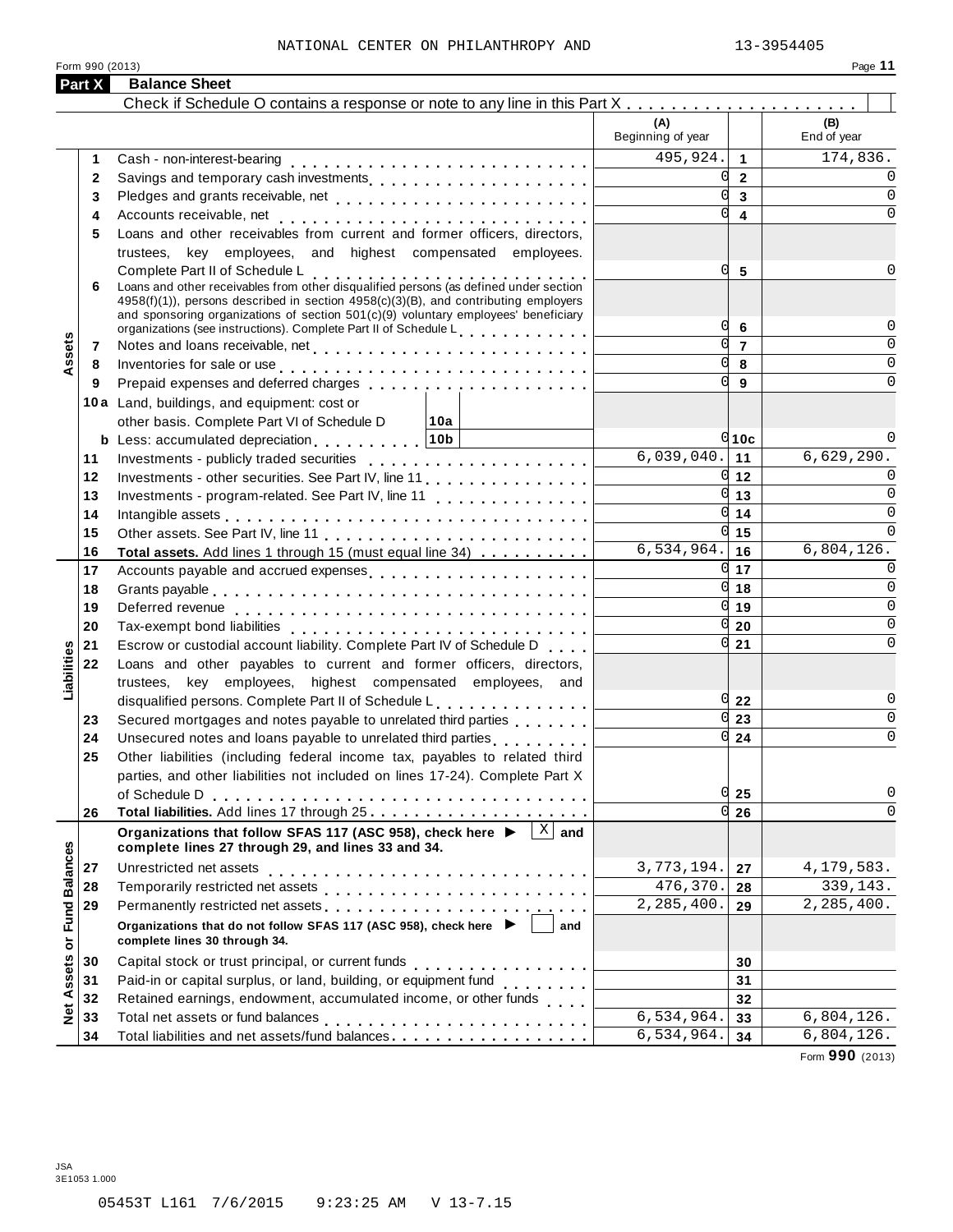|  |  | NATIONAL CENTER ON PHILANTHROPY AND | 13-3954405 |
|--|--|-------------------------------------|------------|

|                | Form 990 (2013)                                                                                                |                |                |            | Page 12   |
|----------------|----------------------------------------------------------------------------------------------------------------|----------------|----------------|------------|-----------|
| <b>Part XI</b> | <b>Reconciliation of Net Assets</b>                                                                            |                |                |            |           |
|                | Check if Schedule O contains a response or note to any line in this Part XI                                    |                |                |            |           |
| 1              |                                                                                                                | $\mathbf{1}$   |                | 1,179,960. |           |
| $\mathbf{2}$   |                                                                                                                | $\mathbf{2}$   |                | 936,036.   |           |
| 3              |                                                                                                                | 3              |                | 243,924.   |           |
| 4              | Net assets or fund balances at beginning of year (must equal Part X, line 33, column (A))                      | 4              |                | 6,534,964. |           |
| 5              |                                                                                                                | 5              |                | 25,238.    |           |
| 6              |                                                                                                                | 6              |                |            | $\Omega$  |
| 7              |                                                                                                                | $\overline{7}$ |                |            | $\Omega$  |
| 8              |                                                                                                                | 8              |                |            | $\Omega$  |
| 9              | Other changes in net assets or fund balances (explain in Schedule O)                                           | 9              |                |            | $\Omega$  |
| 10             | Net assets or fund balances at end of year. Combine lines 3 through 9 (must equal Part X, line                 |                |                |            |           |
|                |                                                                                                                | 10             |                | 6,804,126. |           |
| Part XII       | <b>Financial Statements and Reporting</b>                                                                      |                |                |            |           |
|                |                                                                                                                |                |                |            |           |
|                |                                                                                                                |                |                | Yes        | <b>No</b> |
| 1              | $\overline{x}$ Accrual<br>Accounting method used to prepare the Form 990:<br>Cash<br>Other                     |                |                |            |           |
|                | If the organization changed its method of accounting from a prior year or checked "Other," explain in          |                |                |            |           |
|                | Schedule O.                                                                                                    |                |                |            |           |
|                | 2a Were the organization's financial statements compiled or reviewed by an independent accountant?             |                | 2a             |            | X         |
|                | If "Yes," check a box below to indicate whether the financial statements for the year were compiled or         |                |                |            |           |
|                | reviewed on a separate basis, consolidated basis, or both:                                                     |                |                |            |           |
|                | Separate basis<br><b>Consolidated basis</b><br>Both consolidated and separate basis                            |                |                |            |           |
|                | <b>b</b> Were the organization's financial statements audited by an independent accountant?                    |                | 2 <sub>b</sub> | X          |           |
|                | If "Yes," check a box below to indicate whether the financial statements for the year were audited on a        |                |                |            |           |
|                | separate basis, consolidated basis, or both:                                                                   |                |                |            |           |
|                | $\lfloor x \rfloor$ Both consolidated and separate basis<br>Consolidated basis<br>Separate basis               |                |                |            |           |
|                | c If "Yes" to line 2a or 2b, does the organization have a committee that assumes responsibility for oversight  |                |                |            |           |
|                | of the audit, review, or compilation of its financial statements and selection of an independent accountant?   |                | 2c             | X          |           |
|                | If the organization changed either its oversight process or selection process during the tax year, explain in  |                |                |            |           |
|                | Schedule O.                                                                                                    |                |                |            |           |
|                | 3a As a result of a federal award, was the organization required to undergo an audit or audits as set forth in |                |                |            |           |
|                |                                                                                                                |                | 3a             |            | X         |
|                | b If "Yes," did the organization undergo the required audit or audits? If the organization did not undergo the |                |                |            |           |
|                | required audit or audits, explain why in Schedule O and describe any steps taken to undergo such audits.       |                | 3b             |            |           |

Form **990** (2013)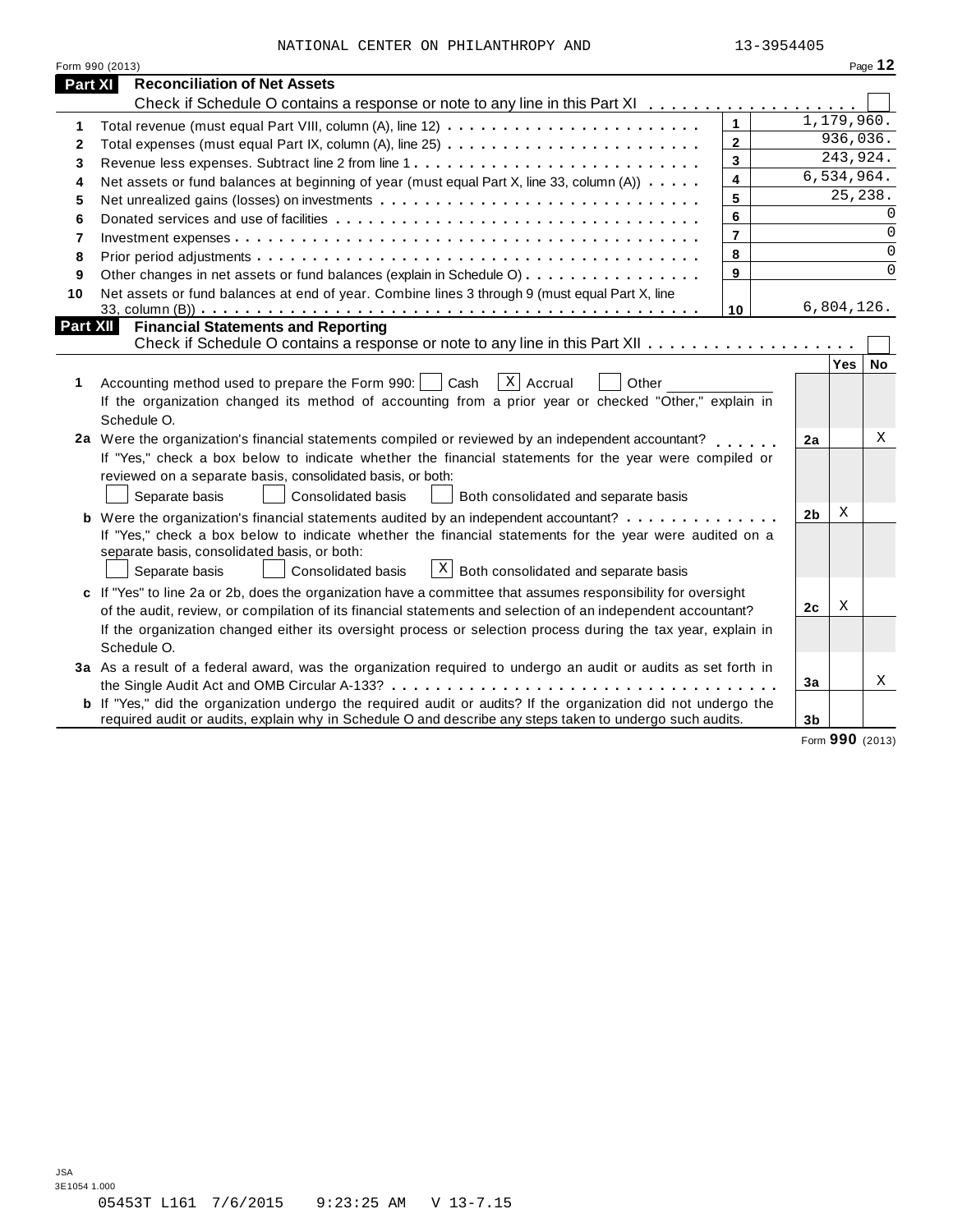**10 11**

**(B)**

**(C)**

**(D)**

**(E)**

**Total**

| (Form 990 or 990-EZ) |  |  |  |  |
|----------------------|--|--|--|--|
|----------------------|--|--|--|--|

### **SCHEDULE A Public Charity Status and Public Support DOMB No. 1545-0047**

**(Form <sup>990</sup> or 990-EZ) Complete if the organization is <sup>a</sup> section 501(c)(3) organization or <sup>a</sup> section**

|                                 | (FOrm 990 Or 990-EZ)                  |                                                            | Complete if the organization is a section 501(c)(3) organization or a section<br>4947(a)(1) nonexempt charitable trust.                 |                |                                |                     |                    |     |                                |                                       |                              |    |
|---------------------------------|---------------------------------------|------------------------------------------------------------|-----------------------------------------------------------------------------------------------------------------------------------------|----------------|--------------------------------|---------------------|--------------------|-----|--------------------------------|---------------------------------------|------------------------------|----|
| <b>Internal Revenue Service</b> | Department of the Treasury            |                                                            | Attach to Form 990 or Form 990-EZ.<br>Information about Schedule A (Form 990 or 990-EZ) and its instructions is at www.irs.gov/form990. |                |                                |                     |                    |     |                                |                                       | Open to Public<br>Inspection |    |
|                                 |                                       |                                                            | Name of the organization NATIONAL CENTER ON PHILANTHROPY AND                                                                            |                |                                |                     |                    |     |                                | <b>Employer identification number</b> |                              |    |
| THE LAW, INC.                   |                                       |                                                            |                                                                                                                                         |                |                                |                     |                    |     |                                | 13-3954405                            |                              |    |
| Part I                          |                                       |                                                            | Reason for Public Charity Status (All organizations must complete this part.) See instructions.                                         |                |                                |                     |                    |     |                                |                                       |                              |    |
|                                 |                                       |                                                            | The organization is not a private foundation because it is: (For lines 1 through 11, check only one box.)                               |                |                                |                     |                    |     |                                |                                       |                              |    |
| 1                               |                                       |                                                            | A church, convention of churches, or association of churches described in section 170(b)(1)(A)(i).                                      |                |                                |                     |                    |     |                                |                                       |                              |    |
| 2                               |                                       |                                                            | A school described in section 170(b)(1)(A)(ii). (Attach Schedule E.)                                                                    |                |                                |                     |                    |     |                                |                                       |                              |    |
| 3                               |                                       |                                                            | A hospital or a cooperative hospital service organization described in section 170(b)(1)(A)(iii).                                       |                |                                |                     |                    |     |                                |                                       |                              |    |
| 4                               |                                       |                                                            | A medical research organization operated in conjunction with a hospital described in section 170(b)(1)(A)(iii). Enter the               |                |                                |                     |                    |     |                                |                                       |                              |    |
|                                 | hospital's name, city, and state:     |                                                            |                                                                                                                                         |                |                                |                     |                    |     |                                |                                       |                              |    |
| 5                               |                                       |                                                            | An organization operated for the benefit of a college or university owned or operated by a governmental unit described in               |                |                                |                     |                    |     |                                |                                       |                              |    |
|                                 |                                       | section 170(b)(1)(A)(iv). (Complete Part II.)              |                                                                                                                                         |                |                                |                     |                    |     |                                |                                       |                              |    |
| 6                               |                                       |                                                            | A federal, state, or local government or governmental unit described in section 170(b)(1)(A)(v).                                        |                |                                |                     |                    |     |                                |                                       |                              |    |
| 7                               |                                       |                                                            | An organization that normally receives a substantial part of its support from a governmental unit or from the general public            |                |                                |                     |                    |     |                                |                                       |                              |    |
|                                 |                                       | described in section 170(b)(1)(A)(vi). (Complete Part II.) |                                                                                                                                         |                |                                |                     |                    |     |                                |                                       |                              |    |
| 8                               |                                       |                                                            | A community trust described in section 170(b)(1)(A)(vi). (Complete Part II.)                                                            |                |                                |                     |                    |     |                                |                                       |                              |    |
| 9                               |                                       |                                                            | An organization that normally receives: (1) more than 331/3% of its support from contributions, membership fees, and gross              |                |                                |                     |                    |     |                                |                                       |                              |    |
|                                 |                                       |                                                            | receipts from activities related to its exempt functions - subject to certain exceptions, and (2) no more than 331/3% of its            |                |                                |                     |                    |     |                                |                                       |                              |    |
|                                 |                                       |                                                            | support from gross investment income and unrelated business taxable income (less section 511 tax) from businesses                       |                |                                |                     |                    |     |                                |                                       |                              |    |
|                                 |                                       |                                                            | acquired by the organization after June 30, 1975. See section 509(a)(2). (Complete Part III.)                                           |                |                                |                     |                    |     |                                |                                       |                              |    |
| 10                              |                                       |                                                            | An organization organized and operated exclusively to test for public safety. See section 509(a)(4).                                    |                |                                |                     |                    |     |                                |                                       |                              |    |
| Χ<br>11                         |                                       |                                                            | An organization organized and operated exclusively for the benefit of, to perform the functions of, or to carry out the                 |                |                                |                     |                    |     |                                |                                       |                              |    |
|                                 |                                       |                                                            | purposes of one or more publicly supported organizations described in section 509(a)(1) or section 509(a)(2). See section               |                |                                |                     |                    |     |                                |                                       |                              |    |
|                                 |                                       |                                                            | 509(a)(3). Check the box that describes the type of supporting organization and complete lines 11e through 11h.                         |                |                                |                     |                    |     |                                |                                       |                              |    |
| a                               | $X$ Type I                            | Type II<br>b                                               | Type III-Functionally integrated<br>C                                                                                                   |                |                                |                     | d                  |     |                                | Type III-Non-functionally integrated  |                              |    |
| $e \mid X$                      |                                       |                                                            | By checking this box, I certify that the organization is not controlled directly or indirectly by one or more disqualified persons      |                |                                |                     |                    |     |                                |                                       |                              |    |
|                                 |                                       |                                                            | other than foundation managers and other than one or more publicly supported organizations described in section 509(a)(1)               |                |                                |                     |                    |     |                                |                                       |                              |    |
|                                 | or section $509(a)(2)$ .              |                                                            |                                                                                                                                         |                |                                |                     |                    |     |                                |                                       |                              |    |
| f                               |                                       |                                                            | If the organization received a written determination from the IRS that it is a Type I, Type II, or Type III supporting                  |                |                                |                     |                    |     |                                |                                       |                              |    |
|                                 | organization, check this box          |                                                            |                                                                                                                                         |                |                                |                     |                    |     |                                |                                       |                              |    |
|                                 |                                       |                                                            | Since August 17, 2006, has the organization accepted any gift or contribution from any of the                                           |                |                                |                     |                    |     |                                |                                       |                              |    |
| g                               | following persons?                    |                                                            |                                                                                                                                         |                |                                |                     |                    |     |                                |                                       |                              |    |
|                                 |                                       |                                                            | A person who directly or indirectly controls, either alone or together with persons described in (ii) and                               |                |                                |                     |                    |     |                                |                                       | <b>Yes</b>                   | No |
|                                 | (i)                                   |                                                            | (iii) below, the governing body of the supported organization?                                                                          |                |                                |                     |                    |     |                                | 11g(i)                                |                              | Χ  |
|                                 |                                       | (ii) A family member of a person described in (i) above?   |                                                                                                                                         |                |                                |                     |                    |     |                                | 11g(ii)                               |                              | X  |
|                                 |                                       |                                                            |                                                                                                                                         |                |                                |                     |                    |     |                                | 11g(iii)                              |                              | Χ  |
|                                 |                                       |                                                            | (iii) A 35% controlled entity of a person described in (i) or (ii) above?                                                               |                |                                |                     |                    |     |                                |                                       |                              |    |
| h.                              |                                       |                                                            | Provide the following information about the supported organization(s).                                                                  |                |                                |                     |                    |     |                                |                                       |                              |    |
|                                 | (i) Name of supported<br>organization | $(ii)$ EIN                                                 | (iii) Type of organization<br>(described on lines 1-9                                                                                   |                | (iv) is the<br>organization in | the organization    | (v) Did you notify |     | (vi) Is the<br>organization in | (vii) Amount of monetary              | support                      |    |
|                                 |                                       |                                                            | above or IRC section                                                                                                                    | your governing | col. (i) listed in             | in col. (i) of your |                    |     | col. (i) organized             |                                       |                              |    |
|                                 |                                       |                                                            | (see instructions))                                                                                                                     |                | document?                      | support?            |                    |     | in the U.S.?                   |                                       |                              |    |
|                                 |                                       |                                                            |                                                                                                                                         | Yes            | No                             | Yes                 | No                 | Yes | No                             |                                       |                              |    |
|                                 |                                       |                                                            |                                                                                                                                         |                |                                |                     |                    |     |                                |                                       |                              |    |
|                                 | (A) ATTACHMENT 1                      |                                                            |                                                                                                                                         |                |                                |                     |                    |     |                                |                                       |                              |    |
| (B)                             |                                       |                                                            |                                                                                                                                         |                |                                |                     |                    |     |                                |                                       |                              |    |
|                                 |                                       |                                                            |                                                                                                                                         |                |                                |                     |                    |     |                                |                                       |                              |    |

For Paperwork Reduction Act Notice, see the Instructions for the controlled and the controlled a Schedule A (Form 990 or 990-EZ) 2013<br>Form 990 or 990-EZ.

47,000.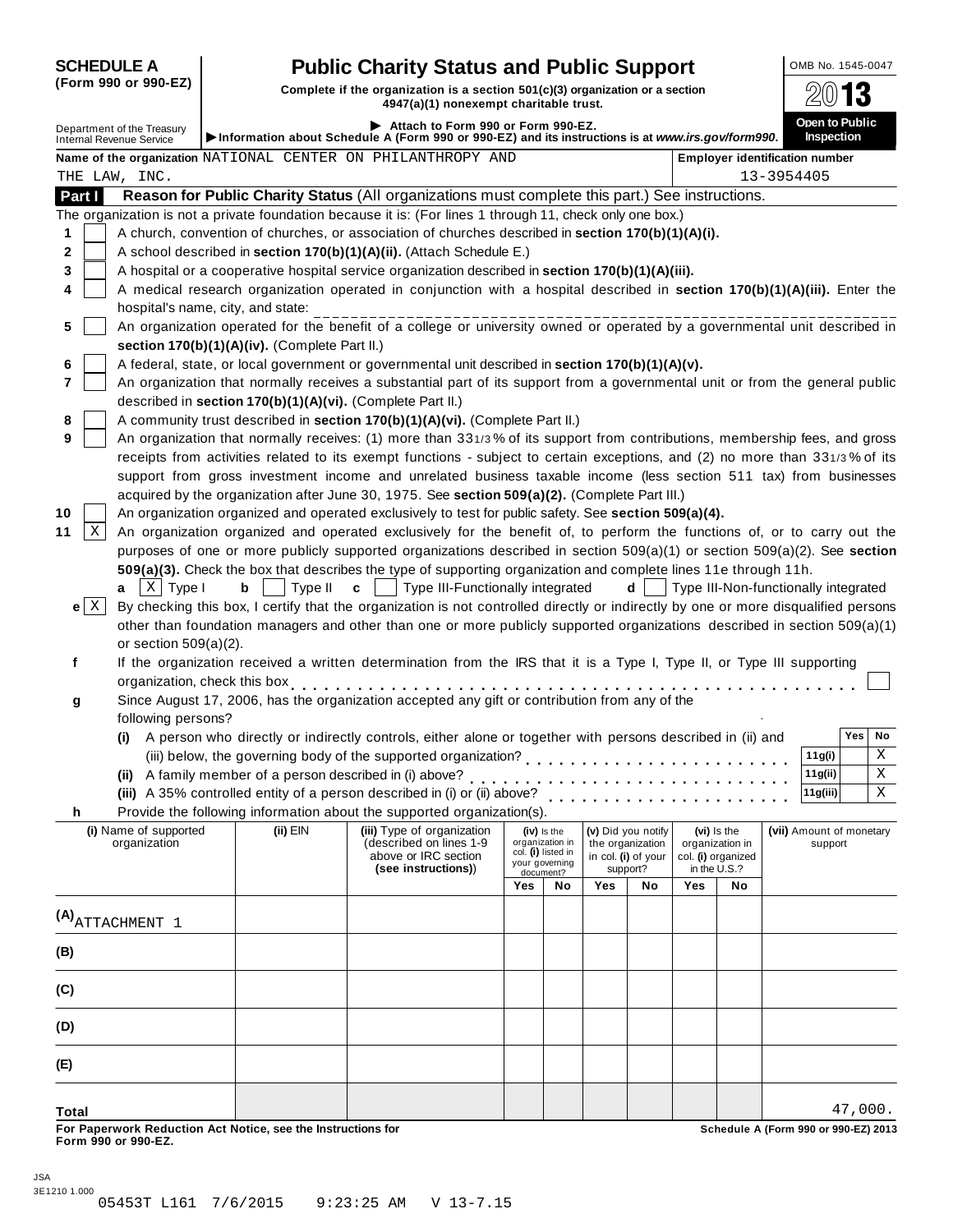#### Schedule A (Form 990 or 990-EZ) 2013 Page **2**

**Support Schedule for Organizations Described in Sections 170(b)(1)(A)(iv) and 170(b)(1)(A)(vi)** Complete only if you checked the box on line 5, 7, or 8 of Part I or if the organization failed to qualify under Part III. If the organization fails to qualify under the tests listed below, please complete Part III.) **Part II**

|              | <b>Section A. Public Support</b>                                                                                                                                                                                                                                                                                                                                                     |          |          |            |            |            |                                      |
|--------------|--------------------------------------------------------------------------------------------------------------------------------------------------------------------------------------------------------------------------------------------------------------------------------------------------------------------------------------------------------------------------------------|----------|----------|------------|------------|------------|--------------------------------------|
|              | Calendar year (or fiscal year beginning in)<br>▶                                                                                                                                                                                                                                                                                                                                     | (a) 2009 | (b) 2010 | (c) 2011   | $(d)$ 2012 | (e) $2013$ | (f) Total                            |
| 1            | Gifts,<br>grants,<br>contributions,<br>and<br>membership fees received. (Do not<br>include any "unusual grants.")                                                                                                                                                                                                                                                                    |          |          |            |            |            |                                      |
| $\mathbf{2}$ | Tax<br>levied<br>revenues<br>for<br>the<br>organization's benefit and either paid<br>to or expended on its behalf                                                                                                                                                                                                                                                                    |          |          |            |            |            |                                      |
| 3            | The value of services or facilities<br>furnished by a governmental unit to the<br>organization without charge                                                                                                                                                                                                                                                                        |          |          |            |            |            |                                      |
|              | Total. Add lines 1 through 3                                                                                                                                                                                                                                                                                                                                                         |          |          |            |            |            |                                      |
| 5            | The portion of total contributions by<br>(other<br>than<br>each<br>person<br>a<br>unit<br>publicly<br>governmental<br>or<br>supported organization) included on<br>line 1 that exceeds 2% of the amount<br>shown on line 11, column (f)                                                                                                                                              |          |          |            |            |            |                                      |
| 6.           | Public support. Subtract line 5 from line 4.                                                                                                                                                                                                                                                                                                                                         |          |          |            |            |            |                                      |
|              | <b>Section B. Total Support</b>                                                                                                                                                                                                                                                                                                                                                      |          |          |            |            |            |                                      |
|              | Calendar year (or fiscal year beginning in)<br>▶                                                                                                                                                                                                                                                                                                                                     | (a) 2009 | (b) 2010 | $(c)$ 2011 | (d) $2012$ | (e) $2013$ | (f) Total                            |
| 7            | Amounts from line 4                                                                                                                                                                                                                                                                                                                                                                  |          |          |            |            |            |                                      |
| 8            | Gross income from interest, dividends,<br>payments received on securities loans,<br>rents, royalties and income from similar<br>sources and the set of the set of the set of the set of the set of the set of the set of the set of the set of                                                                                                                                       |          |          |            |            |            |                                      |
| 9            | Net income from unrelated business<br>activities, whether or not the business<br>is regularly carried on each property of the set of the set of the set of the set of the set of the set of the                                                                                                                                                                                      |          |          |            |            |            |                                      |
| 10           | Other income. Do not include gain or<br>loss from the sale of capital assets<br>(Explain in Part IV.) <b>CONFIDENT</b>                                                                                                                                                                                                                                                               |          |          |            |            |            |                                      |
| 11           | Total support. Add lines 7 through 10                                                                                                                                                                                                                                                                                                                                                |          |          |            |            |            |                                      |
| 12           |                                                                                                                                                                                                                                                                                                                                                                                      |          |          |            |            | 12         |                                      |
| 13           | First five years. If the Form 990 is for the organization's first, second, third, fourth, or fifth tax year as a section 501(c)(3)<br>organization, check this box and stop here entitled by the state of the state of the state of the state of the state of the state of the state of the state of the state of the state of the state of the state of the state o                 |          |          |            |            |            |                                      |
|              | <b>Section C. Computation of Public Support Percentage</b>                                                                                                                                                                                                                                                                                                                           |          |          |            |            |            |                                      |
| 14           | Public support percentage for 2013 (line 6, column (f) divided by line 11, column (f)                                                                                                                                                                                                                                                                                                |          |          |            |            | 14         | %                                    |
| 15           |                                                                                                                                                                                                                                                                                                                                                                                      |          |          |            |            | 15         | %                                    |
|              | 16a 331/3% support test - 2013. If the organization did not check the box on line 13, and line 14 is 331/3% or more, check                                                                                                                                                                                                                                                           |          |          |            |            |            |                                      |
|              |                                                                                                                                                                                                                                                                                                                                                                                      |          |          |            |            |            |                                      |
|              | b 331/3% support test - 2012. If the organization did not check a box on line 13 or 16a, and line 15 is 331/3% or more,                                                                                                                                                                                                                                                              |          |          |            |            |            |                                      |
|              |                                                                                                                                                                                                                                                                                                                                                                                      |          |          |            |            |            |                                      |
|              | 17a 10%-facts-and-circumstances test - 2013. If the organization did not check a box on line 13, 16a, or 16b, and line 14 is<br>10% or more, and if the organization meets the "facts-and-circumstances" test, check this box and stop here. Explain in<br>Part IV how the organization meets the "facts-and-circumstances" test. The organization qualifies as a publicly supported |          |          |            |            |            |                                      |
|              | b 10%-facts-and-circumstances test - 2012. If the organization did not check a box on line 13, 16a, 16b, or 17a, and line                                                                                                                                                                                                                                                            |          |          |            |            |            |                                      |
|              | 15 is 10% or more, and if the organization meets the "facts-and-circumstances" test, check this box and stop here.<br>Explain in Part IV how the organization meets the "facts-and-circumstances" test. The organization qualifies as a publicly                                                                                                                                     |          |          |            |            |            |                                      |
| 18           | Private foundation. If the organization did not check a box on line 13, 16a, 16b, 17a, or 17b, check this box and see                                                                                                                                                                                                                                                                |          |          |            |            |            |                                      |
|              |                                                                                                                                                                                                                                                                                                                                                                                      |          |          |            |            |            | Schedule A (Form 990 or 990-EZ) 2013 |

JSA 3E1220 1.000 05453T L161 7/6/2015 9:23:25 AM V 13-7.15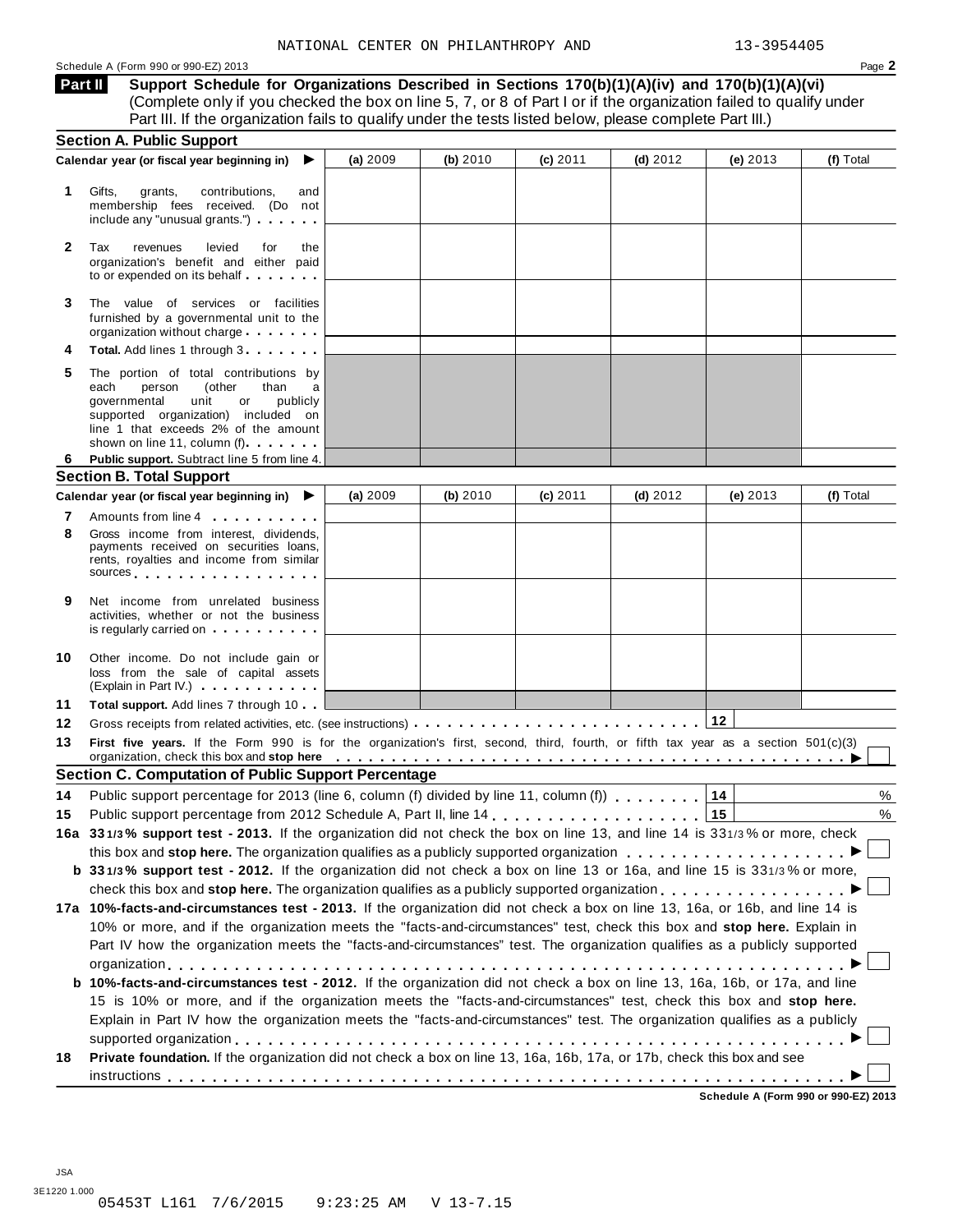#### Schedule <sup>A</sup> (Form <sup>990</sup> or 990-EZ) <sup>2013</sup> Page **3**

### **Support Schedule for Organizations Described in Section 509(a)(2) Part III**

(Complete only if you checked the box on line 9 of Part I or if the organization failed to qualify under Part II. If the organization fails to qualify under the tests listed below, please complete Part II.)

|    | <b>Section A. Public Support</b>                                                                                                                                                                                                                                                                                                          |            |            |            |            |            |           |
|----|-------------------------------------------------------------------------------------------------------------------------------------------------------------------------------------------------------------------------------------------------------------------------------------------------------------------------------------------|------------|------------|------------|------------|------------|-----------|
|    | Calendar year (or fiscal year beginning in) ▶                                                                                                                                                                                                                                                                                             | (a) $2009$ | (b) $2010$ | $(c)$ 2011 | (d) $2012$ | (e) $2013$ | (f) Total |
| 1. | Gifts, grants, contributions, and membership fees                                                                                                                                                                                                                                                                                         |            |            |            |            |            |           |
|    | received. (Do not include any "unusual grants.")                                                                                                                                                                                                                                                                                          |            |            |            |            |            |           |
| 2  | Gross receipts from admissions, merchandise                                                                                                                                                                                                                                                                                               |            |            |            |            |            |           |
|    | sold or services performed, or facilities                                                                                                                                                                                                                                                                                                 |            |            |            |            |            |           |
|    | furnished in any activity that is related to the                                                                                                                                                                                                                                                                                          |            |            |            |            |            |           |
|    | organization's tax-exempt purpose                                                                                                                                                                                                                                                                                                         |            |            |            |            |            |           |
| 3  | Gross receipts from activities that are not an                                                                                                                                                                                                                                                                                            |            |            |            |            |            |           |
|    | unrelated trade or business under section 513                                                                                                                                                                                                                                                                                             |            |            |            |            |            |           |
| 4  | levied<br>Tax<br>revenues<br>for<br>the                                                                                                                                                                                                                                                                                                   |            |            |            |            |            |           |
|    | organization's benefit and either paid                                                                                                                                                                                                                                                                                                    |            |            |            |            |            |           |
|    | to or expended on its behalf                                                                                                                                                                                                                                                                                                              |            |            |            |            |            |           |
| 5  | The value of services or facilities                                                                                                                                                                                                                                                                                                       |            |            |            |            |            |           |
|    | furnished by a governmental unit to the                                                                                                                                                                                                                                                                                                   |            |            |            |            |            |           |
|    | organization without charge                                                                                                                                                                                                                                                                                                               |            |            |            |            |            |           |
| 6  | Total. Add lines 1 through 5                                                                                                                                                                                                                                                                                                              |            |            |            |            |            |           |
|    | <b>7a</b> Amounts included on lines 1, 2, and 3                                                                                                                                                                                                                                                                                           |            |            |            |            |            |           |
|    | received from disqualified persons                                                                                                                                                                                                                                                                                                        |            |            |            |            |            |           |
|    | <b>b</b> Amounts included on lines 2 and 3                                                                                                                                                                                                                                                                                                |            |            |            |            |            |           |
|    | from other than disqualified<br>received                                                                                                                                                                                                                                                                                                  |            |            |            |            |            |           |
|    | persons that exceed the greater of \$5,000                                                                                                                                                                                                                                                                                                |            |            |            |            |            |           |
|    | or 1% of the amount on line 13 for the year                                                                                                                                                                                                                                                                                               |            |            |            |            |            |           |
| 8  | c Add lines 7a and 7b.<br>Public support (Subtract line 7c from                                                                                                                                                                                                                                                                           |            |            |            |            |            |           |
|    |                                                                                                                                                                                                                                                                                                                                           |            |            |            |            |            |           |
|    | $line 6.)$<br><b>Section B. Total Support</b>                                                                                                                                                                                                                                                                                             |            |            |            |            |            |           |
|    |                                                                                                                                                                                                                                                                                                                                           | (a) $2009$ | (b) $2010$ | $(c)$ 2011 | (d) $2012$ | (e) $2013$ | (f) Total |
|    | Calendar year (or fiscal year beginning in) ▶                                                                                                                                                                                                                                                                                             |            |            |            |            |            |           |
| 9  | Amounts from line 6<br>10a Gross income from interest, dividends,                                                                                                                                                                                                                                                                         |            |            |            |            |            |           |
|    | payments received on securities loans,                                                                                                                                                                                                                                                                                                    |            |            |            |            |            |           |
|    | rents, royalties and income from similar                                                                                                                                                                                                                                                                                                  |            |            |            |            |            |           |
|    | sources experiences and a series are seen as a series of the series of the series of the series of the series                                                                                                                                                                                                                             |            |            |            |            |            |           |
|    | <b>b</b> Unrelated business taxable income (less                                                                                                                                                                                                                                                                                          |            |            |            |            |            |           |
|    | section 511 taxes) from businesses                                                                                                                                                                                                                                                                                                        |            |            |            |            |            |           |
|    | acquired after June 30, 1975                                                                                                                                                                                                                                                                                                              |            |            |            |            |            |           |
|    | c Add lines 10a and 10b                                                                                                                                                                                                                                                                                                                   |            |            |            |            |            |           |
| 11 | Net income from unrelated business                                                                                                                                                                                                                                                                                                        |            |            |            |            |            |           |
|    | activities not included in line 10b,<br>whether or not the business is regularly                                                                                                                                                                                                                                                          |            |            |            |            |            |           |
|    | carried on the contract of the contract of the contract of the contract of the contract of the contract of the                                                                                                                                                                                                                            |            |            |            |            |            |           |
| 12 | Other income. Do not include gain or                                                                                                                                                                                                                                                                                                      |            |            |            |            |            |           |
|    | loss from the sale of capital assets                                                                                                                                                                                                                                                                                                      |            |            |            |            |            |           |
|    | (Explain in Part IV.)                                                                                                                                                                                                                                                                                                                     |            |            |            |            |            |           |
| 13 | Total support. (Add lines 9, 10c, 11,                                                                                                                                                                                                                                                                                                     |            |            |            |            |            |           |
|    | and $12$ .) $\qquad \qquad$ $\qquad$ $\qquad$ $\qquad$ $\qquad$ $\qquad$ $\qquad$ $\qquad$ $\qquad$ $\qquad$ $\qquad$ $\qquad$ $\qquad$ $\qquad$ $\qquad$ $\qquad$ $\qquad$ $\qquad$ $\qquad$ $\qquad$ $\qquad$ $\qquad$ $\qquad$ $\qquad$ $\qquad$ $\qquad$ $\qquad$ $\qquad$ $\qquad$ $\qquad$ $\qquad$ $\qquad$ $\qquad$ $\qquad$ $\q$ |            |            |            |            |            |           |
| 14 | First five years. If the Form 990 is for the organization's first, second, third, fourth, or fifth tax year as a section 501(c)(3)                                                                                                                                                                                                        |            |            |            |            |            |           |
|    |                                                                                                                                                                                                                                                                                                                                           |            |            |            |            |            |           |
|    | Section C. Computation of Public Support Percentage                                                                                                                                                                                                                                                                                       |            |            |            |            |            |           |
| 15 | Public support percentage for 2013 (line 8, column (f) divided by line 13, column (f))<br>[11]                                                                                                                                                                                                                                            |            |            |            |            | 15         | ℅         |
| 16 | Public support percentage from 2012 Schedule A, Part III, line 15.                                                                                                                                                                                                                                                                        |            |            |            |            | 16         | %         |
|    | Section D. Computation of Investment Income Percentage                                                                                                                                                                                                                                                                                    |            |            |            |            |            |           |
| 17 |                                                                                                                                                                                                                                                                                                                                           |            |            |            |            | 17         | %         |
| 18 |                                                                                                                                                                                                                                                                                                                                           |            |            |            |            | 18         | %         |
|    | 19a 331/3% support tests - 2013. If the organization did not check the box on line 14, and line 15 is more than 331/3%, and line                                                                                                                                                                                                          |            |            |            |            |            |           |
|    | 17 is not more than 331/3%, check this box and stop here. The organization qualifies as a publicly supported organization                                                                                                                                                                                                                 |            |            |            |            |            |           |
|    | <b>b</b> 331/3% support tests - 2012. If the organization did not check a box on line 14 or line 19a, and line 16 is more than 331/3%, and                                                                                                                                                                                                |            |            |            |            |            |           |
|    |                                                                                                                                                                                                                                                                                                                                           |            |            |            |            |            |           |
|    |                                                                                                                                                                                                                                                                                                                                           |            |            |            |            |            |           |
| 20 | line 18 is not more than 331/3%, check this box and stop here. The organization qualifies as a publicly supported organization<br>Private foundation. If the organization did not check a box on line 14, 19a, or 19b, check this box and see instructions ▶                                                                              |            |            |            |            |            |           |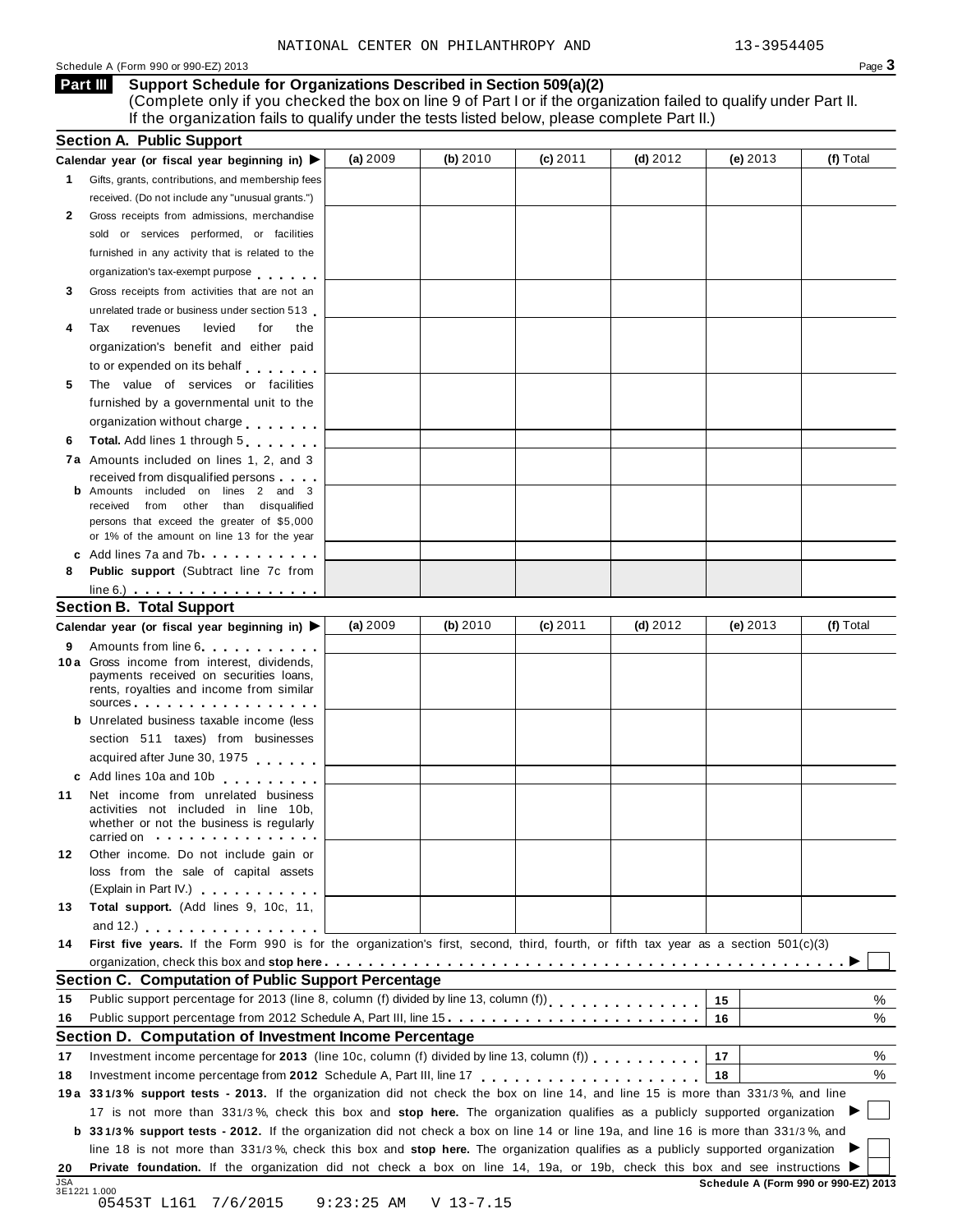<span id="page-17-0"></span>Part IV Supplemental Information. Provide the explanations required by Part II, line 10; Part II, line 17a or 17b; and Part III, line 12. Also complete this part for any additional information. (See instructions).

|                                                                |            |               |        | ATTACHMENT 1 |        |                 |
|----------------------------------------------------------------|------------|---------------|--------|--------------|--------|-----------------|
| SCHEDULE A, PART I - INFORMATION ABOUT SUPPORTED ORGANIZATIONS |            |               |        |              |        |                 |
|                                                                |            | (III) TYPE OF | (TV)   | (V)          | (VI)   | (VII) AMOUNT OF |
| (I) NAME OF SUPPORTED ORGANIZATION                             | (II) EIN   | ORGANIZATION  | YES NO | YES NO       | YES NO | SUPPORT         |
| NEW YORK UNIVERSITY                                            | 13-5562308 | 02            | X      | X            | X      | 47,000.         |
| TOTAL AMOUNT OF SUPPORT                                        |            |               |        |              |        | 47,000.         |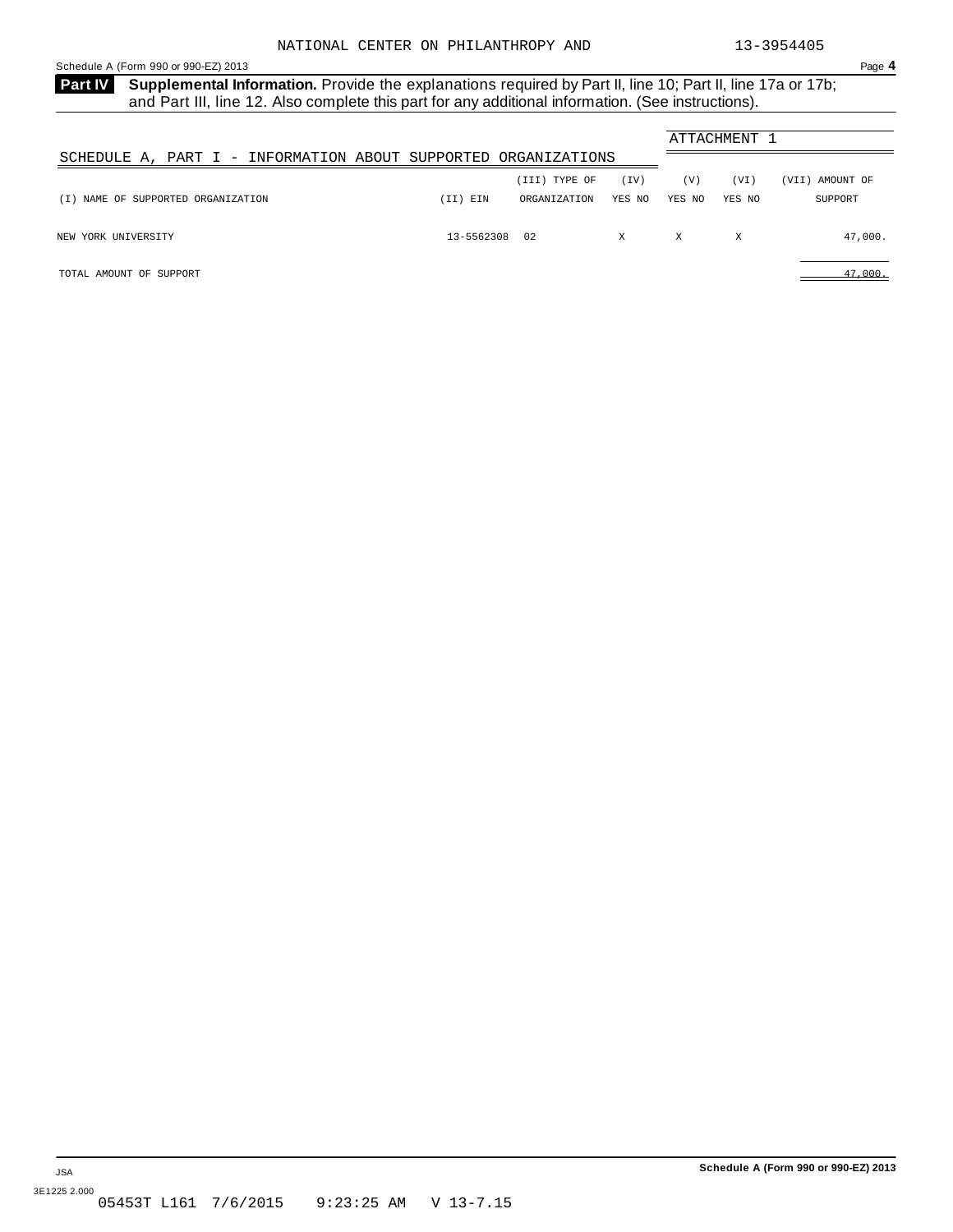| <b>Schedule B</b>             |  |  |
|-------------------------------|--|--|
| $T_{\text{max}}$ and and $F7$ |  |  |

|            | $(1$ VIIII 330, 330-LZ, |
|------------|-------------------------|
| or 990-PF) |                         |

### **Schedule B**  $\leftarrow$  **Contributors**

**2013** 

| or 990-PF)<br>Department of the Treasury<br>Internal Revenue Service | Attach to Form 990, Form 990-EZ, or Form 990-PF.<br>Information about Schedule B (Form 990, 990-EZ, or 990-PF) and its instructions is at www.irs.gov/form990. | 2013                                  |
|----------------------------------------------------------------------|----------------------------------------------------------------------------------------------------------------------------------------------------------------|---------------------------------------|
| Name of the organization                                             |                                                                                                                                                                | <b>Employer identification number</b> |

NATIONAL CENTER ON PHILANTHROPY AND

THE LAW, INC. 13-3954405

**Organization type** (check one):

| Filers of:         | Section:                                                                    |
|--------------------|-----------------------------------------------------------------------------|
| Form 990 or 990-EZ | $X$ 501(c)(3)<br>) (enter number) organization                              |
|                    | $4947(a)(1)$ nonexempt charitable trust not treated as a private foundation |
|                    | 527 political organization                                                  |
| Form 990-PF        | $501(c)(3)$ exempt private foundation                                       |
|                    | 4947(a)(1) nonexempt charitable trust treated as a private foundation       |
|                    | $501(c)(3)$ taxable private foundation                                      |
|                    |                                                                             |

Check if your organization is covered by the **General Rule** or a **Special Rule.**

**Note.** Only a section 501(c)(7), (8), or (10) organization can check boxes for both the General Rule and a Special Rule. See instructions.

#### **General Rule**

 $\text{X}$  For an organization filing Form 990, 990-EZ, or 990-PF that received, during the year, \$5,000 or more (in money or property) from any one contributor. Complete Parts I and II.

#### **Special Rules**

For a section 501(c)(3) organization filing Form 990 or 990-EZ that met the 33 1/3 % support test of the regulations under sections  $509(a)(1)$  and  $170(b)(1)(A)(vi)$  and received from any one contributor, during the year, a contribution of the greater of **(1)** \$5,000 or **(2)** 2% of the amount on (i) Form 990, Part VIII, line 1h, or (ii) Form 990-EZ, line 1. Complete Parts I and II.

For a section 501(c)(7), (8), or (10) organization filing Form 990 or 990-EZ that received from any one contributor, during the year, total contributions of more than \$1,000 for use *exclusively* for religious, charitable, scientific, literary, or educational purposes, or the prevention of cruelty to children or animals. Complete Parts I, II, and III.

For a section 501(c)(7), (8), or (10) organization filing Form 990 or 990-EZ that received from any one contributor, during the year, contributions for use *exclusively* for religious, charitable, etc., purposes, but these contributions did not total to more than \$1,000. If this box is checked, enter here the total contributions that were received during the year for an *exclusively* religious, charitable, etc., purpose. Do not complete any of the parts unless the **General Rule** applies to this organization because it received *nonexclusively* religious, charitable, etc., contributions of \$5,000 or applies to this organization because it received *nonexclusively* religious, charitable, etc., contributions or \$5<br>more during the year<br>

**Caution.** An organization that is not covered by the General Rule and/or the Special Rules does not file Schedule B (Form 990, 990-EZ, or 990-PF), but it **must** answer "No" on Part IV, line 2, of its Form 990; or check the box on line H of its Form 990-EZ or on its Form 990-PF, Part I, line 2, to certify that it does not meet the filing requirements of Schedule B (Form 990, 990-EZ, or 990-PF).

For Paperwork Reduction Act Notice, see the Instructions for Form 990, 990-EZ, or 990-PF. Schedule B (Form 990, 990-EZ, or 990-PF) (2013)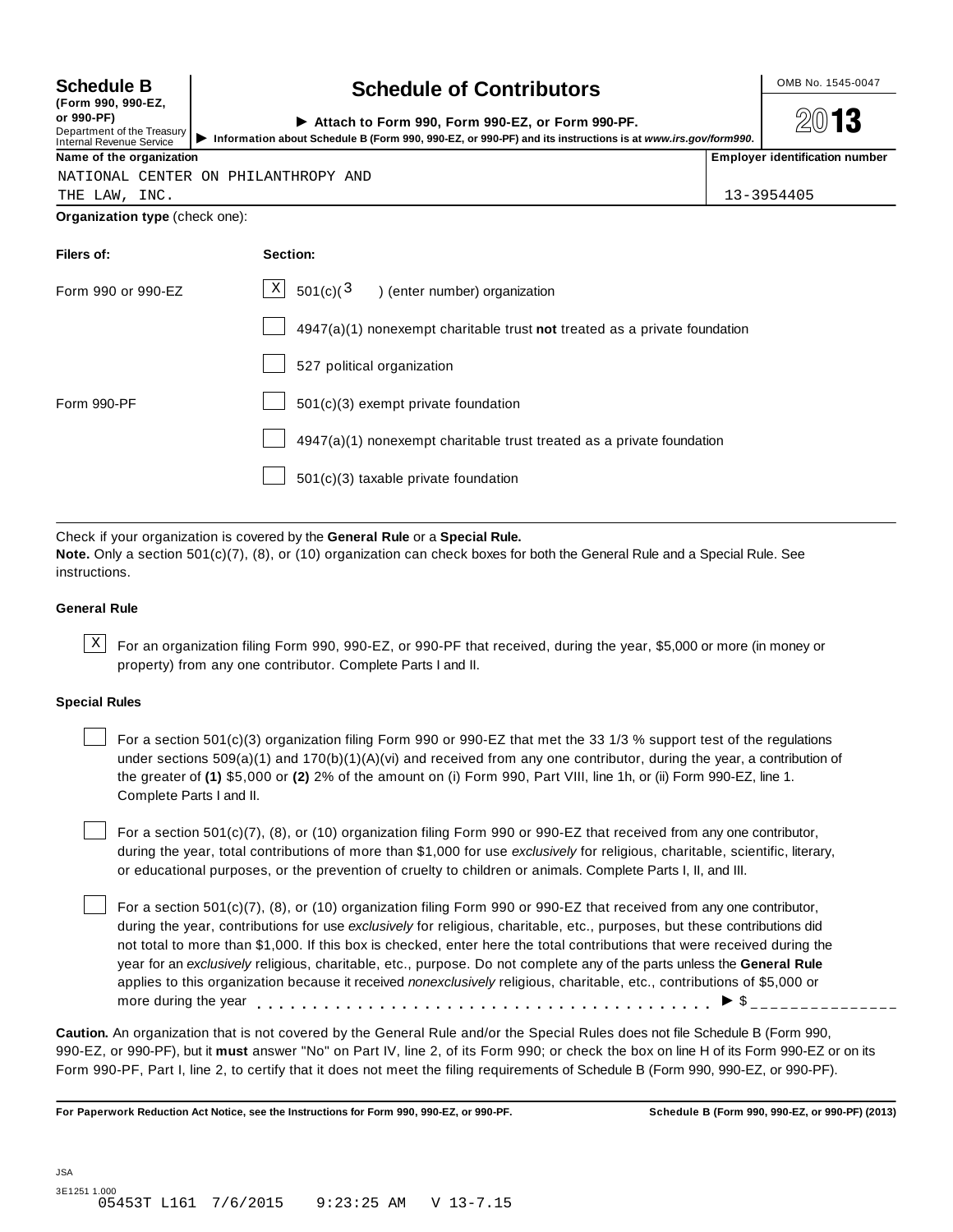#### Schedule <sup>B</sup> (Form 990, 990-EZ, or 990-PF) (2013) Page **2**

 $\overline{\phantom{a}}$ 

**Name of organization** NATIONAL CENTER ON PHILANTHROPY AND **FULLANDIES EMPLOYER Employer** identification number

THE LAW, INC. 13-3954405

|            | Part Contributors (see instructions). Use duplicate copies of Part I if additional space is needed. |                                   |                                                                                       |
|------------|-----------------------------------------------------------------------------------------------------|-----------------------------------|---------------------------------------------------------------------------------------|
| (a)<br>No. | (b)<br>Name, address, and ZIP + 4                                                                   | (c)<br><b>Total contributions</b> | (d)<br>Type of contribution                                                           |
| 1          |                                                                                                     | 50,000.<br>\$                     | X<br>Person<br>Payroll<br>Noncash<br>(Complete Part II for<br>noncash contributions.) |
| (a)<br>No. | (b)<br>Name, address, and ZIP + 4                                                                   | (c)<br><b>Total contributions</b> | (d)<br>Type of contribution                                                           |
| 2          |                                                                                                     | 290,000.<br>\$                    | X<br>Person<br>Payroll<br>Noncash<br>(Complete Part II for<br>noncash contributions.) |
| (a)<br>No. | (b)<br>Name, address, and ZIP + 4                                                                   | (c)<br><b>Total contributions</b> | (d)<br>Type of contribution                                                           |
| 3          |                                                                                                     | 75,000.<br>\$                     | X<br>Person<br>Payroll<br>Noncash<br>(Complete Part II for<br>noncash contributions.) |
| (a)<br>No. | (b)<br>Name, address, and ZIP + 4                                                                   | (c)<br><b>Total contributions</b> | (d)<br>Type of contribution                                                           |
| 4          |                                                                                                     | 100,000.<br>\$                    | X<br>Person<br>Payroll<br>Noncash<br>(Complete Part II for<br>noncash contributions.) |
| (a)<br>No. | (b)<br>Name, address, and ZIP + 4                                                                   | (c)<br><b>Total contributions</b> | (d)<br>Type of contribution                                                           |
| 5          |                                                                                                     | 10,000.<br>\$                     | Χ<br>Person<br>Payroll<br>Noncash<br>(Complete Part II for<br>noncash contributions.) |
| (a)<br>No. | (b)<br>Name, address, and ZIP + 4                                                                   | (c)<br><b>Total contributions</b> | (d)<br>Type of contribution                                                           |
| 6          |                                                                                                     | 50,000.<br>\$                     | Χ<br>Person<br>Payroll<br>Noncash<br>(Complete Part II for<br>noncash contributions.) |

**Schedule B (Form 990, 990-EZ, or 990-PF) (2013)** JSA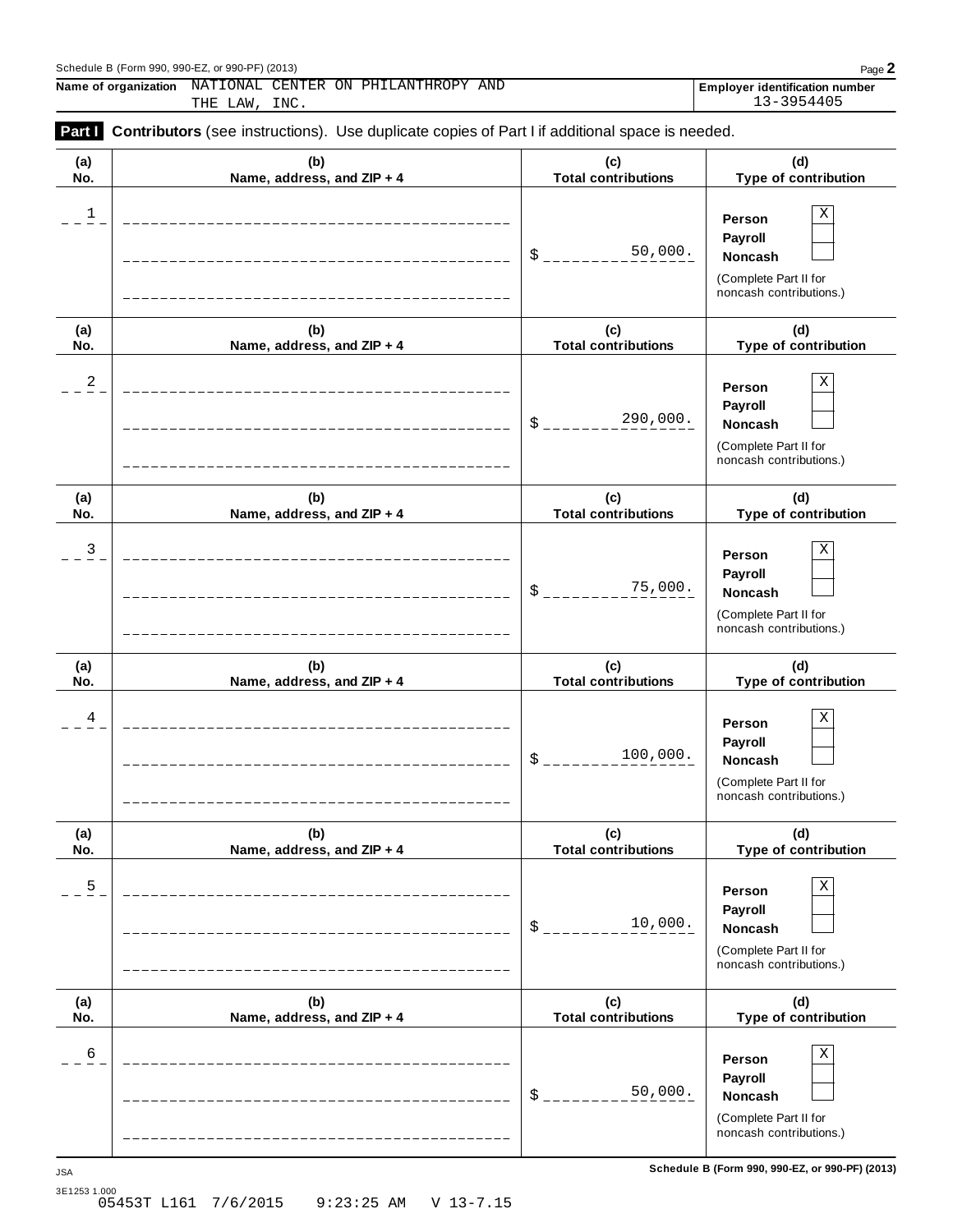Schedule <sup>B</sup> (Form 990, 990-EZ, or 990-PF) (2013) Page **2 Name of organization** NATIONAL CENTER ON PHILANTHROPY AND **FULLANDIES EMPLOYER Employer** identification number

THE LAW, INC. 13-3954405

| (a)        | (b)                               | (c)                               | (d)                                                                                             |
|------------|-----------------------------------|-----------------------------------|-------------------------------------------------------------------------------------------------|
| No.        | Name, address, and ZIP + 4        | <b>Total contributions</b>        | Type of contribution                                                                            |
| 7          |                                   | 5,000.<br>\$                      | $\mathbf X$<br>Person<br>Payroll<br>Noncash<br>(Complete Part II for<br>noncash contributions.) |
| (a)<br>No. | (b)<br>Name, address, and ZIP + 4 | (c)<br><b>Total contributions</b> | (d)<br>Type of contribution                                                                     |
| 8          |                                   | 30,000.<br>\$                     | $\mathbf X$<br>Person<br>Payroll<br>Noncash<br>(Complete Part II for<br>noncash contributions.) |
| (a)<br>No. | (b)<br>Name, address, and ZIP + 4 | (c)<br><b>Total contributions</b> | (d)<br>Type of contribution                                                                     |
|            |                                   | \$                                | Person<br>Payroll<br>Noncash<br>(Complete Part II for<br>noncash contributions.)                |
| (a)<br>No. | (b)<br>Name, address, and ZIP + 4 | (c)<br><b>Total contributions</b> | (d)<br>Type of contribution                                                                     |
|            |                                   | \$                                | Person<br>Payroll<br>Noncash<br>(Complete Part II for<br>noncash contributions.)                |
| (a)<br>No. | (b)<br>Name, address, and ZIP + 4 | (c)<br><b>Total contributions</b> | (d)<br>Type of contribution                                                                     |
|            |                                   | \$                                | Person<br>Payroll<br><b>Noncash</b><br>(Complete Part II for<br>noncash contributions.)         |
| (a)<br>No. | (b)<br>Name, address, and ZIP + 4 | (c)<br><b>Total contributions</b> | (d)<br>Type of contribution                                                                     |
|            |                                   | \$                                | Person<br>Payroll<br><b>Noncash</b><br>(Complete Part II for<br>noncash contributions.)         |

**Schedule B (Form 990, 990-EZ, or 990-PF) (2013)** JSA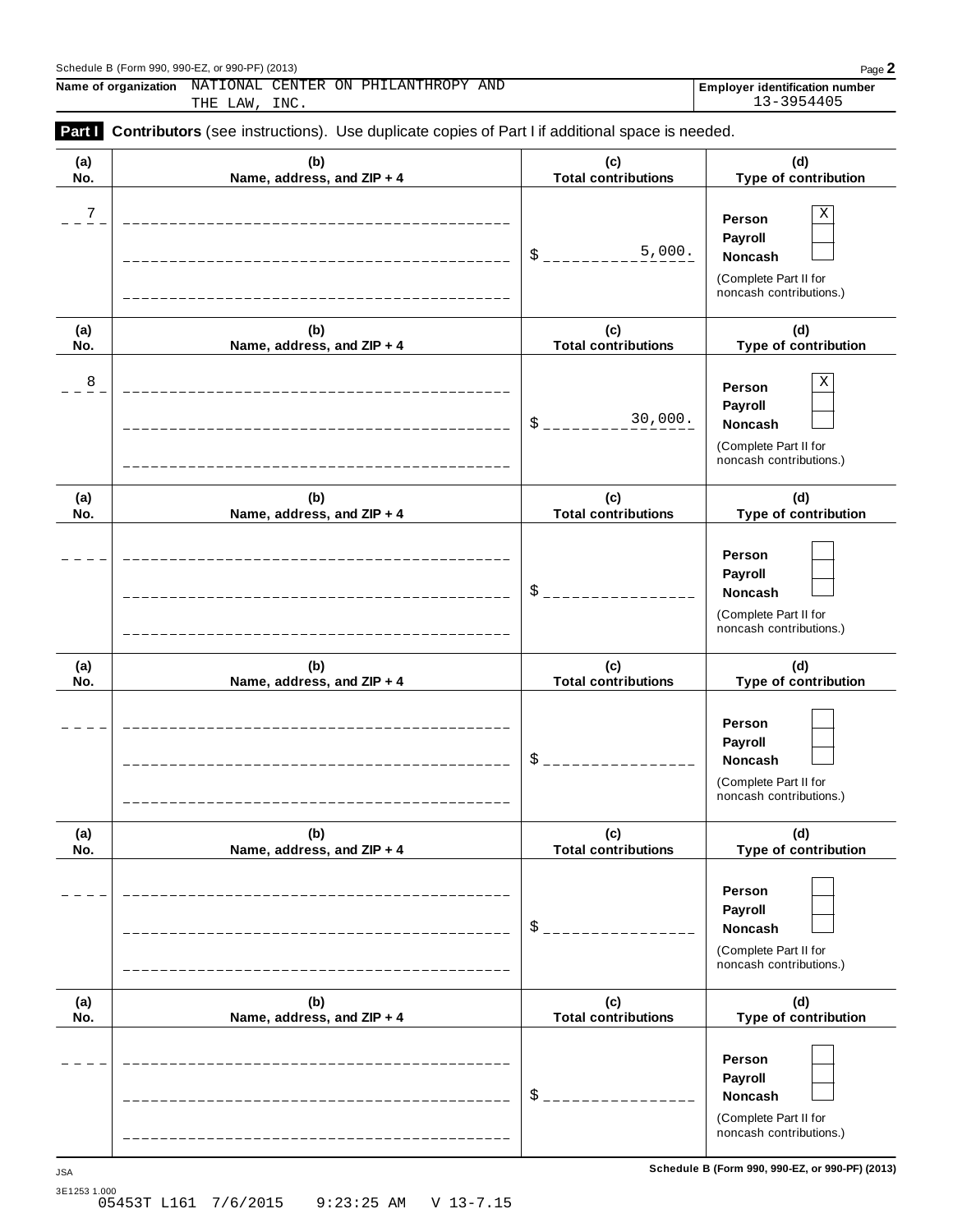| Schedule B (Form 990, 990-EZ, or 990-PF) (2013)                                                                              |                                     | Page 3                                |  |  |  |  |
|------------------------------------------------------------------------------------------------------------------------------|-------------------------------------|---------------------------------------|--|--|--|--|
| Name of organization                                                                                                         | NATIONAL CENTER ON PHILANTHROPY AND | <b>Employer identification number</b> |  |  |  |  |
|                                                                                                                              | THE LAW, INC.                       | 13-3954405                            |  |  |  |  |
| <b>Part II</b><br><b>Noncash Property</b> (see instructions). Use duplicate copies of Part II if additional space is needed. |                                     |                                       |  |  |  |  |

| (a) No.<br>from<br>Part I | (b)<br>Description of noncash property given | (c)<br>FMV (or estimate)<br>(see instructions) | (d)<br>Date received                            |
|---------------------------|----------------------------------------------|------------------------------------------------|-------------------------------------------------|
|                           |                                              | \$                                             |                                                 |
| (a) No.<br>from<br>Part I | (b)<br>Description of noncash property given | (c)<br>FMV (or estimate)<br>(see instructions) | (d)<br>Date received                            |
|                           |                                              | \$                                             |                                                 |
| (a) No.<br>from<br>Part I | (b)<br>Description of noncash property given | (c)<br>FMV (or estimate)<br>(see instructions) | (d)<br>Date received                            |
|                           |                                              | \$                                             |                                                 |
| (a) No.<br>from<br>Part I | (b)<br>Description of noncash property given | (c)<br>FMV (or estimate)<br>(see instructions) | (d)<br>Date received                            |
|                           |                                              | \$                                             |                                                 |
| (a) No.<br>from<br>Part I | (b)<br>Description of noncash property given | (c)<br>FMV (or estimate)<br>(see instructions) | (d)<br>Date received                            |
|                           |                                              | \$                                             |                                                 |
| (a) No.<br>from<br>Part I | (b)<br>Description of noncash property given | (c)<br>FMV (or estimate)<br>(see instructions) | (d)<br>Date received                            |
|                           |                                              | \$                                             |                                                 |
| <b>JSA</b>                |                                              |                                                | Schedule B (Form 990, 990-EZ, or 990-PF) (2013) |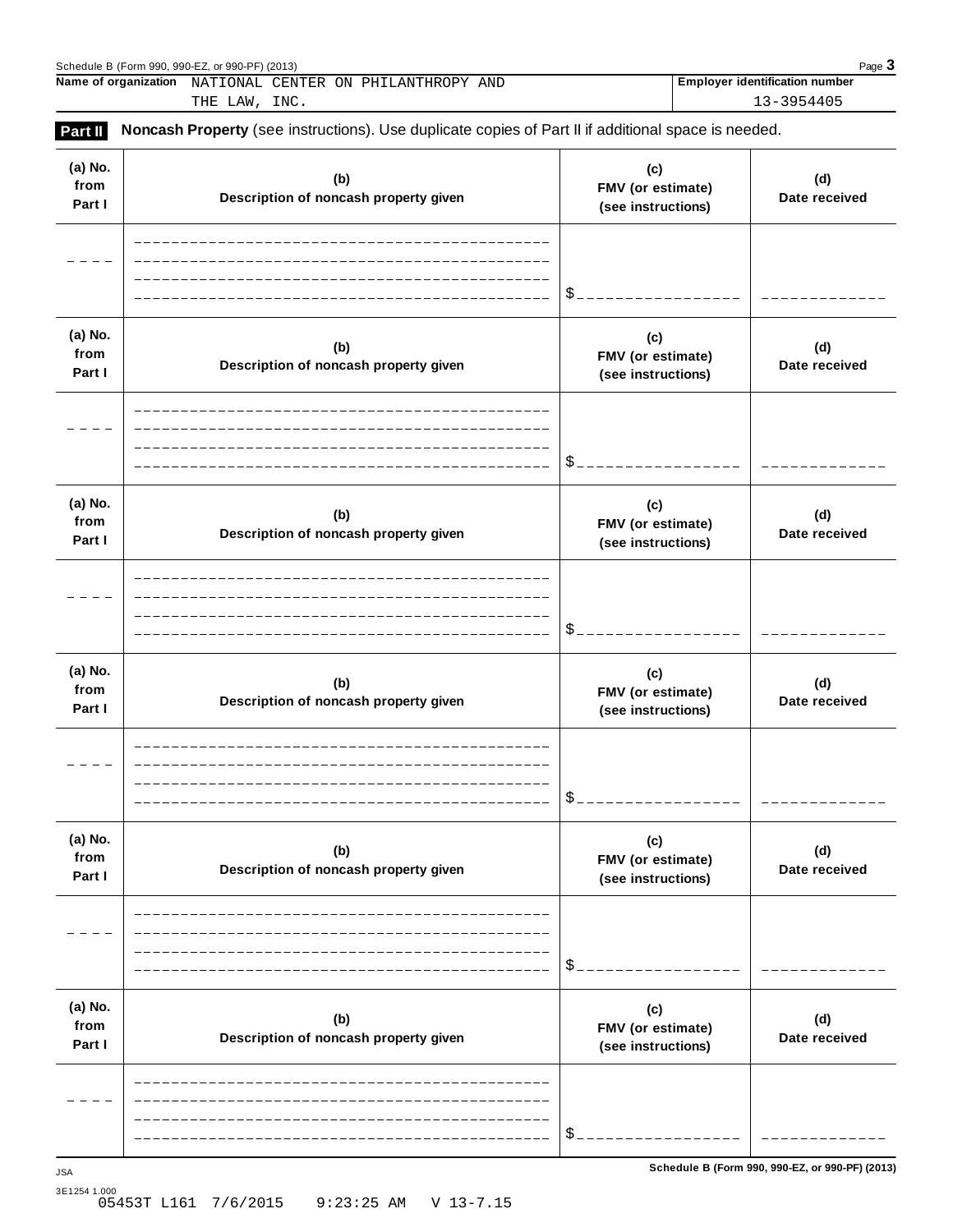|                             | Schedule B (Form 990, 990-EZ, or 990-PF) (2013)                                                                                                                                                                                                  |                      |                                          | Page 4                                          |  |  |  |  |  |
|-----------------------------|--------------------------------------------------------------------------------------------------------------------------------------------------------------------------------------------------------------------------------------------------|----------------------|------------------------------------------|-------------------------------------------------|--|--|--|--|--|
|                             | Name of organization NATIONAL CENTER ON PHILANTHROPY AND                                                                                                                                                                                         |                      |                                          | <b>Employer identification number</b>           |  |  |  |  |  |
| Part III                    | THE LAW, INC.<br>Exclusively religious, charitable, etc., individual contributions to section 501(c)(7), (8), or (10) organizations<br>that total more than \$1,000 for the year. Complete columns (a) through (e) and the following line entry. |                      |                                          | 13-3954405                                      |  |  |  |  |  |
|                             | For organizations completing Part III, enter the total of exclusively religious, charitable, etc.,<br>contributions of \$1,000 or less for the year. (Enter this information once. See instructions.) $\triangleright$ \$                        |                      |                                          |                                                 |  |  |  |  |  |
|                             | Use duplicate copies of Part III if additional space is needed.                                                                                                                                                                                  |                      |                                          |                                                 |  |  |  |  |  |
| $(a)$ No.<br>from<br>Part I | (b) Purpose of gift                                                                                                                                                                                                                              | (c) Use of gift      |                                          | (d) Description of how gift is held             |  |  |  |  |  |
|                             |                                                                                                                                                                                                                                                  |                      |                                          |                                                 |  |  |  |  |  |
|                             |                                                                                                                                                                                                                                                  | (e) Transfer of gift |                                          |                                                 |  |  |  |  |  |
|                             | Transferee's name, address, and ZIP + 4                                                                                                                                                                                                          |                      |                                          | Relationship of transferor to transferee        |  |  |  |  |  |
|                             |                                                                                                                                                                                                                                                  |                      |                                          |                                                 |  |  |  |  |  |
| $(a)$ No.<br>from<br>Part I | (b) Purpose of gift                                                                                                                                                                                                                              | (c) Use of gift      |                                          | (d) Description of how gift is held             |  |  |  |  |  |
|                             |                                                                                                                                                                                                                                                  |                      |                                          |                                                 |  |  |  |  |  |
|                             |                                                                                                                                                                                                                                                  | (e) Transfer of gift |                                          |                                                 |  |  |  |  |  |
|                             |                                                                                                                                                                                                                                                  |                      |                                          |                                                 |  |  |  |  |  |
|                             | Transferee's name, address, and ZIP + 4                                                                                                                                                                                                          |                      |                                          | Relationship of transferor to transferee        |  |  |  |  |  |
|                             |                                                                                                                                                                                                                                                  |                      |                                          |                                                 |  |  |  |  |  |
|                             |                                                                                                                                                                                                                                                  |                      |                                          |                                                 |  |  |  |  |  |
| $(a)$ No.<br>from<br>Part I | (b) Purpose of gift                                                                                                                                                                                                                              | (c) Use of gift      |                                          | (d) Description of how gift is held             |  |  |  |  |  |
|                             |                                                                                                                                                                                                                                                  |                      |                                          |                                                 |  |  |  |  |  |
|                             | (e) Transfer of gift                                                                                                                                                                                                                             |                      |                                          |                                                 |  |  |  |  |  |
|                             | Transferee's name, address, and ZIP + 4                                                                                                                                                                                                          |                      | Relationship of transferor to transferee |                                                 |  |  |  |  |  |
|                             |                                                                                                                                                                                                                                                  |                      |                                          |                                                 |  |  |  |  |  |
| (a) No.<br>from<br>Part I   | (b) Purpose of gift                                                                                                                                                                                                                              | (c) Use of gift      |                                          | (d) Description of how gift is held             |  |  |  |  |  |
|                             |                                                                                                                                                                                                                                                  |                      |                                          |                                                 |  |  |  |  |  |
|                             |                                                                                                                                                                                                                                                  |                      |                                          |                                                 |  |  |  |  |  |
|                             |                                                                                                                                                                                                                                                  | (e) Transfer of gift |                                          |                                                 |  |  |  |  |  |
|                             | Transferee's name, address, and ZIP + 4                                                                                                                                                                                                          |                      |                                          | Relationship of transferor to transferee        |  |  |  |  |  |
|                             |                                                                                                                                                                                                                                                  |                      |                                          |                                                 |  |  |  |  |  |
|                             |                                                                                                                                                                                                                                                  |                      |                                          |                                                 |  |  |  |  |  |
| <b>JSA</b>                  |                                                                                                                                                                                                                                                  |                      |                                          | Schedule B (Form 990, 990-EZ, or 990-PF) (2013) |  |  |  |  |  |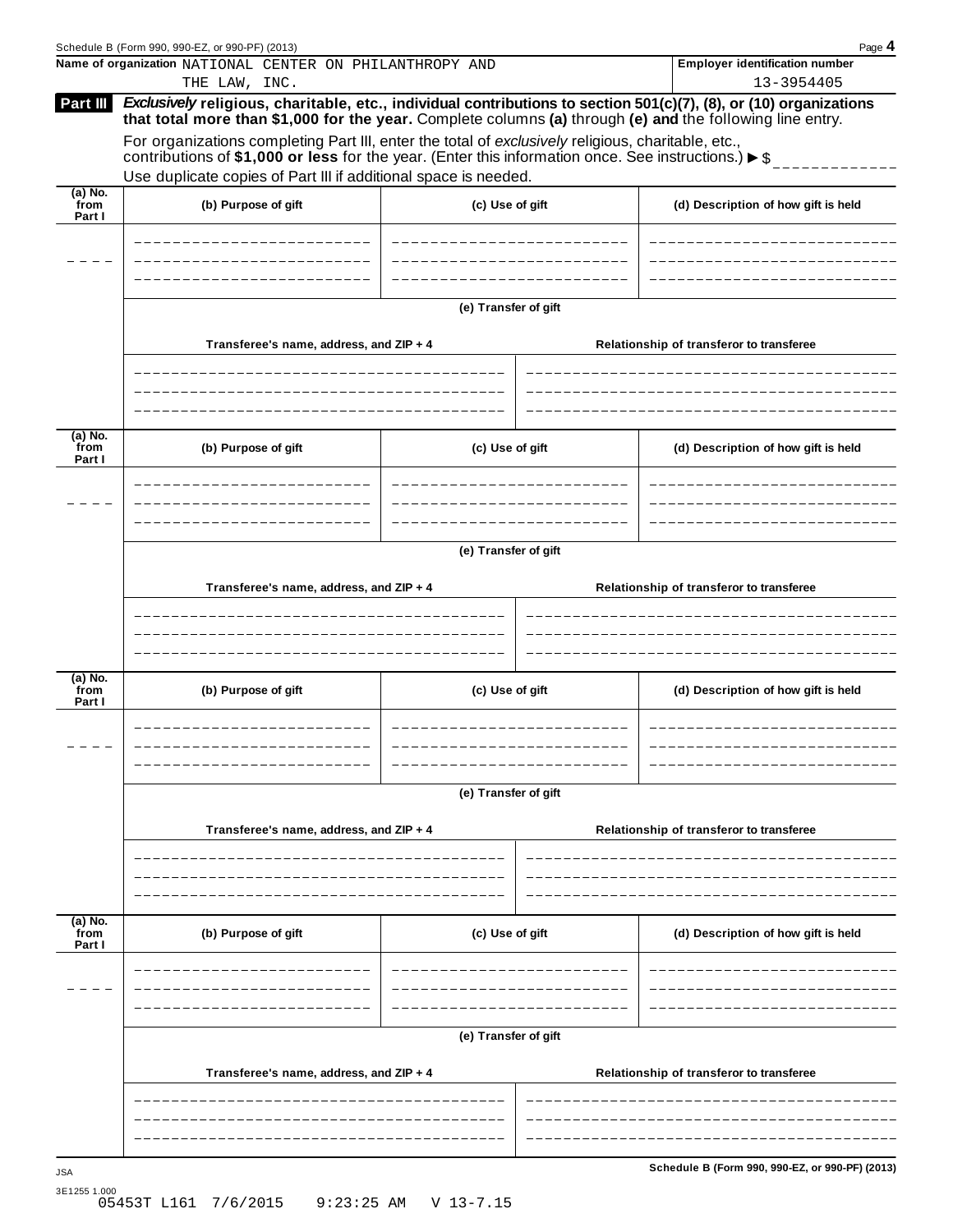| <b>SCHEDULE D</b> |  |
|-------------------|--|
| (Form 990)        |  |

# SCHEDULE D<br>
Supplemental Financial Statements<br>
Form 990) Part IV, line 6, 7, 8, 9, 10, 11a, 11b, 11c, 11d, 11e, 11f, 12a, or 12b.

|              |                                                               |                                                                                                                                                                                                                                | Part IV, line 6, 7, 8, 9, 10, 11a, 11b, 11c, 11d, 11e, 11f, 12a, or 12b. |                                                |            | <b>Open to Public</b>                               |           |
|--------------|---------------------------------------------------------------|--------------------------------------------------------------------------------------------------------------------------------------------------------------------------------------------------------------------------------|--------------------------------------------------------------------------|------------------------------------------------|------------|-----------------------------------------------------|-----------|
|              | Department of the Treasury<br><b>Internal Revenue Service</b> | Information about Schedule D (Form 990) and its instructions is at www.irs.gov/form990.                                                                                                                                        | Attach to Form 990.                                                      |                                                |            | <b>Inspection</b>                                   |           |
|              | Name of the organization                                      | NATIONAL CENTER ON PHILANTHROPY AND                                                                                                                                                                                            |                                                                          |                                                |            | <b>Employer identification number</b>               |           |
|              | THE LAW, INC.                                                 |                                                                                                                                                                                                                                |                                                                          |                                                | 13-3954405 |                                                     |           |
| Part I       |                                                               | Organizations Maintaining Donor Advised Funds or Other Similar Funds or Accounts.<br>Complete if the organization answered "Yes" to Form 990, Part IV, line 6.                                                                 |                                                                          |                                                |            |                                                     |           |
|              |                                                               |                                                                                                                                                                                                                                | (a) Donor advised funds                                                  |                                                |            | (b) Funds and other accounts                        |           |
|              |                                                               | Total number at end of year example.                                                                                                                                                                                           |                                                                          |                                                |            |                                                     |           |
|              |                                                               | Aggregate contributions to (during year)                                                                                                                                                                                       |                                                                          |                                                |            |                                                     |           |
|              |                                                               | Aggregate grants from (during year)                                                                                                                                                                                            |                                                                          |                                                |            |                                                     |           |
|              |                                                               | Aggregate value at end of year                                                                                                                                                                                                 |                                                                          |                                                |            |                                                     |           |
|              |                                                               | Did the organization inform all donors and donor advisors in writing that the assets held in donor advised                                                                                                                     |                                                                          |                                                |            |                                                     |           |
|              |                                                               | funds are the organization's property, subject to the organization's exclusive legal control?<br>                                                                                                                              |                                                                          |                                                |            | Yes                                                 | <b>No</b> |
|              |                                                               | Did the organization inform all grantees, donors, and donor advisors in writing that grant funds can be used                                                                                                                   |                                                                          |                                                |            |                                                     |           |
|              |                                                               | only for charitable purposes and not for the benefit of the donor or donor advisor, or for any other purpose                                                                                                                   |                                                                          |                                                |            |                                                     |           |
|              |                                                               |                                                                                                                                                                                                                                |                                                                          |                                                |            | <b>Yes</b>                                          | No        |
| Part II      |                                                               | Conservation Easements. Complete if the organization answered "Yes" to Form 990, Part IV, line 7.                                                                                                                              |                                                                          |                                                |            |                                                     |           |
|              |                                                               | Purpose(s) of conservation easements held by the organization (check all that apply).                                                                                                                                          |                                                                          |                                                |            |                                                     |           |
|              |                                                               | Preservation of land for public use (e.g., recreation or education)                                                                                                                                                            |                                                                          |                                                |            | Preservation of an historically important land area |           |
|              |                                                               | Protection of natural habitat                                                                                                                                                                                                  |                                                                          | Preservation of a certified historic structure |            |                                                     |           |
|              |                                                               | Preservation of open space                                                                                                                                                                                                     |                                                                          |                                                |            |                                                     |           |
|              |                                                               | Complete lines 2a through 2d if the organization held a qualified conservation contribution in the form of a conservation<br>easement on the last day of the tax year.                                                         |                                                                          |                                                |            |                                                     |           |
|              |                                                               |                                                                                                                                                                                                                                |                                                                          |                                                |            | Held at the End of the Tax Year                     |           |
|              |                                                               |                                                                                                                                                                                                                                |                                                                          |                                                |            |                                                     |           |
| a            |                                                               |                                                                                                                                                                                                                                |                                                                          |                                                | 2a<br>2b   |                                                     |           |
| b            |                                                               | Number of conservation easements on a certified historic structure included in (a)                                                                                                                                             |                                                                          |                                                | 2c         |                                                     |           |
| c<br>d       |                                                               | Number of conservation easements included in (c) acquired after 8/17/06, and not on a                                                                                                                                          |                                                                          |                                                |            |                                                     |           |
|              |                                                               | historic structure listed in the National Register                                                                                                                                                                             |                                                                          |                                                | 2d         |                                                     |           |
|              |                                                               | Number of conservation easements modified, transferred, released, extinguished, or terminated by the organization during the                                                                                                   |                                                                          |                                                |            |                                                     |           |
|              |                                                               | tax year $\triangleright$ _________________                                                                                                                                                                                    |                                                                          |                                                |            |                                                     |           |
|              |                                                               | Number of states where property subject to conservation easement is located ► _______________                                                                                                                                  |                                                                          |                                                |            |                                                     |           |
|              |                                                               | Does the organization have a written policy regarding the periodic monitoring, inspection, handling of                                                                                                                         |                                                                          |                                                |            |                                                     |           |
|              |                                                               | violations, and enforcement of the conservation easements it holds?                                                                                                                                                            |                                                                          |                                                |            | Yes                                                 | <b>No</b> |
|              |                                                               | Staff and volunteer hours devoted to monitoring, inspecting, and enforcing conservation easements during the year                                                                                                              |                                                                          |                                                |            |                                                     |           |
|              |                                                               |                                                                                                                                                                                                                                |                                                                          |                                                |            |                                                     |           |
|              |                                                               | Amount of expenses incurred in monitoring, inspecting, and enforcing conservation easements during the year                                                                                                                    |                                                                          |                                                |            |                                                     |           |
|              | $\triangleright$ \$ ___________________                       |                                                                                                                                                                                                                                |                                                                          |                                                |            |                                                     |           |
|              |                                                               | Does each conservation easement reported on line 2(d) above satisfy the requirements of section 170(h)(4)(B)                                                                                                                   |                                                                          |                                                |            |                                                     |           |
|              |                                                               |                                                                                                                                                                                                                                |                                                                          |                                                |            | Yes                                                 | <b>No</b> |
|              |                                                               | In Part XIII, describe how the organization reports conservation easements in its revenue and expense statement, and                                                                                                           |                                                                          |                                                |            |                                                     |           |
|              |                                                               | balance sheet, and include, if applicable, the text of the footnote to the organization's financial statements that describes the                                                                                              |                                                                          |                                                |            |                                                     |           |
|              |                                                               | organization's accounting for conservation easements.                                                                                                                                                                          |                                                                          |                                                |            |                                                     |           |
| Part III     |                                                               | Organizations Maintaining Collections of Art, Historical Treasures, or Other Similar Assets.<br>Complete if the organization answered "Yes" to Form 990, Part IV, line 8.                                                      |                                                                          |                                                |            |                                                     |           |
| 1a           |                                                               |                                                                                                                                                                                                                                |                                                                          |                                                |            |                                                     |           |
|              |                                                               | If the organization elected, as permitted under SFAS 116 (ASC 958), not to report in its revenue statement and balance sheet works of art, historical treasures, or other similar assets held for public exhibition, education |                                                                          |                                                |            |                                                     |           |
|              |                                                               | public service, provide, in Part XIII, the text of the footnote to its financial statements that describes these items.                                                                                                        |                                                                          |                                                |            |                                                     |           |
| b            |                                                               | If the organization elected, as permitted under SFAS 116 (ASC 958), to report in its revenue statement and balance sheet                                                                                                       |                                                                          |                                                |            |                                                     |           |
|              |                                                               | works of art, historical treasures, or other similar assets held for public exhibition, education, or research in furtherance of<br>public service, provide the following amounts relating to these items:                     |                                                                          |                                                |            |                                                     |           |
|              |                                                               |                                                                                                                                                                                                                                |                                                                          |                                                |            |                                                     |           |
|              |                                                               |                                                                                                                                                                                                                                |                                                                          |                                                |            |                                                     |           |
|              |                                                               | If the organization received or held works of art, historical treasures, or other similar assets for financial gain, provide the                                                                                               |                                                                          |                                                |            |                                                     |           |
| $\mathbf{2}$ |                                                               | following amounts required to be reported under SFAS 116 (ASC 958) relating to these items:                                                                                                                                    |                                                                          |                                                |            |                                                     |           |
| а            |                                                               |                                                                                                                                                                                                                                |                                                                          |                                                |            |                                                     |           |
| b            |                                                               |                                                                                                                                                                                                                                |                                                                          |                                                |            | $\triangleright$ \$                                 |           |
|              |                                                               | For Paperwork Reduction Act Notice, see the Instructions for Form 990.                                                                                                                                                         |                                                                          |                                                |            | Schedule D (Form 990) 2013                          |           |

| JSA          |                      |                      |  |
|--------------|----------------------|----------------------|--|
| 3E1268 2.000 |                      |                      |  |
|              | 05453T L161 7/6/2015 | 9:23:25 AM V 13-7.15 |  |
|              |                      |                      |  |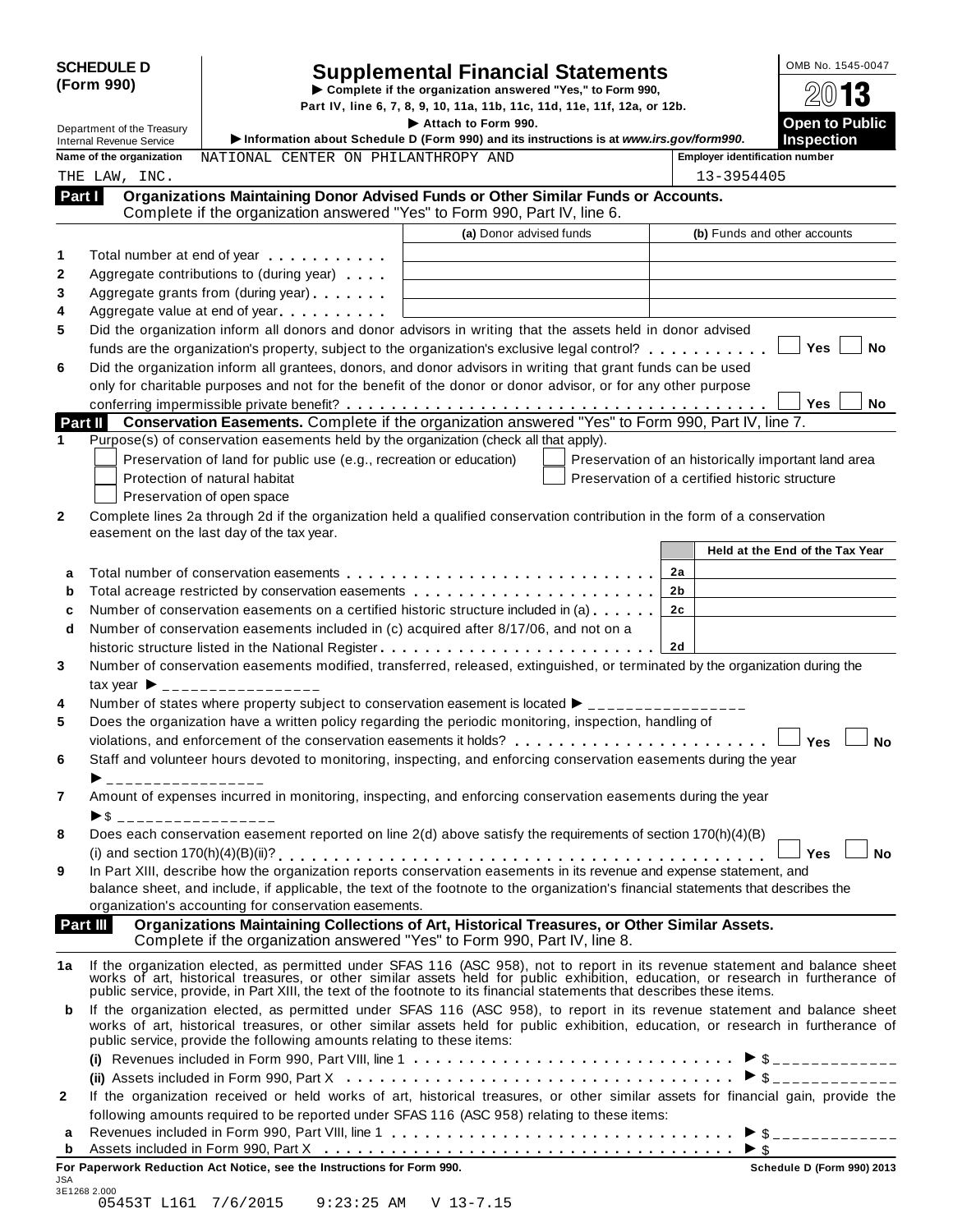NATIONAL CENTER ON PHILANTHROPY AND 13-3954405

|    | Schedule D (Form 990) 2013                                                                                                                                                                                                    |                  |                         |              |                           |            |                      |            |                     |            | Page 2     |
|----|-------------------------------------------------------------------------------------------------------------------------------------------------------------------------------------------------------------------------------|------------------|-------------------------|--------------|---------------------------|------------|----------------------|------------|---------------------|------------|------------|
|    | Organizations Maintaining Collections of Art, Historical Treasures, or Other Similar Assets (continued)<br>Part III                                                                                                           |                  |                         |              |                           |            |                      |            |                     |            |            |
| 3  | Using the organization's acquisition, accession, and other records, check any of the following that are a significant use of its<br>collection items (check all that apply):                                                  |                  |                         |              |                           |            |                      |            |                     |            |            |
| a  | Public exhibition                                                                                                                                                                                                             |                  |                         |              | Loan or exchange programs |            |                      |            |                     |            |            |
| b  | Scholarly research                                                                                                                                                                                                            |                  | e                       |              |                           |            |                      |            |                     |            |            |
| c  | Preservation for future generations                                                                                                                                                                                           |                  |                         |              |                           |            |                      |            |                     |            |            |
|    | Provide a description of the organization's collections and explain how they further the organization's exempt purpose in Part                                                                                                |                  |                         |              |                           |            |                      |            |                     |            |            |
|    | XIII.                                                                                                                                                                                                                         |                  |                         |              |                           |            |                      |            |                     |            |            |
| 5  | During the year, did the organization solicit or receive donations of art, historical treasures, or other similar                                                                                                             |                  |                         |              |                           |            |                      |            |                     |            |            |
|    | assets to be sold to raise funds rather than to be maintained as part of the organization's collection?                                                                                                                       |                  |                         |              |                           |            |                      |            | Yes                 |            | No         |
|    | Escrow and Custodial Arrangements. Complete if the organization answered "Yes" to Form 990, Part IV, line 9,<br><b>Part IV</b><br>or reported an amount on Form 990, Part X, line 21.                                         |                  |                         |              |                           |            |                      |            |                     |            |            |
|    |                                                                                                                                                                                                                               |                  |                         |              |                           |            |                      |            |                     |            |            |
|    | 1a Is the organization an agent, trustee, custodian or other intermediary for contributions or other assets not                                                                                                               |                  |                         |              |                           |            |                      |            |                     |            |            |
|    |                                                                                                                                                                                                                               |                  |                         |              |                           |            |                      |            | Yes                 |            | <b>No</b>  |
|    | b If "Yes," explain the arrangement in Part XIII and complete the following table:                                                                                                                                            |                  |                         |              |                           |            |                      |            |                     |            |            |
|    |                                                                                                                                                                                                                               |                  |                         |              |                           |            |                      | Amount     |                     |            |            |
| C  |                                                                                                                                                                                                                               |                  |                         |              | l 1c                      |            |                      |            |                     |            |            |
|    |                                                                                                                                                                                                                               |                  |                         |              | 1 <sub>d</sub>            |            |                      |            |                     |            |            |
| е  |                                                                                                                                                                                                                               |                  |                         |              | 1e                        |            |                      |            |                     |            |            |
| f  |                                                                                                                                                                                                                               |                  |                         |              | ∣ 1f                      |            |                      |            |                     |            |            |
| 2a | Did the organization include an amount on Form 990, Part X, line 21? [10, 21] [20, 21] [20, 21] [20, 21] [20, 21] [20, 21] [20, 21] [20, 21] [20, 21] [20, 21] [20, 21] [20, 21] [20, 21] [20, 21] [20, 21] [20, 21] [20, 21] |                  |                         |              |                           |            |                      |            | <b>Yes</b>          |            | No         |
|    | b If "Yes," explain the arrangement in Part XIII. Check here if the explanation has been provided in Part XIII                                                                                                                |                  |                         |              |                           |            |                      |            |                     |            |            |
|    | Endowment Funds. Complete if the organization answered "Yes" to Form 990, Part IV, line 10.<br><b>Part V</b>                                                                                                                  |                  |                         |              |                           |            |                      |            |                     |            |            |
|    |                                                                                                                                                                                                                               | (a) Current year | (b) Prior year          |              | (c) Two years back        |            | (d) Three years back |            | (e) Four years back |            |            |
| 1a | Beginning of year balance                                                                                                                                                                                                     | 2,262,940.       |                         | 2, 234, 949. |                           | 2,199,404. |                      | 2,062,779. |                     |            | 1,972,742. |
|    | b Contributions                                                                                                                                                                                                               |                  |                         |              |                           |            |                      |            |                     |            |            |
|    | c Net investment earnings, gains,                                                                                                                                                                                             |                  |                         |              |                           |            |                      |            |                     |            |            |
|    | and losses                                                                                                                                                                                                                    | 210,036.         |                         | 193,870.     |                           | 121,780.   |                      | 227,338.   |                     |            | 179,980.   |
|    | d Grants or scholarships                                                                                                                                                                                                      |                  |                         |              |                           |            |                      |            |                     |            |            |
|    | e Other expenditures for facilities                                                                                                                                                                                           |                  |                         |              |                           |            |                      |            |                     |            |            |
|    | and programs                                                                                                                                                                                                                  | 120,762.         |                         | 165,879.     |                           | 86,235.    |                      | 90,713.    |                     |            | 89,943.    |
|    | f Administrative expenses                                                                                                                                                                                                     |                  |                         |              |                           |            |                      |            |                     |            |            |
| g  | End of year balance example.                                                                                                                                                                                                  | 2,352,214.       |                         | 2,262,940.   |                           | 2,234,949. |                      | 2,199,404. |                     |            | 2,062,779. |
| 2  | Provide the estimated percentage of the current year end balance (line 1g, column (a)) held as:                                                                                                                               |                  |                         |              |                           |            |                      |            |                     |            |            |
|    | Board designated or quasi-endowment                                                                                                                                                                                           |                  | %                       |              |                           |            |                      |            |                     |            |            |
|    | <b>b</b> Permanent endowment $\triangleright$ 97.0000 $\%$                                                                                                                                                                    |                  |                         |              |                           |            |                      |            |                     |            |            |
|    | <b>c</b> Temporarily restricted endowment $\blacktriangleright$                                                                                                                                                               | 3.0000 %         |                         |              |                           |            |                      |            |                     |            |            |
|    | The percentages in lines 2a, 2b, and $2c$ should equal 100%.                                                                                                                                                                  |                  |                         |              |                           |            |                      |            |                     |            |            |
|    | 3a Are there endowment funds not in the possession of the organization that are held and administered for the                                                                                                                 |                  |                         |              |                           |            |                      |            |                     |            |            |
|    | organization by:                                                                                                                                                                                                              |                  |                         |              |                           |            |                      |            |                     | <b>Yes</b> | No         |
|    |                                                                                                                                                                                                                               |                  |                         |              |                           |            |                      |            | 3a(i)               |            | Χ          |
|    | (ii) related organizations enterpresent respectively related organizations of the contract respectively related organizations                                                                                                 |                  |                         |              |                           |            |                      |            | 3a(ii)              |            | Χ          |
|    |                                                                                                                                                                                                                               |                  |                         |              |                           |            |                      |            | 3b                  |            |            |
|    | Describe in Part XIII the intended uses of the organization's endowment funds.                                                                                                                                                |                  |                         |              |                           |            |                      |            |                     |            |            |
|    | Land, Buildings, and Equipment.<br><b>Part VI</b><br>Complete if the organization answered "Yes" to Form 990, Part IV, line 11a. See Form 990, Part X, line 10.                                                               |                  |                         |              |                           |            |                      |            |                     |            |            |
|    | Description of property                                                                                                                                                                                                       |                  | (a) Cost or other basis |              | (b) Cost or other basis   |            | (c) Accumulated      |            | (d) Book value      |            |            |
|    |                                                                                                                                                                                                                               |                  | (investment)            |              | (other)                   |            | depreciation         |            |                     |            |            |
| 1а |                                                                                                                                                                                                                               |                  |                         |              |                           |            |                      |            |                     |            |            |
| b  |                                                                                                                                                                                                                               |                  |                         |              |                           |            |                      |            |                     |            |            |
| с  | Leasehold improvements <b>Leasehold</b> improvements                                                                                                                                                                          |                  |                         |              |                           |            |                      |            |                     |            |            |
| d  | Equipment                                                                                                                                                                                                                     |                  |                         |              |                           |            |                      |            |                     |            |            |
|    |                                                                                                                                                                                                                               |                  |                         |              |                           |            |                      |            |                     |            |            |
|    | Total. Add lines 1a through 1e. (Column (d) must equal Form 990, Part X, column (B), line $10(c)$ .)                                                                                                                          |                  |                         |              |                           |            |                      |            |                     |            |            |

**Schedule D (Form 990) 2013**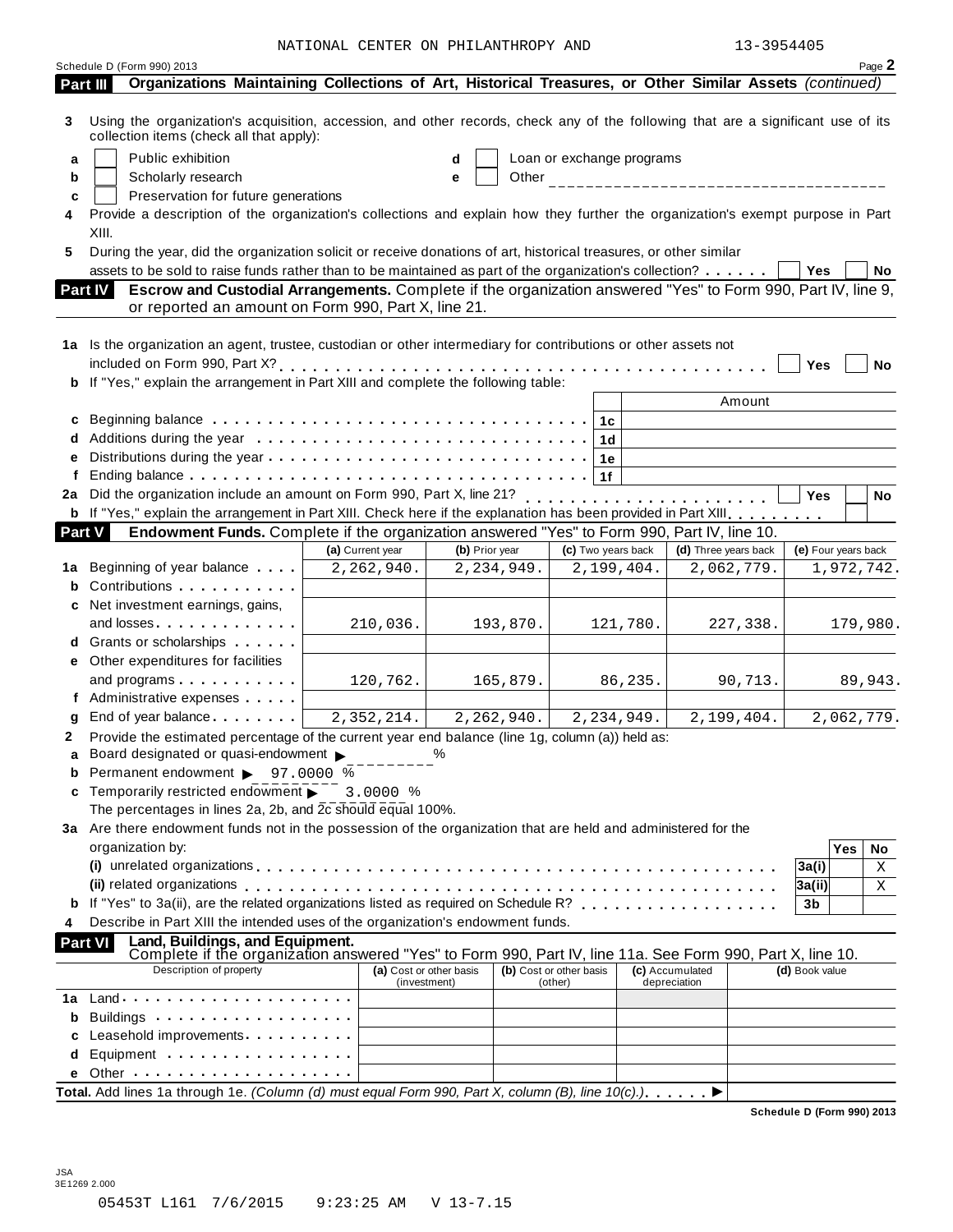| <b>Part VII</b>                                                                                                               | <b>Investments - Other Securities.</b>                                                                                                                                                                                         |                 | Complete if the organization answered "Yes" to Form 990, Part IV, line 11b. See Form 990, Part X, line 12.                   |
|-------------------------------------------------------------------------------------------------------------------------------|--------------------------------------------------------------------------------------------------------------------------------------------------------------------------------------------------------------------------------|-----------------|------------------------------------------------------------------------------------------------------------------------------|
|                                                                                                                               | (a) Description of security or category<br>(including name of security)                                                                                                                                                        | (b) Book value  | (c) Method of valuation:<br>Cost or end-of-year market value                                                                 |
|                                                                                                                               | (1) Financial derivatives                                                                                                                                                                                                      |                 |                                                                                                                              |
|                                                                                                                               | (2) Closely-held equity interests entitled as a set of the control of the control of the control of the control of the control of the control of the control of the control of the control of the control of the control of th |                 |                                                                                                                              |
|                                                                                                                               |                                                                                                                                                                                                                                |                 |                                                                                                                              |
| (A)                                                                                                                           |                                                                                                                                                                                                                                |                 |                                                                                                                              |
| (B)                                                                                                                           |                                                                                                                                                                                                                                |                 |                                                                                                                              |
| (C)                                                                                                                           |                                                                                                                                                                                                                                |                 |                                                                                                                              |
| (D)                                                                                                                           |                                                                                                                                                                                                                                |                 |                                                                                                                              |
| (E)                                                                                                                           |                                                                                                                                                                                                                                |                 |                                                                                                                              |
| (F)<br>(G)                                                                                                                    |                                                                                                                                                                                                                                |                 |                                                                                                                              |
| (H)                                                                                                                           |                                                                                                                                                                                                                                |                 |                                                                                                                              |
|                                                                                                                               | Total. (Column (b) must equal Form 990, Part X, col. (B) line 12.) $\blacktriangleright$                                                                                                                                       |                 |                                                                                                                              |
| Part VIII                                                                                                                     | <b>Investments - Program Related.</b>                                                                                                                                                                                          |                 |                                                                                                                              |
|                                                                                                                               |                                                                                                                                                                                                                                |                 | Complete if the organization answered "Yes" to Form 990, Part IV, line 11c. See Form 990, Part X, line 13.                   |
|                                                                                                                               | (a) Description of investment                                                                                                                                                                                                  | (b) Book value  | (c) Method of valuation:                                                                                                     |
|                                                                                                                               |                                                                                                                                                                                                                                |                 | Cost or end-of-year market value                                                                                             |
| (1)                                                                                                                           |                                                                                                                                                                                                                                |                 |                                                                                                                              |
| (2)                                                                                                                           |                                                                                                                                                                                                                                |                 |                                                                                                                              |
| (3)                                                                                                                           |                                                                                                                                                                                                                                |                 |                                                                                                                              |
| (4)                                                                                                                           |                                                                                                                                                                                                                                |                 |                                                                                                                              |
| (5)                                                                                                                           |                                                                                                                                                                                                                                |                 |                                                                                                                              |
| (6)                                                                                                                           |                                                                                                                                                                                                                                |                 |                                                                                                                              |
| (7)                                                                                                                           |                                                                                                                                                                                                                                |                 |                                                                                                                              |
| (8)<br>(9)                                                                                                                    |                                                                                                                                                                                                                                |                 |                                                                                                                              |
|                                                                                                                               |                                                                                                                                                                                                                                |                 |                                                                                                                              |
|                                                                                                                               |                                                                                                                                                                                                                                |                 |                                                                                                                              |
|                                                                                                                               | Total. (Column (b) must equal Form 990, Part X, col. (B) line 13.) $\blacktriangleright$                                                                                                                                       |                 |                                                                                                                              |
| Part IX                                                                                                                       | Other Assets.                                                                                                                                                                                                                  |                 |                                                                                                                              |
|                                                                                                                               |                                                                                                                                                                                                                                | (a) Description | Complete if the organization answered "Yes" to Form 990, Part IV, line 11d. See Form 990, Part X, line 15.<br>(b) Book value |
|                                                                                                                               |                                                                                                                                                                                                                                |                 |                                                                                                                              |
|                                                                                                                               |                                                                                                                                                                                                                                |                 |                                                                                                                              |
|                                                                                                                               |                                                                                                                                                                                                                                |                 |                                                                                                                              |
|                                                                                                                               |                                                                                                                                                                                                                                |                 |                                                                                                                              |
|                                                                                                                               |                                                                                                                                                                                                                                |                 |                                                                                                                              |
|                                                                                                                               |                                                                                                                                                                                                                                |                 |                                                                                                                              |
|                                                                                                                               |                                                                                                                                                                                                                                |                 |                                                                                                                              |
|                                                                                                                               |                                                                                                                                                                                                                                |                 |                                                                                                                              |
|                                                                                                                               |                                                                                                                                                                                                                                |                 |                                                                                                                              |
|                                                                                                                               |                                                                                                                                                                                                                                |                 |                                                                                                                              |
|                                                                                                                               | <b>Other Liabilities.</b><br>line 25.                                                                                                                                                                                          |                 | Complete if the organization answered "Yes" to Form 990, Part IV, line 11e or 11f. See Form 990, Part X,                     |
|                                                                                                                               | (a) Description of liability                                                                                                                                                                                                   | (b) Book value  |                                                                                                                              |
|                                                                                                                               | (1) Federal income taxes                                                                                                                                                                                                       |                 |                                                                                                                              |
|                                                                                                                               |                                                                                                                                                                                                                                |                 |                                                                                                                              |
|                                                                                                                               |                                                                                                                                                                                                                                |                 |                                                                                                                              |
|                                                                                                                               |                                                                                                                                                                                                                                |                 |                                                                                                                              |
|                                                                                                                               |                                                                                                                                                                                                                                |                 |                                                                                                                              |
|                                                                                                                               |                                                                                                                                                                                                                                |                 |                                                                                                                              |
|                                                                                                                               |                                                                                                                                                                                                                                |                 |                                                                                                                              |
|                                                                                                                               |                                                                                                                                                                                                                                |                 |                                                                                                                              |
| (1)<br>(2)<br>(3)<br>(4)<br>(5)<br>(6)<br>(7)<br>(8)<br>(9)<br>Part X<br>(2)<br>(3)<br>(4)<br>(5)<br>(6)<br>(7)<br>(8)<br>(9) | Total. (Column (b) must equal Form 990, Part X, col. (B) line 25.)                                                                                                                                                             |                 |                                                                                                                              |

JSA **Schedule D (Form 990) 2013** 3E1270 1.000 05453T L161 7/6/2015 9:23:25 AM V 13-7.15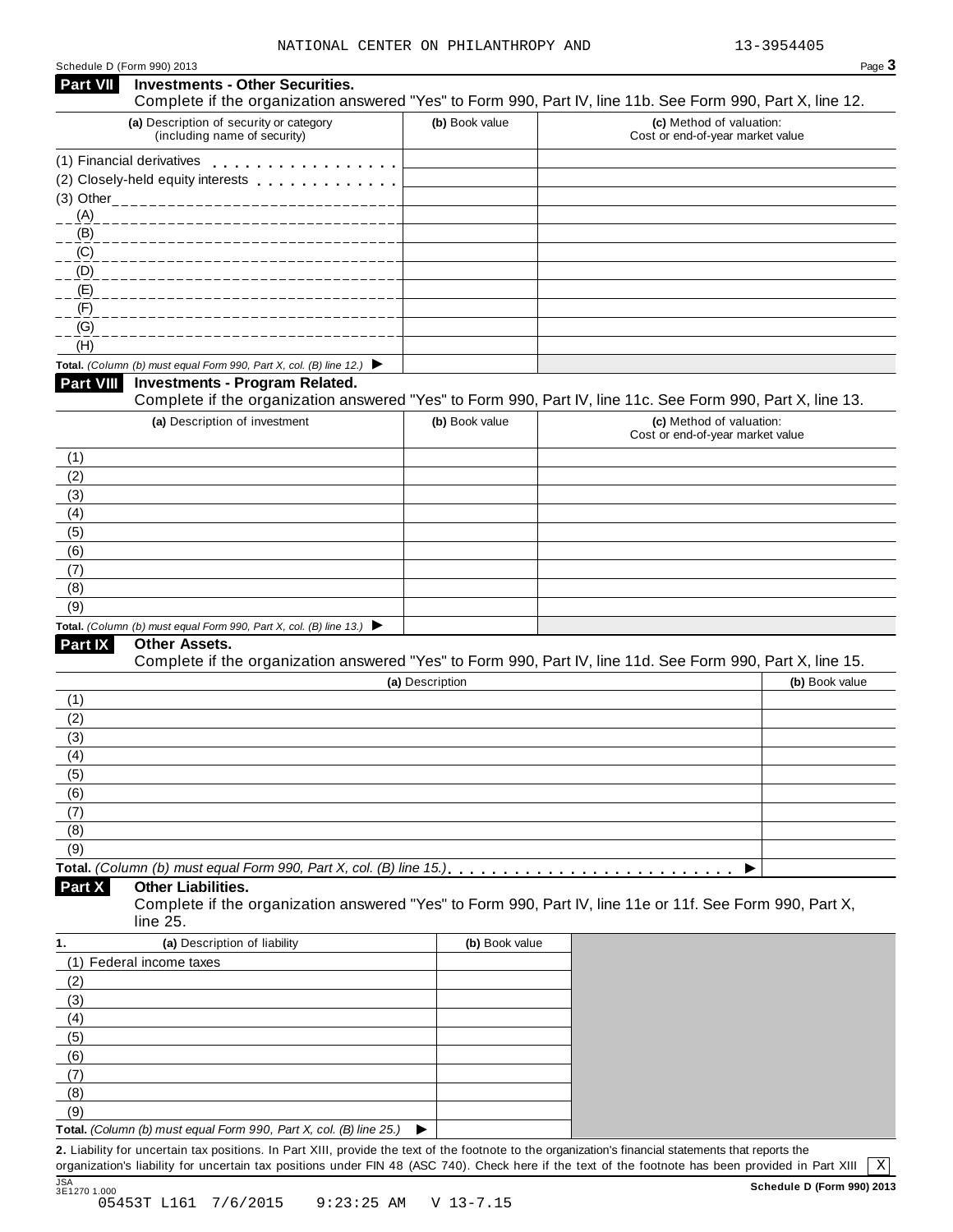|              | Schedule D (Form 990) 2013                                                                                                                                                                                                                                                                     |           | Page 4     |
|--------------|------------------------------------------------------------------------------------------------------------------------------------------------------------------------------------------------------------------------------------------------------------------------------------------------|-----------|------------|
| Part XI      | Reconciliation of Revenue per Audited Financial Statements With Revenue per Return.<br>Complete if the organization answered "Yes" to Form 990, Part IV, line 12a.                                                                                                                             |           |            |
| $\mathbf 1$  | Total revenue, gains, and other support per audited financial statements                                                                                                                                                                                                                       | 1         | 1,205,198. |
| $\mathbf{2}$ | Amounts included on line 1 but not on Form 990, Part VIII, line 12:                                                                                                                                                                                                                            |           |            |
| a            | 25,238.<br>2a                                                                                                                                                                                                                                                                                  |           |            |
| b            | Donated services and use of facilities<br>2 <sub>b</sub>                                                                                                                                                                                                                                       |           |            |
| c            | 2c                                                                                                                                                                                                                                                                                             |           |            |
| d            | 2d                                                                                                                                                                                                                                                                                             |           |            |
| e            |                                                                                                                                                                                                                                                                                                | <b>2e</b> | 25,238.    |
| 3            |                                                                                                                                                                                                                                                                                                | 3         | 1,179,960. |
| 4            | Amounts included on Form 990, Part VIII, line 12, but not on line 1:                                                                                                                                                                                                                           |           |            |
| a            | Investment expenses not included on Form 990, Part VIII, line 7b<br>4a                                                                                                                                                                                                                         |           |            |
| b            | 4b                                                                                                                                                                                                                                                                                             |           |            |
| c            | Add lines 4a and 4b                                                                                                                                                                                                                                                                            | 4c        |            |
| 5.           | Total revenue. Add lines 3 and 4c. (This must equal Form 990, Part I, line 12.)                                                                                                                                                                                                                | 5         | 1,179,960. |
| Part XII     | Reconciliation of Expenses per Audited Financial Statements With Expenses per Return.<br>Complete if the organization answered "Yes" to Form 990, Part IV, line 12a.                                                                                                                           |           |            |
| $\mathbf{1}$ | Total expenses and losses per audited financial statements                                                                                                                                                                                                                                     | 1         | 936,036.   |
| $\mathbf{2}$ | Amounts included on line 1 but not on Form 990, Part IX, line 25:                                                                                                                                                                                                                              |           |            |
| a            | Donated services and use of facilities<br>2a                                                                                                                                                                                                                                                   |           |            |
| b            | Prior year adjustments<br>2 <sub>b</sub>                                                                                                                                                                                                                                                       |           |            |
| c            | Other losses<br>2c                                                                                                                                                                                                                                                                             |           |            |
| d            | 2d                                                                                                                                                                                                                                                                                             |           |            |
| е            | Add lines 2a through 2d                                                                                                                                                                                                                                                                        | 2e        |            |
| 3            |                                                                                                                                                                                                                                                                                                | 3         | 936,036.   |
| 4            | Amounts included on Form 990, Part IX, line 25, but not on line 1:                                                                                                                                                                                                                             |           |            |
| a            | Investment expenses not included on Form 990, Part VIII, line 7b<br>4a                                                                                                                                                                                                                         |           |            |
| b            | Other (Describe in Part XIII.)<br>4b                                                                                                                                                                                                                                                           |           |            |
| c            | Add lines 4a and 4b<br>Total expenses. Add lines 3 and 4c. (This must equal Form 990, Part I, line 18.)                                                                                                                                                                                        | 4c        |            |
| 5.           | Part XIII Supplemental Information.                                                                                                                                                                                                                                                            | 5         | 936,036.   |
|              | Provide the descriptions required for Part II, lines 3, 5, and 9; Part III, lines 1a and 4; Part IV, lines 1b and 2b; Part V, line 4; Part X, line<br>2; Part XI, lines 2d and 4b; and Part XII, lines 2d and 4b. Also complete this part to provide any additional information.<br>SEE PAGE 5 |           |            |
|              |                                                                                                                                                                                                                                                                                                |           |            |
|              |                                                                                                                                                                                                                                                                                                |           |            |
|              |                                                                                                                                                                                                                                                                                                |           |            |
|              |                                                                                                                                                                                                                                                                                                |           |            |
|              |                                                                                                                                                                                                                                                                                                |           |            |
|              |                                                                                                                                                                                                                                                                                                |           |            |
|              |                                                                                                                                                                                                                                                                                                |           |            |
|              |                                                                                                                                                                                                                                                                                                |           |            |
|              |                                                                                                                                                                                                                                                                                                |           |            |
|              |                                                                                                                                                                                                                                                                                                |           |            |
|              |                                                                                                                                                                                                                                                                                                |           |            |
|              |                                                                                                                                                                                                                                                                                                |           |            |

3E1271 1.000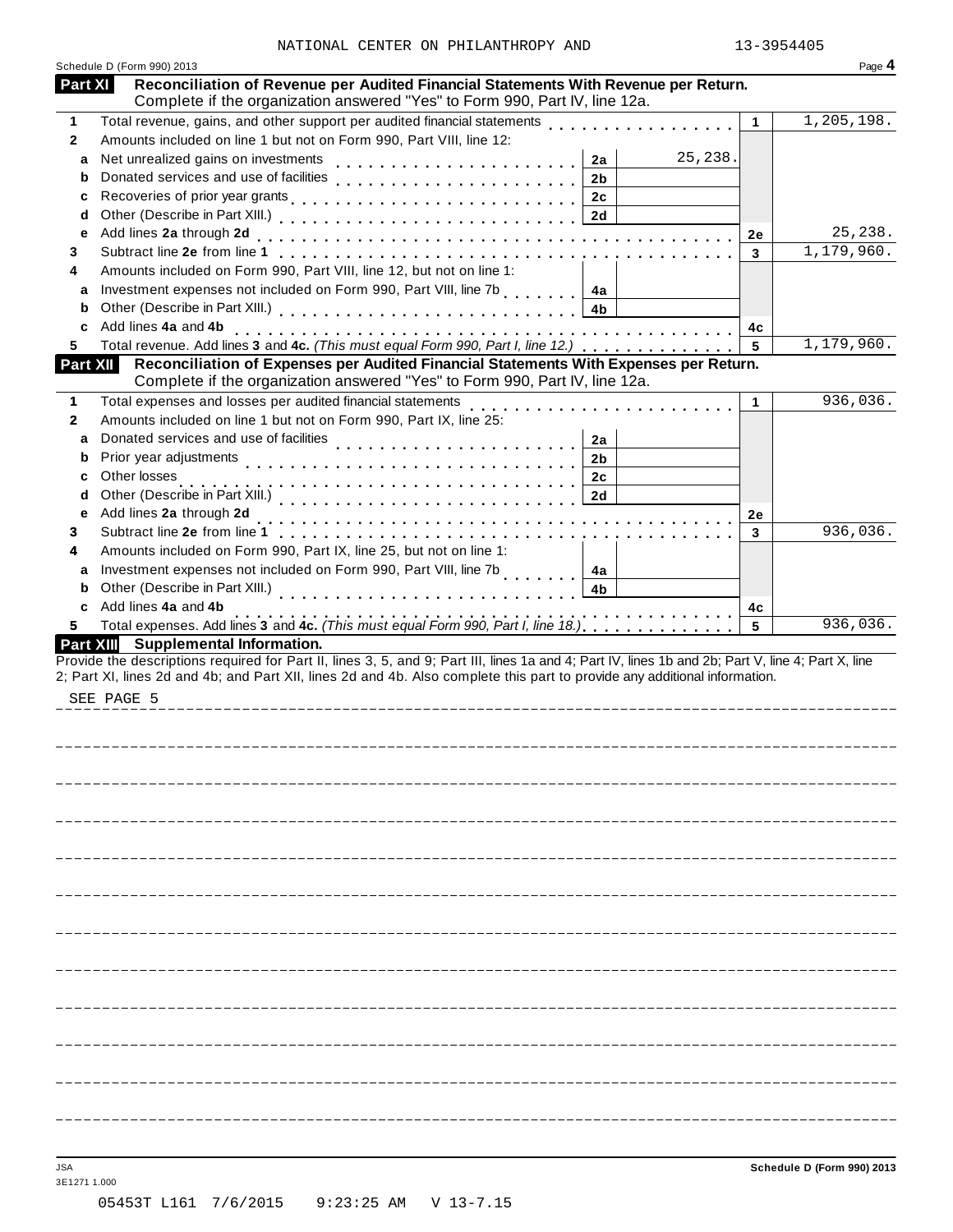#### PART V LINE 4

PURPOSE OF ENDOWMENT:

THE CENTER HAS ADOPTED INVESTMENT AND SPENDING POLICIES FOR ENDOWMENT ASSETS THAT ATTEMPT TO PROVIDE A PREDICTABLE STREAM OF FUNDING TO OBJECTIVES SUPPORTED BY ITS ENDOWMENT, WHILE SEEKING TO MAINTAIN THE PURCHASING POWER OF THE ENDOWMENT ASSETS.

#### PART X

#### FOOTNOTE DISCLOSURE REGARDING INCOME TAXES:

THE CENTER IS SUBJECT TO THE PROVISIONS OF THE FINANCIAL ACCOUNTING STANDARDS BOARD'S (THE "FASB") ACCOUNTING STANDARDS CODIFICATION ("ASC") TOPIC 740 "INCOME TAXES," RELATING TO ACCOUNTING AND REPORTING FOR UNCERTAINTY IN INCOME TAXES. BECAUSE OF THE CENTER'S GENERAL TAX-EXEMPT STATUS, MANAGEMENT BELIEVES THAT ASC TOPIC 740-10-05 HAS NOT HAD, AND IS NOT ANTICIPATED TO HAVE, A MATERIAL IMPACT ON THE CENTER'S FINANCIAL STATEMENTS.

THE ANNUAL COMPLIANCE FILINGS OF THE CENTER ARE SUBJECT TO EXAMINATION BY THE INTERNAL REVENUE SERVICE, AS WELL AS BY STATE AND LOCAL AUTHORITIES, GENERALLY FOR THREE YEARS AFTER THEY ARE SUBMITTED.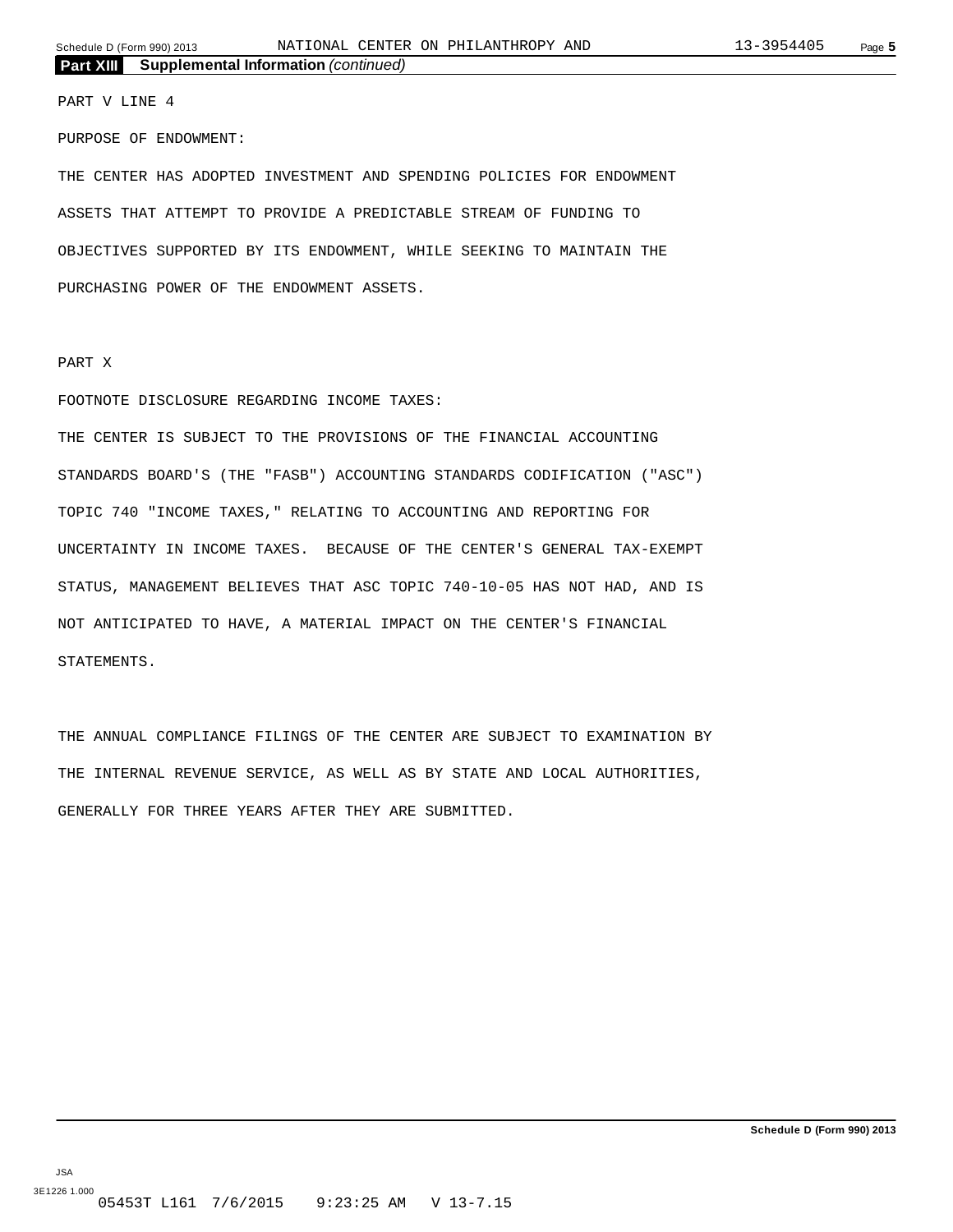| <b>SCHEDULE I</b><br>(Form 990)                        | <b>Grants and Other Assistance to Organizations,</b><br>Governments, and Individuals in the United States<br>Complete if the organization answered "Yes" to Form 990, Part IV, line 21 or 22.<br>$\blacktriangleright$ Attach to Form 990.                                    | OMB No. 1545-0047<br>2013<br><b>Open to Public</b> |
|--------------------------------------------------------|-------------------------------------------------------------------------------------------------------------------------------------------------------------------------------------------------------------------------------------------------------------------------------|----------------------------------------------------|
| Department of the Treasury<br>Internal Revenue Service | Information about Schedule I (Form 990) and its instructions is at www.irs.gov/form990.                                                                                                                                                                                       | <b>Inspection</b>                                  |
| Name of the organization                               | NATIONAL CENTER ON PHILANTHROPY AND                                                                                                                                                                                                                                           | <b>Employer identification number</b>              |
| THE LAW, INC.                                          |                                                                                                                                                                                                                                                                               | 13-3954405                                         |
| <b>Part I</b>                                          | <b>General Information on Grants and Assistance</b>                                                                                                                                                                                                                           |                                                    |
|                                                        | Does the organization maintain records to substantiate the amount of the grants or assistance, the grantees' eligibility for the grants or assistance, and<br>2 Describe in Part IV the organization's procedures for monitoring the use of grant funds in the United States. | Yes<br><b>No</b>                                   |

**Part II** Grants and Other Assistance to Governments and Organizations in the United States. Complete if the organization answered "Yes" to Form 990,<br>Part IV, line 21, for any recipient that received more than \$5,000. Part

| 1 (a) Name and address of organization<br>or government                | $(b)$ EIN      | (c) IRC section<br>if applicable | (d) Amount of cash<br>grant | (e) Amount of non-<br>cash assistance | (f) Method of valuation<br>(book, FMV, appraisal,<br>other) | (g) Description of<br>non-cash assistance | (h) Purpose of grant<br>or assistance |
|------------------------------------------------------------------------|----------------|----------------------------------|-----------------------------|---------------------------------------|-------------------------------------------------------------|-------------------------------------------|---------------------------------------|
| (1) NEW YORK UNIVERSITY<br>________________                            |                |                                  |                             |                                       |                                                             |                                           |                                       |
| 105 EAST 17TH STREET, 4TH FLOOR                                        | $13 - 5562308$ | 501(C)(3)                        | 47,000.                     |                                       | <b>FMV</b>                                                  |                                           | FELLOWSHIP FUND STIP                  |
|                                                                        |                |                                  |                             |                                       |                                                             |                                           |                                       |
| 233 BROADWAY NEW YORK, NY 10279                                        | 13-1941627     | 501(C)(3)                        | 47,000.                     |                                       | <b>FMV</b>                                                  |                                           | FELLOWSHIP FUND STIP                  |
|                                                                        |                |                                  |                             |                                       |                                                             |                                           |                                       |
|                                                                        |                |                                  |                             |                                       |                                                             |                                           |                                       |
|                                                                        |                |                                  |                             |                                       |                                                             |                                           |                                       |
|                                                                        |                |                                  |                             |                                       |                                                             |                                           |                                       |
|                                                                        |                |                                  |                             |                                       |                                                             |                                           |                                       |
|                                                                        |                |                                  |                             |                                       |                                                             |                                           |                                       |
|                                                                        |                |                                  |                             |                                       |                                                             |                                           |                                       |
|                                                                        |                |                                  |                             |                                       |                                                             |                                           |                                       |
|                                                                        |                |                                  |                             |                                       |                                                             |                                           |                                       |
|                                                                        |                |                                  |                             |                                       |                                                             |                                           |                                       |
| $\mathbf{2}$<br>3                                                      |                |                                  |                             |                                       |                                                             |                                           | 2.                                    |
| For Paperwork Reduction Act Notice, see the Instructions for Form 990. |                |                                  |                             |                                       |                                                             |                                           | Schedule I (Form 990) (2013)          |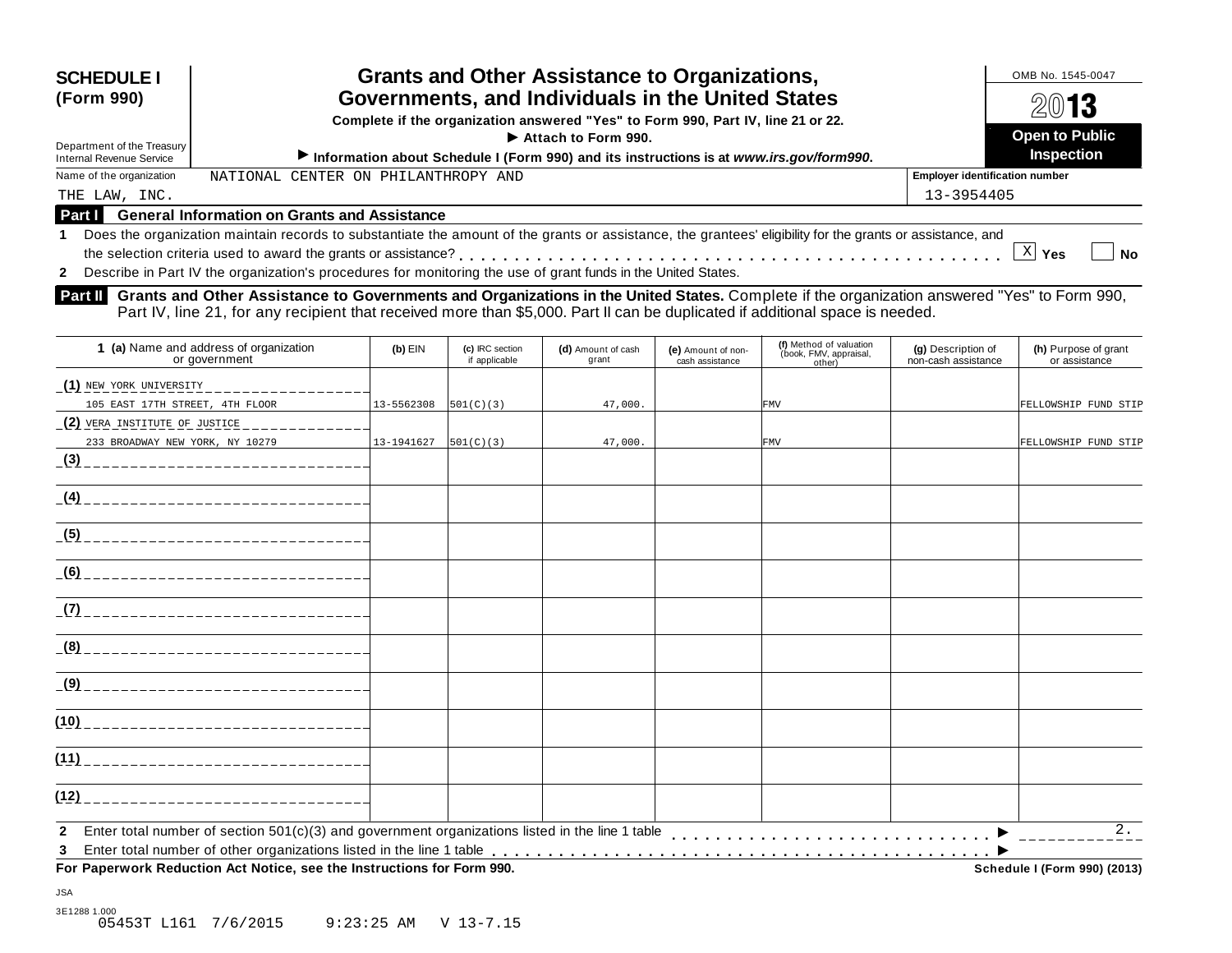#### Schedule I (Form 990) (2013) Page **2**

| (a) Type of grant or assistance | (b) Number of<br>recipients | (c) Amount of<br>cash grant | (d) Amount of<br>non-cash assistance | (e) Method of valuation (book,<br>FMV, appraisal, other) | (f) Description of non-cash assistance |
|---------------------------------|-----------------------------|-----------------------------|--------------------------------------|----------------------------------------------------------|----------------------------------------|
|                                 |                             |                             |                                      |                                                          |                                        |
|                                 |                             |                             |                                      |                                                          |                                        |
|                                 |                             |                             |                                      |                                                          |                                        |
|                                 |                             |                             |                                      |                                                          |                                        |
|                                 |                             |                             |                                      |                                                          |                                        |
|                                 |                             |                             |                                      |                                                          |                                        |
|                                 |                             |                             |                                      |                                                          |                                        |

SCHEDULE I, PART I, QUESTION 2

EACH YEAR THE CENTER GIVES STIPENDS TO TWO ORGANIZATIONS TO SPONSOR

GRADUATE STUDENTS WHO WISH TO PURSUE FURTHER STUDIES IN THE

NOT-FOR-PROFIT FIELD. THE STUDENTS SELECTED ARE VERIFIED BY THE CENTER

AND AT THE END OF THE ACADEMIC YEAR THE CENTER RECEIVES A COPY OF A PAPER

PRESENTED BY EACH OF THE STUDENTS.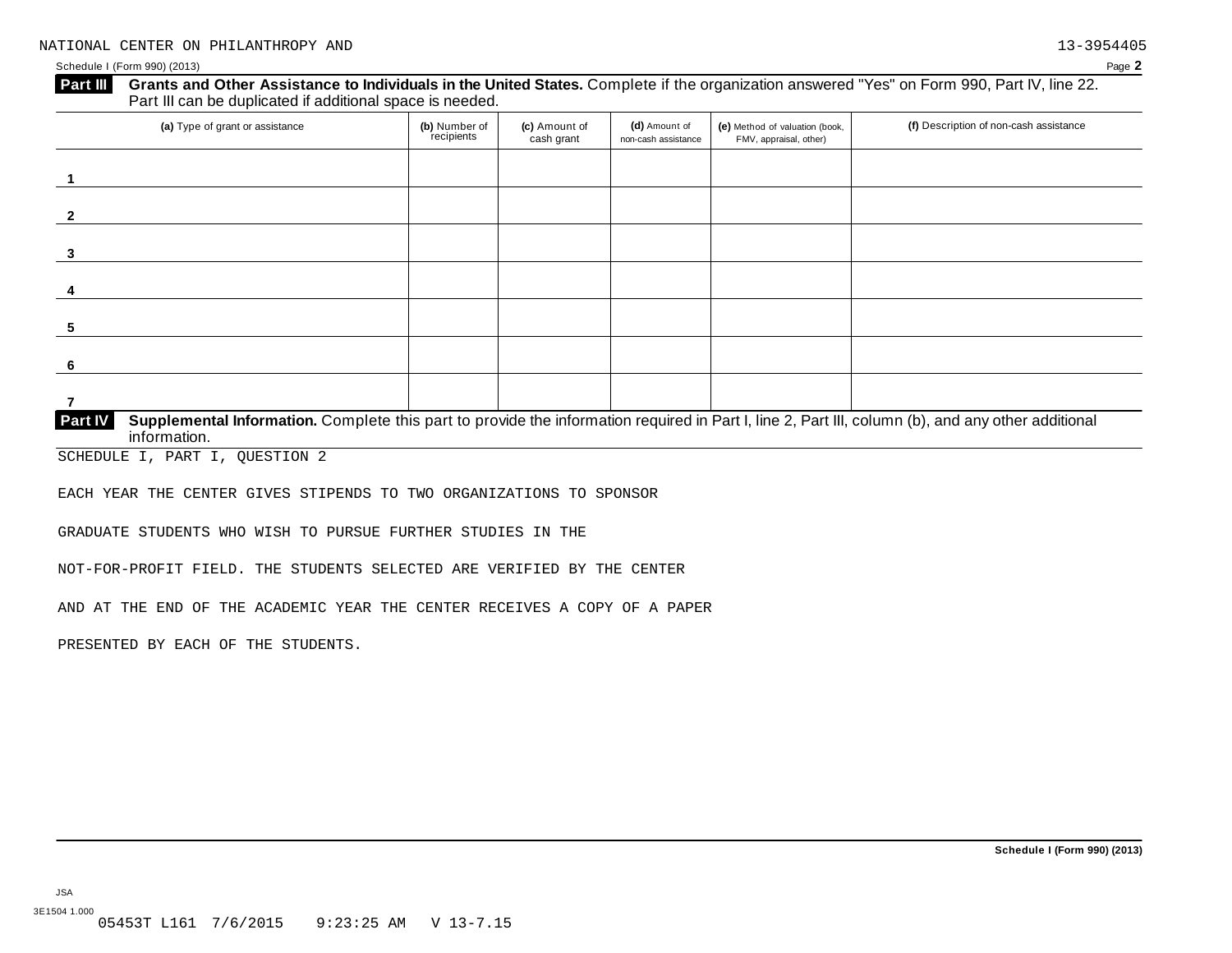| <b>SCHEDULE J</b><br>For certain Officers, Directors, Trustees, Key Employees, and Highest<br>(Form 990)<br><b>Compensated Employees</b><br>► Complete if the organization answered "Yes" to Form 990, Part IV, line 23.<br>Attach to Form 990. See separate instructions.<br>Department of the Treasury<br>Information about Schedule J (Form 990) and its instructions is at www.irs.gov/form990.<br>Internal Revenue Service<br>NATIONAL CENTER ON PHILANTHROPY AND<br>Name of the organization<br><b>Employer identification number</b><br>13-3954405<br>THE LAW, INC.<br><b>Questions Regarding Compensation</b><br>Part I | <b>Open to Public</b><br><b>Inspection</b>                                                                                                                                                                                                                                                                                                                                                                                                                                                                                                                                                                                                                                                                                                                                                                                                                                                                                                                                                                                                                                                                                                                                                                                                                                                                                                                                                                                                                                                                                                                                                                                                                                                                                                                                                                                                                                                                | 13                               |                  |
|---------------------------------------------------------------------------------------------------------------------------------------------------------------------------------------------------------------------------------------------------------------------------------------------------------------------------------------------------------------------------------------------------------------------------------------------------------------------------------------------------------------------------------------------------------------------------------------------------------------------------------|-----------------------------------------------------------------------------------------------------------------------------------------------------------------------------------------------------------------------------------------------------------------------------------------------------------------------------------------------------------------------------------------------------------------------------------------------------------------------------------------------------------------------------------------------------------------------------------------------------------------------------------------------------------------------------------------------------------------------------------------------------------------------------------------------------------------------------------------------------------------------------------------------------------------------------------------------------------------------------------------------------------------------------------------------------------------------------------------------------------------------------------------------------------------------------------------------------------------------------------------------------------------------------------------------------------------------------------------------------------------------------------------------------------------------------------------------------------------------------------------------------------------------------------------------------------------------------------------------------------------------------------------------------------------------------------------------------------------------------------------------------------------------------------------------------------------------------------------------------------------------------------------------------------|----------------------------------|------------------|
|                                                                                                                                                                                                                                                                                                                                                                                                                                                                                                                                                                                                                                 |                                                                                                                                                                                                                                                                                                                                                                                                                                                                                                                                                                                                                                                                                                                                                                                                                                                                                                                                                                                                                                                                                                                                                                                                                                                                                                                                                                                                                                                                                                                                                                                                                                                                                                                                                                                                                                                                                                           |                                  |                  |
|                                                                                                                                                                                                                                                                                                                                                                                                                                                                                                                                                                                                                                 |                                                                                                                                                                                                                                                                                                                                                                                                                                                                                                                                                                                                                                                                                                                                                                                                                                                                                                                                                                                                                                                                                                                                                                                                                                                                                                                                                                                                                                                                                                                                                                                                                                                                                                                                                                                                                                                                                                           |                                  |                  |
|                                                                                                                                                                                                                                                                                                                                                                                                                                                                                                                                                                                                                                 |                                                                                                                                                                                                                                                                                                                                                                                                                                                                                                                                                                                                                                                                                                                                                                                                                                                                                                                                                                                                                                                                                                                                                                                                                                                                                                                                                                                                                                                                                                                                                                                                                                                                                                                                                                                                                                                                                                           |                                  |                  |
|                                                                                                                                                                                                                                                                                                                                                                                                                                                                                                                                                                                                                                 |                                                                                                                                                                                                                                                                                                                                                                                                                                                                                                                                                                                                                                                                                                                                                                                                                                                                                                                                                                                                                                                                                                                                                                                                                                                                                                                                                                                                                                                                                                                                                                                                                                                                                                                                                                                                                                                                                                           |                                  |                  |
|                                                                                                                                                                                                                                                                                                                                                                                                                                                                                                                                                                                                                                 |                                                                                                                                                                                                                                                                                                                                                                                                                                                                                                                                                                                                                                                                                                                                                                                                                                                                                                                                                                                                                                                                                                                                                                                                                                                                                                                                                                                                                                                                                                                                                                                                                                                                                                                                                                                                                                                                                                           |                                  |                  |
|                                                                                                                                                                                                                                                                                                                                                                                                                                                                                                                                                                                                                                 |                                                                                                                                                                                                                                                                                                                                                                                                                                                                                                                                                                                                                                                                                                                                                                                                                                                                                                                                                                                                                                                                                                                                                                                                                                                                                                                                                                                                                                                                                                                                                                                                                                                                                                                                                                                                                                                                                                           |                                  |                  |
|                                                                                                                                                                                                                                                                                                                                                                                                                                                                                                                                                                                                                                 |                                                                                                                                                                                                                                                                                                                                                                                                                                                                                                                                                                                                                                                                                                                                                                                                                                                                                                                                                                                                                                                                                                                                                                                                                                                                                                                                                                                                                                                                                                                                                                                                                                                                                                                                                                                                                                                                                                           | Yes                              | No               |
| 1a Check the appropriate box(es) if the organization provided any of the following to or for a person listed in Form                                                                                                                                                                                                                                                                                                                                                                                                                                                                                                            |                                                                                                                                                                                                                                                                                                                                                                                                                                                                                                                                                                                                                                                                                                                                                                                                                                                                                                                                                                                                                                                                                                                                                                                                                                                                                                                                                                                                                                                                                                                                                                                                                                                                                                                                                                                                                                                                                                           |                                  |                  |
| 990, Part VII, Section A, line 1a. Complete Part III to provide any relevant information regarding these items.                                                                                                                                                                                                                                                                                                                                                                                                                                                                                                                 |                                                                                                                                                                                                                                                                                                                                                                                                                                                                                                                                                                                                                                                                                                                                                                                                                                                                                                                                                                                                                                                                                                                                                                                                                                                                                                                                                                                                                                                                                                                                                                                                                                                                                                                                                                                                                                                                                                           |                                  |                  |
| First-class or charter travel<br>Housing allowance or residence for personal use                                                                                                                                                                                                                                                                                                                                                                                                                                                                                                                                                |                                                                                                                                                                                                                                                                                                                                                                                                                                                                                                                                                                                                                                                                                                                                                                                                                                                                                                                                                                                                                                                                                                                                                                                                                                                                                                                                                                                                                                                                                                                                                                                                                                                                                                                                                                                                                                                                                                           |                                  |                  |
| Travel for companions<br>Payments for business use of personal residence                                                                                                                                                                                                                                                                                                                                                                                                                                                                                                                                                        |                                                                                                                                                                                                                                                                                                                                                                                                                                                                                                                                                                                                                                                                                                                                                                                                                                                                                                                                                                                                                                                                                                                                                                                                                                                                                                                                                                                                                                                                                                                                                                                                                                                                                                                                                                                                                                                                                                           |                                  |                  |
| Tax indemnification and gross-up payments<br>Health or social club dues or initiation fees                                                                                                                                                                                                                                                                                                                                                                                                                                                                                                                                      |                                                                                                                                                                                                                                                                                                                                                                                                                                                                                                                                                                                                                                                                                                                                                                                                                                                                                                                                                                                                                                                                                                                                                                                                                                                                                                                                                                                                                                                                                                                                                                                                                                                                                                                                                                                                                                                                                                           |                                  |                  |
| Discretionary spending account<br>Personal services (e.g., maid, chauffeur, chef)                                                                                                                                                                                                                                                                                                                                                                                                                                                                                                                                               |                                                                                                                                                                                                                                                                                                                                                                                                                                                                                                                                                                                                                                                                                                                                                                                                                                                                                                                                                                                                                                                                                                                                                                                                                                                                                                                                                                                                                                                                                                                                                                                                                                                                                                                                                                                                                                                                                                           |                                  |                  |
|                                                                                                                                                                                                                                                                                                                                                                                                                                                                                                                                                                                                                                 |                                                                                                                                                                                                                                                                                                                                                                                                                                                                                                                                                                                                                                                                                                                                                                                                                                                                                                                                                                                                                                                                                                                                                                                                                                                                                                                                                                                                                                                                                                                                                                                                                                                                                                                                                                                                                                                                                                           |                                  |                  |
|                                                                                                                                                                                                                                                                                                                                                                                                                                                                                                                                                                                                                                 |                                                                                                                                                                                                                                                                                                                                                                                                                                                                                                                                                                                                                                                                                                                                                                                                                                                                                                                                                                                                                                                                                                                                                                                                                                                                                                                                                                                                                                                                                                                                                                                                                                                                                                                                                                                                                                                                                                           |                                  |                  |
|                                                                                                                                                                                                                                                                                                                                                                                                                                                                                                                                                                                                                                 | 1b                                                                                                                                                                                                                                                                                                                                                                                                                                                                                                                                                                                                                                                                                                                                                                                                                                                                                                                                                                                                                                                                                                                                                                                                                                                                                                                                                                                                                                                                                                                                                                                                                                                                                                                                                                                                                                                                                                        |                                  |                  |
|                                                                                                                                                                                                                                                                                                                                                                                                                                                                                                                                                                                                                                 |                                                                                                                                                                                                                                                                                                                                                                                                                                                                                                                                                                                                                                                                                                                                                                                                                                                                                                                                                                                                                                                                                                                                                                                                                                                                                                                                                                                                                                                                                                                                                                                                                                                                                                                                                                                                                                                                                                           |                                  |                  |
|                                                                                                                                                                                                                                                                                                                                                                                                                                                                                                                                                                                                                                 |                                                                                                                                                                                                                                                                                                                                                                                                                                                                                                                                                                                                                                                                                                                                                                                                                                                                                                                                                                                                                                                                                                                                                                                                                                                                                                                                                                                                                                                                                                                                                                                                                                                                                                                                                                                                                                                                                                           |                                  |                  |
|                                                                                                                                                                                                                                                                                                                                                                                                                                                                                                                                                                                                                                 | $\mathbf{2}$                                                                                                                                                                                                                                                                                                                                                                                                                                                                                                                                                                                                                                                                                                                                                                                                                                                                                                                                                                                                                                                                                                                                                                                                                                                                                                                                                                                                                                                                                                                                                                                                                                                                                                                                                                                                                                                                                              |                                  |                  |
|                                                                                                                                                                                                                                                                                                                                                                                                                                                                                                                                                                                                                                 |                                                                                                                                                                                                                                                                                                                                                                                                                                                                                                                                                                                                                                                                                                                                                                                                                                                                                                                                                                                                                                                                                                                                                                                                                                                                                                                                                                                                                                                                                                                                                                                                                                                                                                                                                                                                                                                                                                           |                                  |                  |
|                                                                                                                                                                                                                                                                                                                                                                                                                                                                                                                                                                                                                                 |                                                                                                                                                                                                                                                                                                                                                                                                                                                                                                                                                                                                                                                                                                                                                                                                                                                                                                                                                                                                                                                                                                                                                                                                                                                                                                                                                                                                                                                                                                                                                                                                                                                                                                                                                                                                                                                                                                           |                                  |                  |
|                                                                                                                                                                                                                                                                                                                                                                                                                                                                                                                                                                                                                                 |                                                                                                                                                                                                                                                                                                                                                                                                                                                                                                                                                                                                                                                                                                                                                                                                                                                                                                                                                                                                                                                                                                                                                                                                                                                                                                                                                                                                                                                                                                                                                                                                                                                                                                                                                                                                                                                                                                           |                                  |                  |
|                                                                                                                                                                                                                                                                                                                                                                                                                                                                                                                                                                                                                                 |                                                                                                                                                                                                                                                                                                                                                                                                                                                                                                                                                                                                                                                                                                                                                                                                                                                                                                                                                                                                                                                                                                                                                                                                                                                                                                                                                                                                                                                                                                                                                                                                                                                                                                                                                                                                                                                                                                           |                                  |                  |
|                                                                                                                                                                                                                                                                                                                                                                                                                                                                                                                                                                                                                                 |                                                                                                                                                                                                                                                                                                                                                                                                                                                                                                                                                                                                                                                                                                                                                                                                                                                                                                                                                                                                                                                                                                                                                                                                                                                                                                                                                                                                                                                                                                                                                                                                                                                                                                                                                                                                                                                                                                           |                                  |                  |
|                                                                                                                                                                                                                                                                                                                                                                                                                                                                                                                                                                                                                                 |                                                                                                                                                                                                                                                                                                                                                                                                                                                                                                                                                                                                                                                                                                                                                                                                                                                                                                                                                                                                                                                                                                                                                                                                                                                                                                                                                                                                                                                                                                                                                                                                                                                                                                                                                                                                                                                                                                           |                                  |                  |
|                                                                                                                                                                                                                                                                                                                                                                                                                                                                                                                                                                                                                                 |                                                                                                                                                                                                                                                                                                                                                                                                                                                                                                                                                                                                                                                                                                                                                                                                                                                                                                                                                                                                                                                                                                                                                                                                                                                                                                                                                                                                                                                                                                                                                                                                                                                                                                                                                                                                                                                                                                           |                                  |                  |
|                                                                                                                                                                                                                                                                                                                                                                                                                                                                                                                                                                                                                                 |                                                                                                                                                                                                                                                                                                                                                                                                                                                                                                                                                                                                                                                                                                                                                                                                                                                                                                                                                                                                                                                                                                                                                                                                                                                                                                                                                                                                                                                                                                                                                                                                                                                                                                                                                                                                                                                                                                           |                                  |                  |
|                                                                                                                                                                                                                                                                                                                                                                                                                                                                                                                                                                                                                                 |                                                                                                                                                                                                                                                                                                                                                                                                                                                                                                                                                                                                                                                                                                                                                                                                                                                                                                                                                                                                                                                                                                                                                                                                                                                                                                                                                                                                                                                                                                                                                                                                                                                                                                                                                                                                                                                                                                           |                                  | Χ<br>$\mathbf X$ |
|                                                                                                                                                                                                                                                                                                                                                                                                                                                                                                                                                                                                                                 |                                                                                                                                                                                                                                                                                                                                                                                                                                                                                                                                                                                                                                                                                                                                                                                                                                                                                                                                                                                                                                                                                                                                                                                                                                                                                                                                                                                                                                                                                                                                                                                                                                                                                                                                                                                                                                                                                                           |                                  | $\mathbf X$      |
|                                                                                                                                                                                                                                                                                                                                                                                                                                                                                                                                                                                                                                 |                                                                                                                                                                                                                                                                                                                                                                                                                                                                                                                                                                                                                                                                                                                                                                                                                                                                                                                                                                                                                                                                                                                                                                                                                                                                                                                                                                                                                                                                                                                                                                                                                                                                                                                                                                                                                                                                                                           |                                  |                  |
|                                                                                                                                                                                                                                                                                                                                                                                                                                                                                                                                                                                                                                 |                                                                                                                                                                                                                                                                                                                                                                                                                                                                                                                                                                                                                                                                                                                                                                                                                                                                                                                                                                                                                                                                                                                                                                                                                                                                                                                                                                                                                                                                                                                                                                                                                                                                                                                                                                                                                                                                                                           |                                  |                  |
|                                                                                                                                                                                                                                                                                                                                                                                                                                                                                                                                                                                                                                 |                                                                                                                                                                                                                                                                                                                                                                                                                                                                                                                                                                                                                                                                                                                                                                                                                                                                                                                                                                                                                                                                                                                                                                                                                                                                                                                                                                                                                                                                                                                                                                                                                                                                                                                                                                                                                                                                                                           |                                  |                  |
|                                                                                                                                                                                                                                                                                                                                                                                                                                                                                                                                                                                                                                 |                                                                                                                                                                                                                                                                                                                                                                                                                                                                                                                                                                                                                                                                                                                                                                                                                                                                                                                                                                                                                                                                                                                                                                                                                                                                                                                                                                                                                                                                                                                                                                                                                                                                                                                                                                                                                                                                                                           |                                  |                  |
|                                                                                                                                                                                                                                                                                                                                                                                                                                                                                                                                                                                                                                 |                                                                                                                                                                                                                                                                                                                                                                                                                                                                                                                                                                                                                                                                                                                                                                                                                                                                                                                                                                                                                                                                                                                                                                                                                                                                                                                                                                                                                                                                                                                                                                                                                                                                                                                                                                                                                                                                                                           |                                  |                  |
|                                                                                                                                                                                                                                                                                                                                                                                                                                                                                                                                                                                                                                 |                                                                                                                                                                                                                                                                                                                                                                                                                                                                                                                                                                                                                                                                                                                                                                                                                                                                                                                                                                                                                                                                                                                                                                                                                                                                                                                                                                                                                                                                                                                                                                                                                                                                                                                                                                                                                                                                                                           |                                  | X                |
|                                                                                                                                                                                                                                                                                                                                                                                                                                                                                                                                                                                                                                 |                                                                                                                                                                                                                                                                                                                                                                                                                                                                                                                                                                                                                                                                                                                                                                                                                                                                                                                                                                                                                                                                                                                                                                                                                                                                                                                                                                                                                                                                                                                                                                                                                                                                                                                                                                                                                                                                                                           |                                  | X                |
|                                                                                                                                                                                                                                                                                                                                                                                                                                                                                                                                                                                                                                 |                                                                                                                                                                                                                                                                                                                                                                                                                                                                                                                                                                                                                                                                                                                                                                                                                                                                                                                                                                                                                                                                                                                                                                                                                                                                                                                                                                                                                                                                                                                                                                                                                                                                                                                                                                                                                                                                                                           |                                  |                  |
|                                                                                                                                                                                                                                                                                                                                                                                                                                                                                                                                                                                                                                 |                                                                                                                                                                                                                                                                                                                                                                                                                                                                                                                                                                                                                                                                                                                                                                                                                                                                                                                                                                                                                                                                                                                                                                                                                                                                                                                                                                                                                                                                                                                                                                                                                                                                                                                                                                                                                                                                                                           |                                  |                  |
|                                                                                                                                                                                                                                                                                                                                                                                                                                                                                                                                                                                                                                 |                                                                                                                                                                                                                                                                                                                                                                                                                                                                                                                                                                                                                                                                                                                                                                                                                                                                                                                                                                                                                                                                                                                                                                                                                                                                                                                                                                                                                                                                                                                                                                                                                                                                                                                                                                                                                                                                                                           |                                  |                  |
|                                                                                                                                                                                                                                                                                                                                                                                                                                                                                                                                                                                                                                 |                                                                                                                                                                                                                                                                                                                                                                                                                                                                                                                                                                                                                                                                                                                                                                                                                                                                                                                                                                                                                                                                                                                                                                                                                                                                                                                                                                                                                                                                                                                                                                                                                                                                                                                                                                                                                                                                                                           |                                  | Χ                |
|                                                                                                                                                                                                                                                                                                                                                                                                                                                                                                                                                                                                                                 | 6b                                                                                                                                                                                                                                                                                                                                                                                                                                                                                                                                                                                                                                                                                                                                                                                                                                                                                                                                                                                                                                                                                                                                                                                                                                                                                                                                                                                                                                                                                                                                                                                                                                                                                                                                                                                                                                                                                                        |                                  | $\mathbf X$      |
|                                                                                                                                                                                                                                                                                                                                                                                                                                                                                                                                                                                                                                 |                                                                                                                                                                                                                                                                                                                                                                                                                                                                                                                                                                                                                                                                                                                                                                                                                                                                                                                                                                                                                                                                                                                                                                                                                                                                                                                                                                                                                                                                                                                                                                                                                                                                                                                                                                                                                                                                                                           |                                  |                  |
|                                                                                                                                                                                                                                                                                                                                                                                                                                                                                                                                                                                                                                 |                                                                                                                                                                                                                                                                                                                                                                                                                                                                                                                                                                                                                                                                                                                                                                                                                                                                                                                                                                                                                                                                                                                                                                                                                                                                                                                                                                                                                                                                                                                                                                                                                                                                                                                                                                                                                                                                                                           |                                  |                  |
|                                                                                                                                                                                                                                                                                                                                                                                                                                                                                                                                                                                                                                 | $\overline{7}$                                                                                                                                                                                                                                                                                                                                                                                                                                                                                                                                                                                                                                                                                                                                                                                                                                                                                                                                                                                                                                                                                                                                                                                                                                                                                                                                                                                                                                                                                                                                                                                                                                                                                                                                                                                                                                                                                            |                                  | Χ                |
|                                                                                                                                                                                                                                                                                                                                                                                                                                                                                                                                                                                                                                 |                                                                                                                                                                                                                                                                                                                                                                                                                                                                                                                                                                                                                                                                                                                                                                                                                                                                                                                                                                                                                                                                                                                                                                                                                                                                                                                                                                                                                                                                                                                                                                                                                                                                                                                                                                                                                                                                                                           |                                  |                  |
| to the initial contract exception described in Regulations section 53.4958-4(a)(3)? If "Yes," describe                                                                                                                                                                                                                                                                                                                                                                                                                                                                                                                          |                                                                                                                                                                                                                                                                                                                                                                                                                                                                                                                                                                                                                                                                                                                                                                                                                                                                                                                                                                                                                                                                                                                                                                                                                                                                                                                                                                                                                                                                                                                                                                                                                                                                                                                                                                                                                                                                                                           |                                  |                  |
|                                                                                                                                                                                                                                                                                                                                                                                                                                                                                                                                                                                                                                 | 8                                                                                                                                                                                                                                                                                                                                                                                                                                                                                                                                                                                                                                                                                                                                                                                                                                                                                                                                                                                                                                                                                                                                                                                                                                                                                                                                                                                                                                                                                                                                                                                                                                                                                                                                                                                                                                                                                                         |                                  | Χ                |
|                                                                                                                                                                                                                                                                                                                                                                                                                                                                                                                                                                                                                                 |                                                                                                                                                                                                                                                                                                                                                                                                                                                                                                                                                                                                                                                                                                                                                                                                                                                                                                                                                                                                                                                                                                                                                                                                                                                                                                                                                                                                                                                                                                                                                                                                                                                                                                                                                                                                                                                                                                           |                                  |                  |
| If "Yes" to line 8, did the organization also follow the rebuttable presumption procedure described in                                                                                                                                                                                                                                                                                                                                                                                                                                                                                                                          |                                                                                                                                                                                                                                                                                                                                                                                                                                                                                                                                                                                                                                                                                                                                                                                                                                                                                                                                                                                                                                                                                                                                                                                                                                                                                                                                                                                                                                                                                                                                                                                                                                                                                                                                                                                                                                                                                                           |                                  |                  |
|                                                                                                                                                                                                                                                                                                                                                                                                                                                                                                                                                                                                                                 | If any of the boxes on line 1a are checked, did the organization follow a written policy regarding payment<br>or reimbursement or provision of all of the expenses described above? If "No," complete Part III to<br>directors, trustees, and officers, including the CEO/Executive Director, regarding the items checked in line<br>Indicate which, if any, of the following the filing organization used to establish the compensation of the<br>organization's CEO/Executive Director. Check all that apply. Do not check any boxes for methods used by a<br>related organization to establish compensation of the CEO/Executive Director, but explain in Part III.<br>Compensation committee<br>Written employment contract<br>Independent compensation consultant<br>Compensation survey or study<br>Form 990 of other organizations<br>Approval by the board or compensation committee<br>During the year, did any person listed in Form 990, Part VII, Section A, line 1a, with respect to the filing<br>organization or a related organization:<br>If "Yes" to any of lines 4a-c, list the persons and provide the applicable amounts for each item in Part III.<br>Only section 501(c)(3) and 501(c)(4) organizations must complete lines 5-9.<br>For persons listed in Form 990, Part VII, Section A, line 1a, did the organization pay or accrue any<br>compensation contingent on the revenues of:<br>If "Yes" to line 5a or 5b, describe in Part III.<br>For persons listed in Form 990, Part VII, Section A, line 1a, did the organization pay or accrue any<br>compensation contingent on the net earnings of:<br>If "Yes" to line 6a or 6b, describe in Part III.<br>For persons listed in Form 990, Part VII, Section A, line 1a, did the organization provide any non-fixed<br>Were any amounts reported in Form 990, Part VII, paid or accrued pursuant to a contract that was subject | 4a<br>4b<br>4c<br>5a<br>5b<br>6a |                  |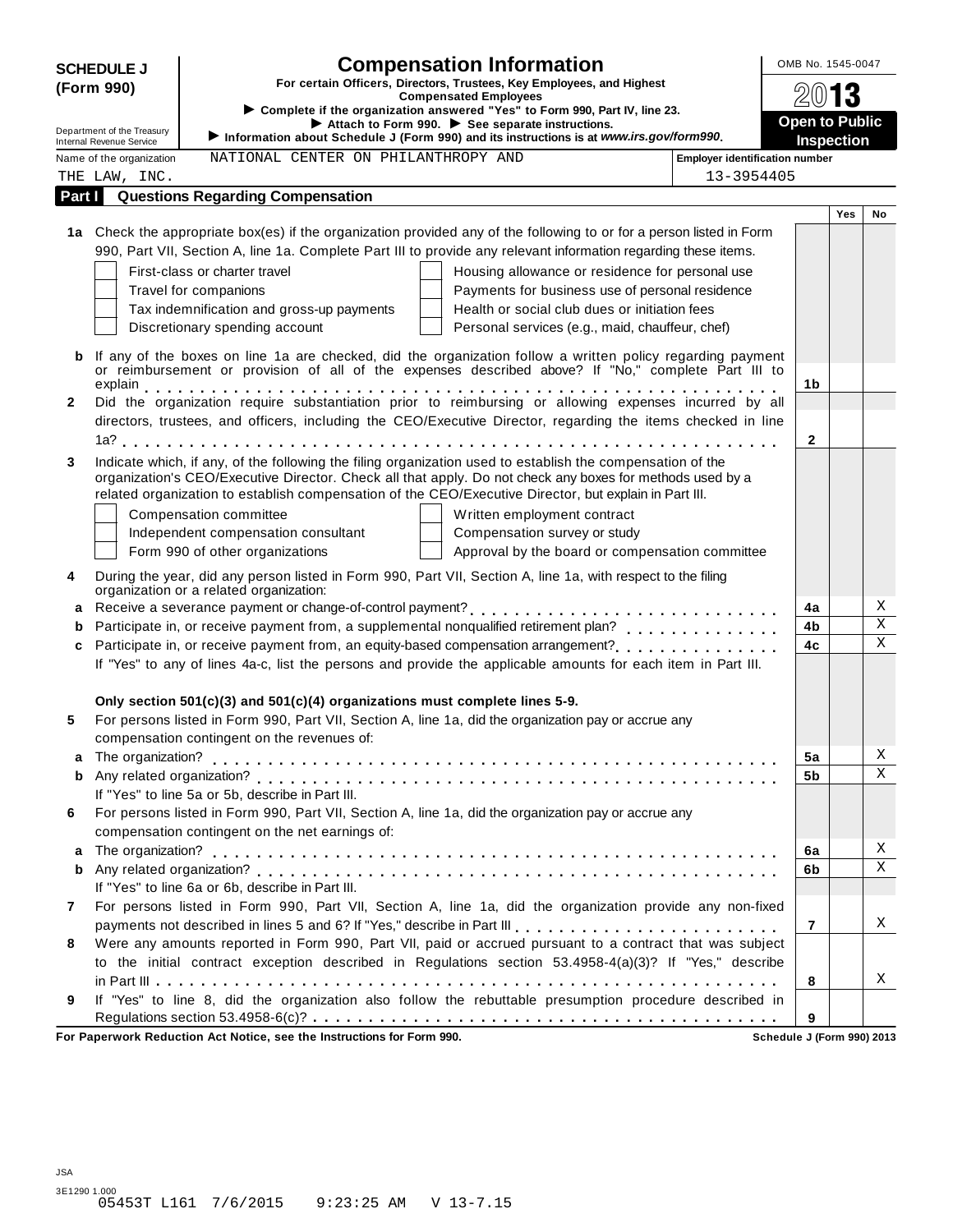Schedule <sup>J</sup> (Form 990) <sup>2013</sup> Page **2**

### **Part II Officers, Directors, Trustees, Key Employees, and Highest Compensated Employees.** Use duplicate copies ifadditional space is needed.

For each individual whose compensation must be reported in Schedule J, report compensation from the organization on row (i) and from related organizations, described in the instructions, on row (ii). Do not list any individuals that are not listed on Form 990, Part VII.

Note. The sum of columns (B)(i)-(iii) for each listed individual must equal the total amount of Form 990, Part VII, Section A, line 1a, applicable column (D) and (E) amounts for that individual.

| (A) Name and Title             |                              |                          | (B) Breakdown of W-2 and/or 1099-MISC compensation |                                           | (C) Retirement and             | (D) Nontaxable        | (E) Total of columns            | (F) Compensation                          |
|--------------------------------|------------------------------|--------------------------|----------------------------------------------------|-------------------------------------------|--------------------------------|-----------------------|---------------------------------|-------------------------------------------|
|                                |                              | (i) Base<br>compensation | (ii) Bonus & incentive<br>compensation             | (iii) Other<br>reportable<br>compensation | other deferred<br>compensation | benefits              | $(B)(i)-(D)$                    | reported as deferred in<br>prior Form 990 |
| PROFESSOR HARVEY P DALE        | (i)                          |                          |                                                    |                                           |                                |                       |                                 |                                           |
| 1 PRESIDENT/DIRECTOR           | (ii)                         | 203,564.                 |                                                    |                                           | 20,630.                        | 7,430.                | $\frac{1}{231}, \frac{1}{624}.$ |                                           |
| PROFESSOR JILL S MANNY         | (i)                          |                          |                                                    |                                           |                                |                       |                                 |                                           |
| 2 SECRETARY/TREASURER/EXEC DIR | (ii)                         | 140, 210.                |                                                    |                                           | ________<br>13,200             | $\overline{19,898}$ . | $\frac{1}{173}$ , 308.          | Ω                                         |
| BONNIE S. BRIER ESQ            | (i)                          |                          |                                                    |                                           |                                |                       |                                 | $\Omega$                                  |
| 3 DIRECTOR                     | (ii)                         | 668,738.                 |                                                    |                                           | 25,500                         | 13,922.               | 708,160.                        | 0                                         |
| DEAN TREVOR W. MORRISON        | (i)                          |                          |                                                    |                                           |                                |                       |                                 |                                           |
| 4 DIRECTOR                     | (ii)                         | $\frac{1}{386}$ , 589    |                                                    |                                           | ________<br>18,375             | $\frac{1}{3}$ , 705.  | $\frac{1}{408}$ , 669.          |                                           |
|                                | $\qquad \qquad \textbf{(i)}$ |                          |                                                    |                                           |                                |                       |                                 |                                           |
| 5                              | (i)                          |                          |                                                    |                                           |                                |                       |                                 |                                           |
|                                | $\qquad \qquad \textbf{(i)}$ |                          |                                                    |                                           |                                |                       |                                 |                                           |
| -6                             | (i)                          |                          |                                                    |                                           |                                |                       |                                 |                                           |
|                                | (i)                          |                          |                                                    |                                           |                                |                       |                                 |                                           |
| 7                              | (ii)<br>(i)                  |                          |                                                    |                                           |                                |                       |                                 |                                           |
| 8                              | (ii)                         |                          |                                                    |                                           |                                |                       |                                 |                                           |
|                                | (i)                          |                          |                                                    |                                           |                                |                       |                                 |                                           |
| 9                              | (i)                          |                          |                                                    |                                           |                                |                       |                                 |                                           |
|                                | (i)                          |                          |                                                    |                                           |                                |                       |                                 |                                           |
| 10                             | (ii)                         |                          |                                                    |                                           |                                |                       |                                 |                                           |
|                                | (i)                          |                          |                                                    |                                           |                                |                       |                                 |                                           |
| 11                             | (ii)                         |                          |                                                    |                                           |                                |                       |                                 |                                           |
|                                | (i)                          |                          |                                                    |                                           |                                |                       |                                 |                                           |
| 12                             | (ii)                         |                          |                                                    |                                           |                                |                       |                                 |                                           |
|                                | (i)                          |                          |                                                    |                                           |                                |                       |                                 |                                           |
| 13                             | (i)                          |                          |                                                    |                                           |                                |                       |                                 |                                           |
|                                | (i)                          |                          |                                                    |                                           |                                |                       |                                 |                                           |
| 14                             | (ii)                         |                          |                                                    |                                           |                                |                       |                                 |                                           |
|                                | (i)                          |                          |                                                    |                                           |                                |                       |                                 |                                           |
| 15                             | (ii)                         |                          |                                                    |                                           |                                |                       |                                 |                                           |
|                                | (i)                          |                          |                                                    |                                           |                                |                       |                                 |                                           |
| 16                             | (ii)                         |                          |                                                    |                                           |                                |                       |                                 |                                           |

**Schedule J (Form 990) 2013**

JSA 3E1291 1.000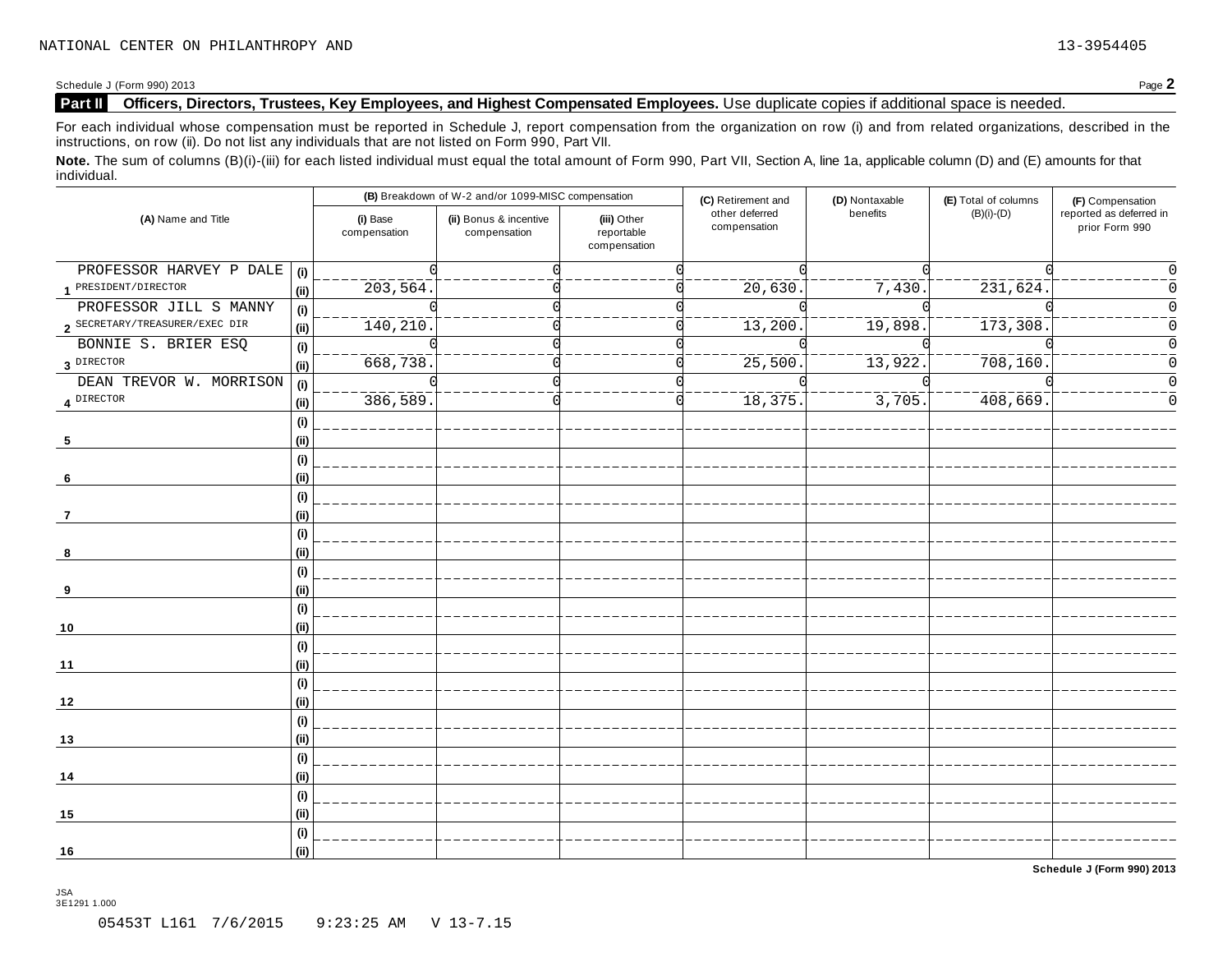#### **Part III Supplemental Information**

Complete this part to provide the information, explanation, or descriptions required for Part I, lines 1a, 1b, 3, 4a, 4b, 4c, 5a, 5b, 6a, 6b, 7, and 8, and for Part II. Also complete this part for any additional information.

SCHEDULE J - PART II

IN REFERENCE TO THE AMOUNT DISCLOSED IN COLUMN "E" FOR PROFESSOR HARVEY

P. DALE AND PROFESSOR JILL S. MANNY, 100% IS REIMBURSED BY NATIONAL

CENTER ON PHILANTHROPY AND THE LAW, INC., TO NEW YORK UNIVERSITY. IN

REFERENCE TO THE AMOUNTS DISCLOSED IN COLUMN "E" FOR BONNIE S. BRIER AND

TREVOR W. MORRISON, 100% OF THOSE AMOUNTS ARE PAID BY NEW YORK UNIVERSITY

FOR THEIR RESPONSIBILITIES TO THE UNIVERSITY. MR. MORRISON AND MS. BRIER

ARE NOT COMPENSATED FOR SERVING AS DIRECTORS OF THE CENTER.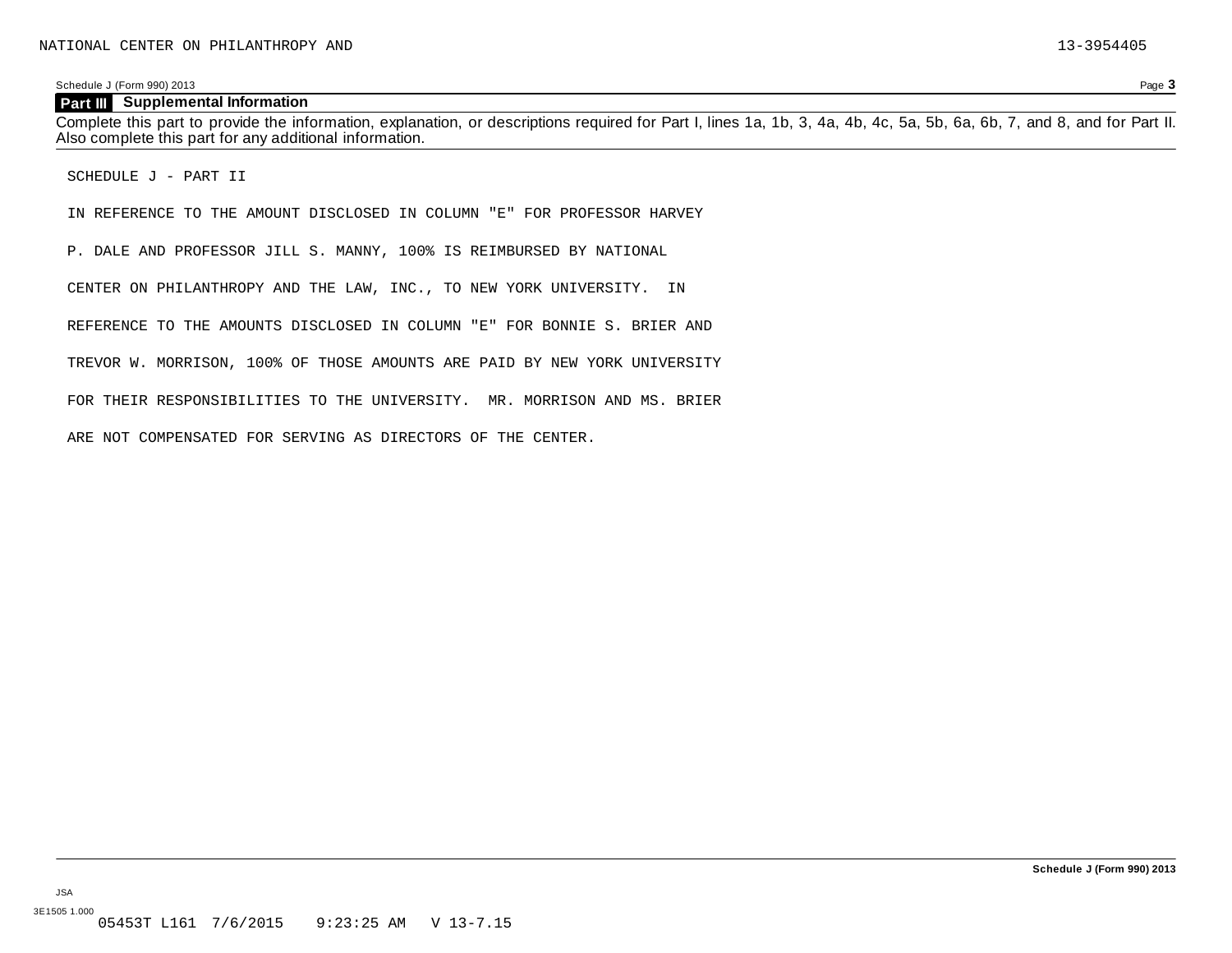**(Form 990 or 990-EZ)**

### **SCHEDULE O** Supplemental Information to Form 990 or 990-EZ  $\frac{100\text{dB No. }1545-0047}{\text{O}}$

**Complete to provide information for responses to specific questions on Form 990 or 990-EZ or to provide any additional information.** Fraction of the Proposes to specific questions on<br>
10-EZ or to provide any additional information.<br>
Attach to Form 990 or 990-EZ.<br>
Attach to Form 990 or 990-EZ. Department of the Treasury<br>Internal Revenue Service **Contract Contract Contract Contract Contract Contract Contract Contract Contract Contract**<br>Internal Revenue Service Contract Contract Contract Contract Contract Contract



Name of the organization **MATIONAL CENTER ON PHILANTHROPY AND Employer identification number** 

PART VI, SECTION A, QUESTIONS 6, 7A, 7B

MEMBERS OR SHAREHOLDERS:

THE SOLE MEMBER OF THE CENTER IS THE NEW YORK UNIVERSITY SCHOOL OF LAW FOUNDATION.

POWER TO ELECT OR APPOINT ONE OR MORE MEMBERS OF THE GOVERNING BODY: MEMBERS OF THE BOARD OF DIRECTORS OF THE CENTER ARE APPOINTED BY THE NEW YORK UNIVERSITY SCHOOL OF LAW FOUNDATION.

GOVERNANCE DECISIONS OF THE ORGANIZATION RESERVED TO (OR SUBJECT TO APPROVAL BY) THE MEMBER:

THE CENTER'S SOLE MEMBER, NEW YORK UNIVERSITY SCHOOL OF LAW FOUNDATION IS GRANTED THE POWER UNDER THE CENTER'S BY-LAWS TO: (A) AMEND THE BY-LAWS, (B) AMEND THE CERTIFICATE OF INCORPORATION, (C) REMOVE DIRECTORS, WITH OR WITHOUT CAUSE, (D) LIQUIDATE OR DISSOLVE THE CORPORATION, AND (E) MERGE, CONSOLIDATE OR TRANSFER ALL OR SUBSTANTIALLY ALL OF THE ASSETS OF THE CORPORATION.

PART VI, SECTION B, QUESTION 11 APPROVAL OF THE FORM 990: THE ORGANIZATION'S TAX RETURN IS APPROVED BY THE BOARD OF DIRECTORS BEFORE FILING.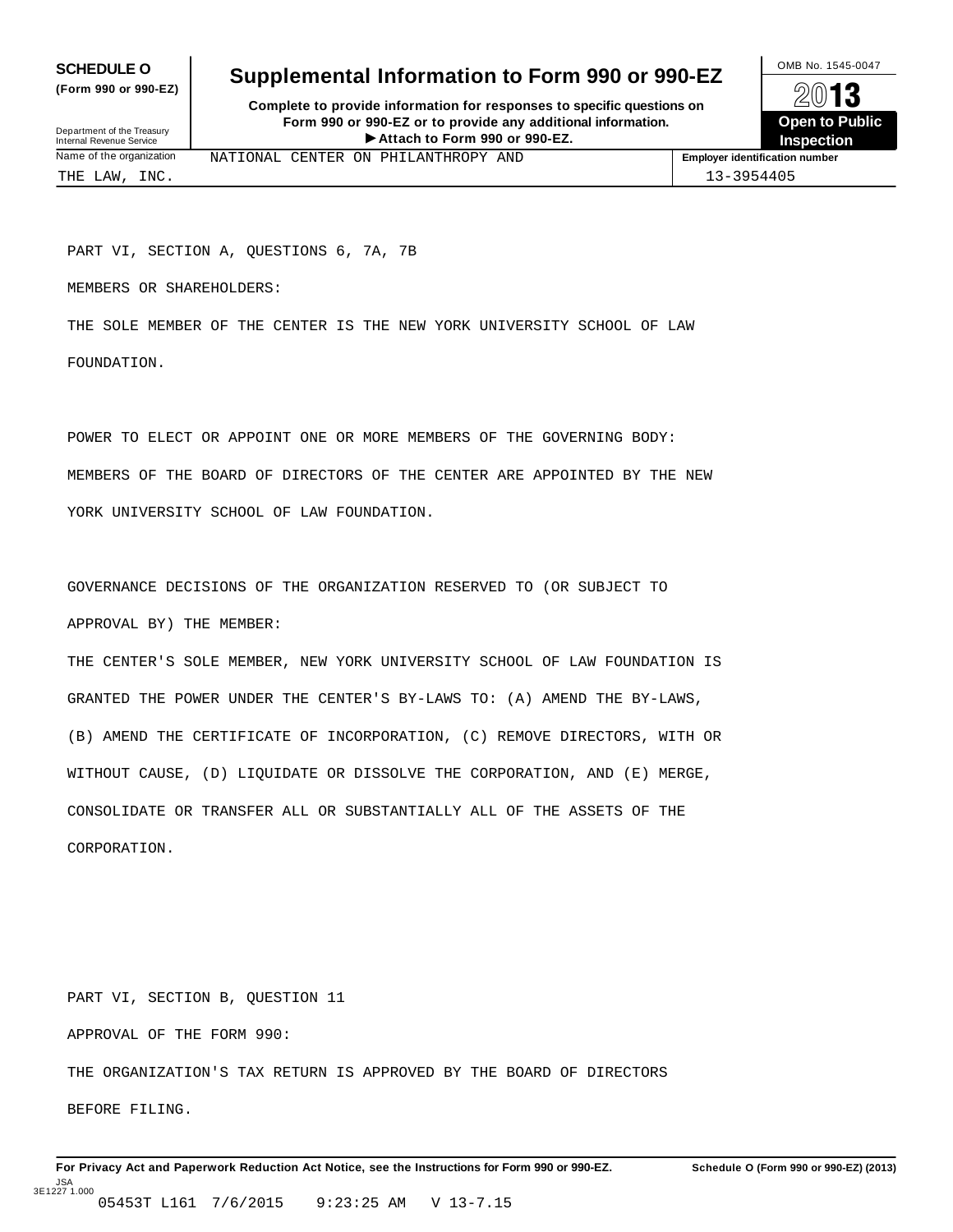PART VI, SECTION B, QUESTION 12 CONFLICT-OF-INTEREST POLICY:

AS EMPLOYEES OF NEW YORK UNIVERSITY, ALL CENTER STAFF MEMBERS ARE SUBJECT TO THE UNIVERSITY'S CONFLICT-OF-INTEREST POLICY. ADDITIONALLY, THE BOARD IS BOUND BY THE UNIVERSITY'S POLICY. THE POLICY APPEARS ON THE UNIVERSITY'S WEBSITE, AND IS ANNUALLY AFFIRMED BY STAFF AND BOARD MEMBERS.

PART IV, SECTION B, QUESTION 15

APPROVAL OF SALARIES:

AS A CENTER WITHIN NEW YORK UNIVERSITY, ALL STAFF MEMBERS ARE EMPLOYEES OF NEW YORK UNIVERSITY, AND AS SUCH, THEIR COMPENSATION IS SET BY AND PAID BY THE UNIVERSITY.

PART VI, SECTION C, QUESTION 19 AVAILABILITY OF GOVERNING DOCUMENTS: THE CENTER MAKES ITS GOVERNING DOCUMENTS, CONFLICT OF INTEREST POLICY, AND FINANCIAL STATEMENTS AVAILABLE UPON REQUEST.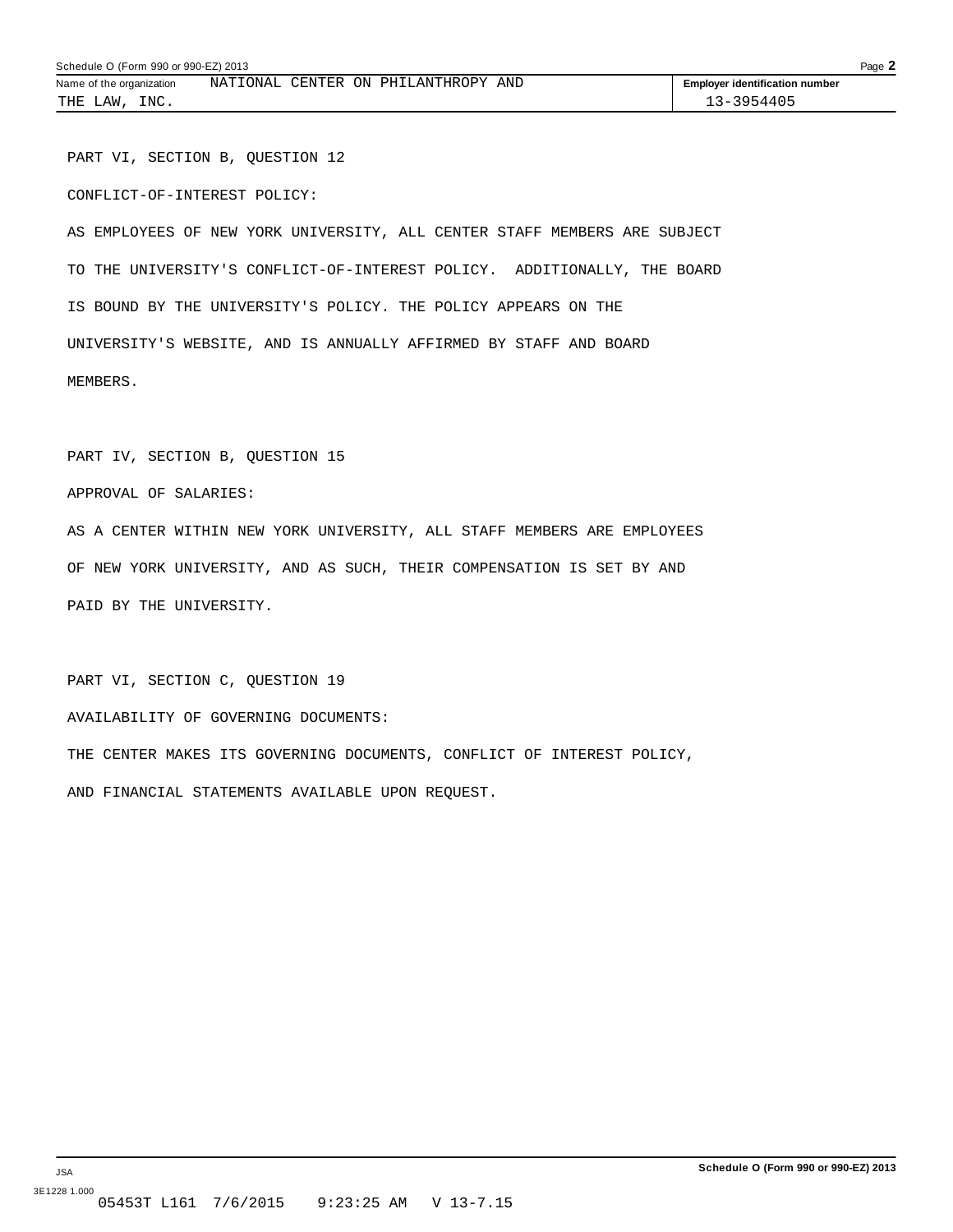| <b>SCHEDULE R</b><br>(Form 990)<br>Department of the Treasury | <b>Related Organizations and Unrelated Partnerships</b><br>>Complete if the organization answered "Yes" on Form 990, Part IV, line 33, 34, 35b, 36, or 37.<br>$\blacktriangleright$ See separate instructions.<br>$\blacktriangleright$ Attach to Form 990. | OMB No. 1545-0047<br>2013<br>Open to Public |
|---------------------------------------------------------------|-------------------------------------------------------------------------------------------------------------------------------------------------------------------------------------------------------------------------------------------------------------|---------------------------------------------|
| Internal Revenue Service                                      | Information about Schedule R (Form 990) and its instructions is at www.irs.gov/form990.                                                                                                                                                                     | Inspection                                  |
| Name of the organization                                      | NATIONAL CENTER ON PHILANTHROPY AND                                                                                                                                                                                                                         | <b>Employer identification number</b>       |
| THE LAW, INC.                                                 |                                                                                                                                                                                                                                                             | 13-3954405                                  |

| (a)<br>Name, address, and EIN (if applicable) of disregarded entity | (b)<br>Primary activity | (c)<br>Legal domicile (state<br>or foreign country) | (d)<br>Total income | (e)<br>End-of-year assets | (f)<br>Direct controlling<br>entity |
|---------------------------------------------------------------------|-------------------------|-----------------------------------------------------|---------------------|---------------------------|-------------------------------------|
| (1)                                                                 |                         |                                                     |                     |                           |                                     |
| (2)                                                                 |                         |                                                     |                     |                           |                                     |
| (3)                                                                 |                         |                                                     |                     |                           |                                     |
| (4)                                                                 |                         |                                                     |                     |                           |                                     |
| (5)                                                                 |                         |                                                     |                     |                           |                                     |
| (6)                                                                 |                         |                                                     |                     |                           |                                     |

## **Part II** Identification of Related Tax-Exempt Organizations Complete if the organization answered "Yes" on Form 990, Part IV, line 34 because it had<br>one or more related tax-exempt organizations during the tax year.

| (a)<br>Name, address, and EIN of related organization            |                    | (b)<br>Primary activity | (c)<br>Legal domicile (state<br>or foreign country) | (d)<br>Exempt Code section | (e)<br>Public charity status<br>(if section $501(c)(3)$ ) | (f)<br>Direct controlling<br>entity | (g)<br>Section 512(b)(13)<br>controlled | entity? |
|------------------------------------------------------------------|--------------------|-------------------------|-----------------------------------------------------|----------------------------|-----------------------------------------------------------|-------------------------------------|-----------------------------------------|---------|
|                                                                  |                    |                         |                                                     |                            |                                                           |                                     | <b>Yes</b>                              | No.     |
| (1) NEW YORK UNIVERSITY                                          | 13-5562308         |                         |                                                     |                            |                                                           |                                     |                                         |         |
| 105 EAST 17TH STREET, 4TH FLOO                                   | NEW YORK, NY 10003 | EDUCATION               | <b>NY</b>                                           | 501(C)(3)                  | LINE 2                                                    | N/A                                 |                                         | Χ       |
| (2) NYU SCHOOL OF LAW FOUNDATION $13-6161036$                    |                    |                         |                                                     |                            |                                                           |                                     |                                         |         |
| 110 WEST 3RD STREET, 2ND FLOOR NEW YORK, NY 10012                |                    | EDUCATION               | ΝY                                                  | 501(C)(3)                  | LINE 9                                                    | NYU                                 |                                         | X       |
| (3) INSTITUTE OF FINE ARTS FOUNDATION                            | 23-7184242         |                         |                                                     |                            |                                                           |                                     |                                         |         |
| 1 EAST 78TH STREET                                               | NEW YORK, NY 10021 | FINE ARTS               | ΝY                                                  | 501(C)(3)                  | LINE 11A, I NYU                                           |                                     |                                         | Χ       |
| (4) NEW YORK UNIVERSITY REAL ESTATE CORP $13-41\overline{41728}$ |                    |                         |                                                     |                            |                                                           |                                     |                                         |         |
| 105 EAST 17TH STREET, 4TH FLOO                                   | NEW YORK, NY 10003 | REAL ESTATE             | <b>NY</b>                                           | 501(C)(25)                 |                                                           | NYU                                 |                                         | X       |
| (5) NYU SCHOOL OF BUSINESS FOUNDATION                            | $13 - 4168015$     |                         |                                                     |                            |                                                           |                                     |                                         |         |
| C/O KAUFMAN MGMT. CENTER 44 WE                                   | NEW YORK, NY 10022 | SUPPORT                 | ΝY                                                  | 501(C)(3)                  | LINE 7                                                    | NYU                                 |                                         | Χ       |
| $(6)$ NYU IMAGING, INC.                                          | 13-4000622         |                         |                                                     |                            |                                                           |                                     |                                         |         |
| 545 FIRST AVENUE                                                 | NEW YORK, NY 10016 | MEDICAL                 | ΝY                                                  | 501(C)(3)                  | LINE 11A, I NYU                                           |                                     |                                         | Χ       |
| (7) NYU SCHOOL OF LAW FACULTY RETENTION ASST                     | 13-4047911         |                         |                                                     |                            |                                                           |                                     |                                         |         |
| 110 WEST 3RD STREET, 2ND FLOOR                                   | NEW YORK, NY 10012 | SUPPORT                 | <b>NY</b>                                           | 501(C)(3)                  | LINE 11A, I NYU LAW FDN                                   |                                     |                                         | X       |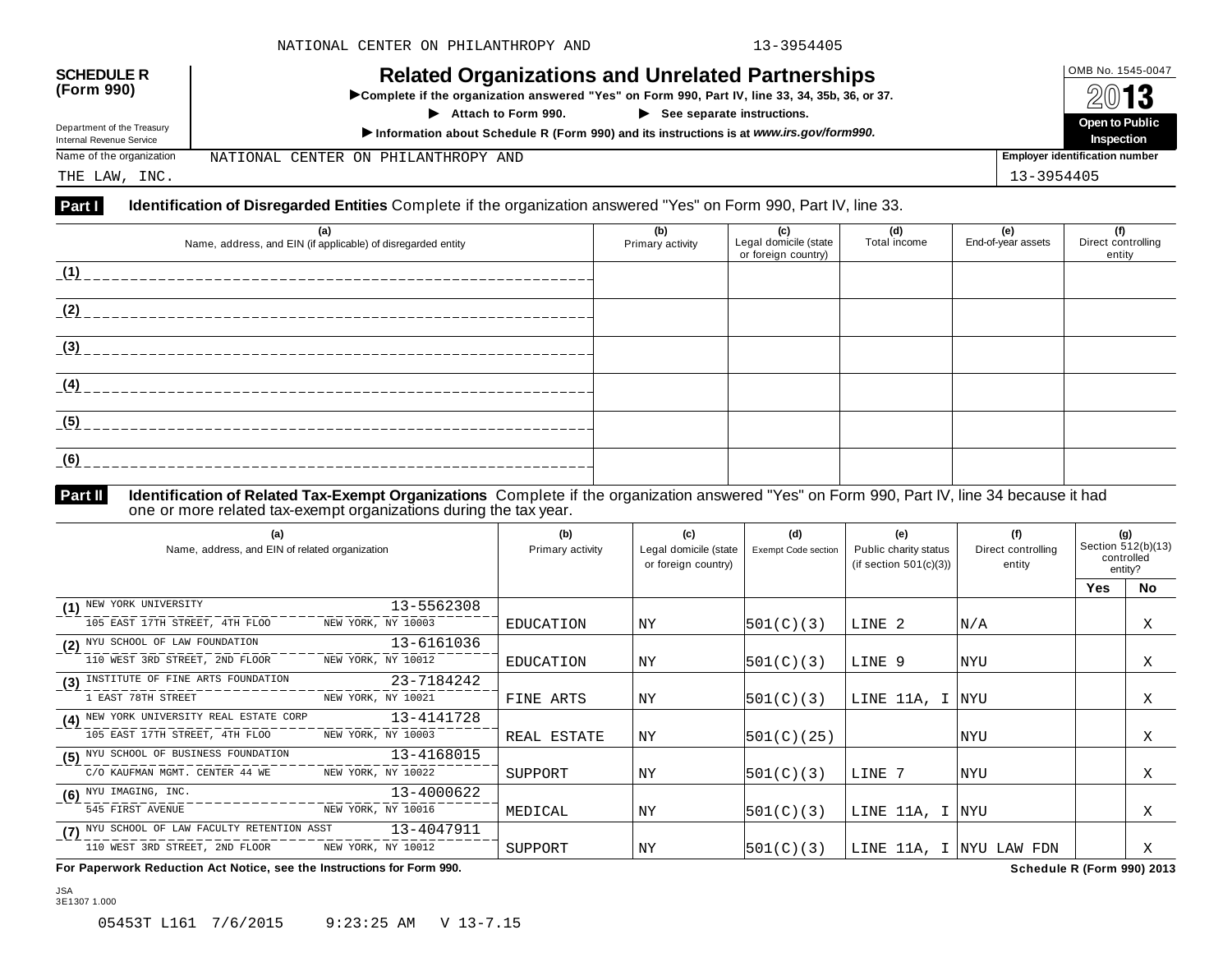| <b>SCHEDULE R</b><br>(Form 990)<br>Department of the Treasury | <b>Related Organizations and Unrelated Partnerships</b><br>>Complete if the organization answered "Yes" on Form 990, Part IV, line 33, 34, 35b, 36, or 37.<br>$\blacktriangleright$ See separate instructions.<br>$\blacktriangleright$ Attach to Form 990. | OMB No. 1545-0047<br>2013<br>Open to Public |
|---------------------------------------------------------------|-------------------------------------------------------------------------------------------------------------------------------------------------------------------------------------------------------------------------------------------------------------|---------------------------------------------|
| Internal Revenue Service                                      | Information about Schedule R (Form 990) and its instructions is at www.irs.gov/form990.                                                                                                                                                                     | Inspection                                  |
| Name of the organization                                      | NATIONAL CENTER ON PHILANTHROPY AND                                                                                                                                                                                                                         | <b>Employer identification number</b>       |
| THE LAW, INC.                                                 |                                                                                                                                                                                                                                                             | 13-3954405                                  |

| (a)<br>Name, address, and EIN (if applicable) of disregarded entity | (b)<br>Primary activity | (c)<br>Legal domicile (state<br>or foreign country) | (d)<br>Total income | (e)<br>End-of-year assets | (f)<br>Direct controlling<br>entity |
|---------------------------------------------------------------------|-------------------------|-----------------------------------------------------|---------------------|---------------------------|-------------------------------------|
| (1)                                                                 |                         |                                                     |                     |                           |                                     |
| (2)                                                                 |                         |                                                     |                     |                           |                                     |
| (3)                                                                 |                         |                                                     |                     |                           |                                     |
| (4)                                                                 |                         |                                                     |                     |                           |                                     |
| (5)                                                                 |                         |                                                     |                     |                           |                                     |
| (6)                                                                 |                         |                                                     |                     |                           |                                     |

JSA 3E1307 1.000

## **Part II** Identification of Related Tax-Exempt Organizations Complete if the organization answered "Yes" on Form 990, Part IV, line 34 because it had<br>one or more related tax-exempt organizations during the tax year.

| (a)<br>Name, address, and EIN of related organization      | (b)<br>Primary activity | (c)<br>Legal domicile (state<br>or foreign country) | (d)<br><b>Exempt Code section</b> | (e)<br>Public charity status<br>(if section $501(c)(3)$ ) | (f)<br>Direct controlling<br>entity | (g)<br>Section 512(b)(13)<br>controlled<br>entity? |           |
|------------------------------------------------------------|-------------------------|-----------------------------------------------------|-----------------------------------|-----------------------------------------------------------|-------------------------------------|----------------------------------------------------|-----------|
|                                                            |                         |                                                     |                                   |                                                           |                                     | <b>Yes</b>                                         | <b>No</b> |
| 13-4043221<br>(1) NYU SCHOOL OF LAW HOUSING ASSISTANCE     |                         |                                                     |                                   |                                                           |                                     |                                                    |           |
| NEW YORK, NY 10012<br>110 WEST 3RD STREET, 2ND FLOOR       | SUPPORT                 | ΝY                                                  | 501(C)(3)                         | LINE 11A, I NYU LAW FDN                                   |                                     |                                                    | Χ         |
| 13-4043182<br>(2) NYU SCHOOL OF LAW RECRUITMENT ASSISTANCE |                         |                                                     |                                   |                                                           |                                     |                                                    |           |
| NEW YORK, NY 10012<br>110 WEST 3RD STREET, 2ND FLOOR       | SUPPORT                 | ΝY                                                  | 501(C)(3)                         | LINE 11A, I NYU LAW FDN                                   |                                     |                                                    | Χ         |
| 23-7392120<br>(3) WASHINGTON SQUARE LEGAL SERVICES, INC.   |                         |                                                     |                                   |                                                           |                                     |                                                    |           |
| 110 WEST 3RD STREET, 2ND FLOOR<br>NEW YORK, NY 10012       | PUBLIC INTERE           | ΝY                                                  | 501(C)(3)                         | LINE 11A, I NYU                                           |                                     |                                                    | Χ         |
| 13-7050560<br>(4) HAROLD ACTON TRUST                       |                         |                                                     |                                   |                                                           |                                     |                                                    |           |
| 105 EAST 17TH STREET, 4TH FLOO<br>NEW YORK, NY 10003       | SUPPORT                 | ΝY                                                  | 501(C)(3)                         | LINE 11A, I NYU                                           |                                     |                                                    | Χ         |
| 26-2652713<br>(5) NYU IN ABU DHABI CORP                    |                         |                                                     |                                   |                                                           |                                     |                                                    |           |
| C/O NYU 105 EAST 17TH STREET,<br>NEW YORK, NY 10003        | NYU IN DHABI            | <b>NY</b>                                           | 501(C)(3)                         | LINE 11A, I NYU                                           |                                     |                                                    | Χ         |
| 36-7110976<br>(6) HORTENSE ACTON TRUST                     |                         |                                                     |                                   |                                                           |                                     |                                                    |           |
| P.O. BOX 1802<br>PROVIDENCE, RI 02901-1802                 | NYU IN ITALY            | IL                                                  | 501(C)(3)                         | PF                                                        | NYU                                 |                                                    | Χ         |
| 13-3971298<br>(7) NYU HOSPITALS CENTER                     |                         |                                                     |                                   |                                                           |                                     |                                                    |           |
| 70 WASHINGTON SQUARE SOUTH<br>NEW YORK, NY 10013           | HOSPITAL                | <b>NY</b>                                           | 501(C)(3)                         | LINE 3                                                    | NYU                                 |                                                    | X         |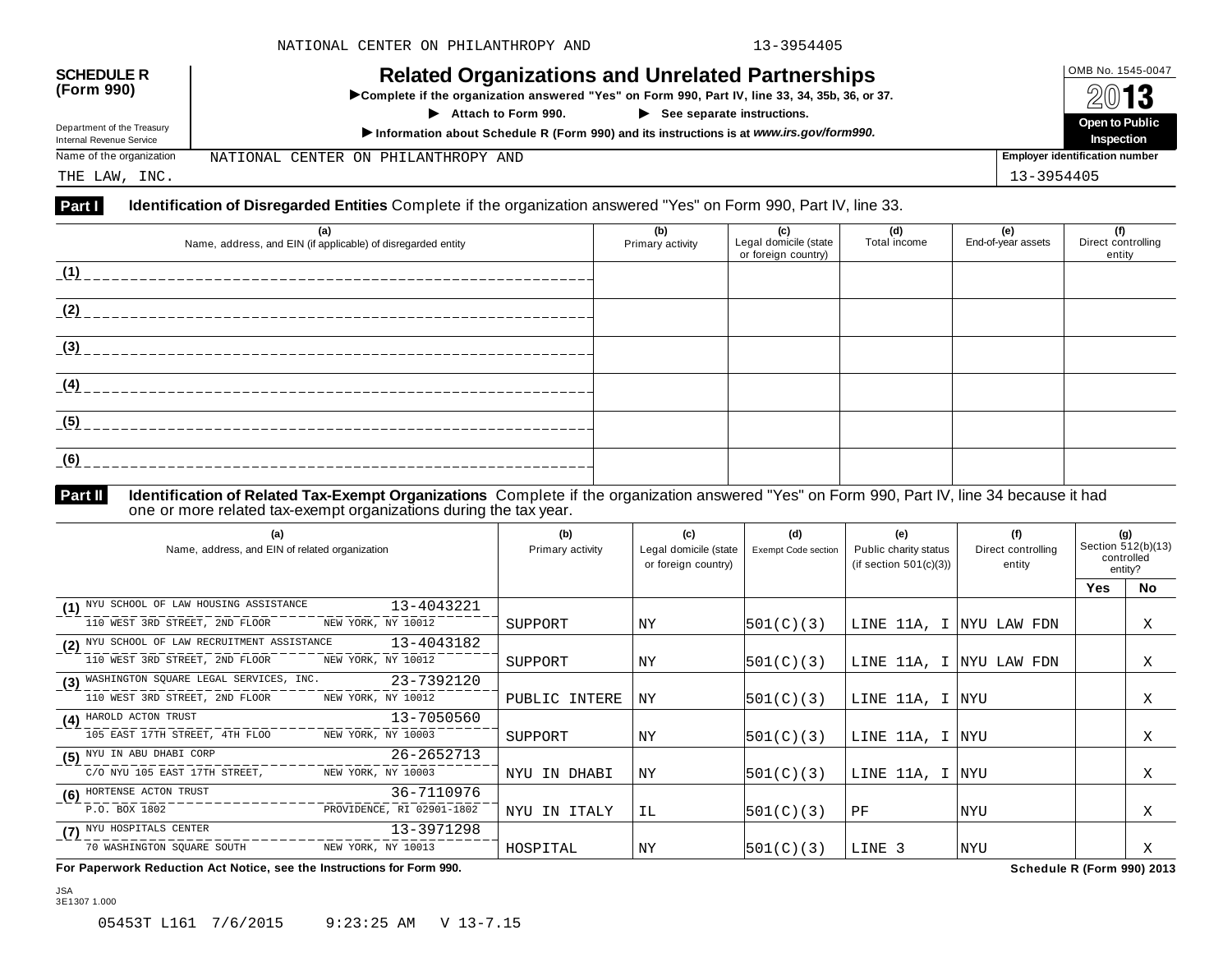| <b>SCHEDULE R</b><br>(Form 990)                        | <b>Related Organizations and Unrelated Partnerships</b><br>>Complete if the organization answered "Yes" on Form 990, Part IV, line 33, 34, 35b, 36, or 37.<br>$\blacktriangleright$ See separate instructions.<br>$\blacktriangleright$ Attach to Form 990. | OMB No. 1545-0047<br>2013<br>Open to Public |  |  |
|--------------------------------------------------------|-------------------------------------------------------------------------------------------------------------------------------------------------------------------------------------------------------------------------------------------------------------|---------------------------------------------|--|--|
| Department of the Treasury<br>Internal Revenue Service | Information about Schedule R (Form 990) and its instructions is at www.irs.gov/form990.                                                                                                                                                                     |                                             |  |  |
| Name of the organization                               | NATIONAL CENTER ON PHILANTHROPY AND                                                                                                                                                                                                                         | <b>Employer identification number</b>       |  |  |
| THE LAW, INC.                                          |                                                                                                                                                                                                                                                             | 13-3954405                                  |  |  |

| (a)<br>Name, address, and EIN (if applicable) of disregarded entity | (b)<br>Primary activity | (c)<br>Legal domicile (state<br>or foreign country) | (d)<br>Total income | (e)<br>End-of-year assets | (f)<br>Direct controlling<br>entity |
|---------------------------------------------------------------------|-------------------------|-----------------------------------------------------|---------------------|---------------------------|-------------------------------------|
| (1)                                                                 |                         |                                                     |                     |                           |                                     |
| (2)                                                                 |                         |                                                     |                     |                           |                                     |
| (3)                                                                 |                         |                                                     |                     |                           |                                     |
| (4)                                                                 |                         |                                                     |                     |                           |                                     |
| (5)                                                                 |                         |                                                     |                     |                           |                                     |
| (6)                                                                 |                         |                                                     |                     |                           |                                     |

JSA 3E1307 1.000

## **Part II** Identification of Related Tax-Exempt Organizations Complete if the organization answered "Yes" on Form 990, Part IV, line 34 because it had<br>one or more related tax-exempt organizations during the tax year.

| (a)<br>Name, address, and EIN of related organization |                       | (b)<br>Primary activity | (c)<br>Legal domicile (state<br>or foreign country) | (d)<br>Exempt Code section | (e)<br>Public charity status<br>(if section $501(c)(3)$ ) | (f)<br>Direct controlling<br>entity | (g)<br>Section 512(b)(13)<br>controlled<br>entity? |    |
|-------------------------------------------------------|-----------------------|-------------------------|-----------------------------------------------------|----------------------------|-----------------------------------------------------------|-------------------------------------|----------------------------------------------------|----|
|                                                       |                       |                         |                                                     |                            |                                                           |                                     | <b>Yes</b>                                         | No |
| (1) 34TH STREET CANCER CENTER, INC.                   | 30-0262470            |                         |                                                     |                            |                                                           |                                     |                                                    |    |
| 70 WASHINGTON SQUARE SOUTH                            | NEW YORK, NY 10013    | CANCER CARE             | ΝY                                                  | 501(C)(3)                  | III-FI                                                    | NYU HOSPITAL                        |                                                    | Χ  |
| $(2)$ JURODIN FUND, INC.                              | 13-6169166            |                         |                                                     |                            |                                                           |                                     |                                                    |    |
| P.O. BOX 6089                                         | NEWARK, DE 19714-6089 | DONOR FUNDS             | DE                                                  | 501(C)(3)                  | PF                                                        | NYU                                 |                                                    | X  |
| $(3)$ NYU IN LONDON                                   |                       |                         |                                                     |                            |                                                           |                                     |                                                    |    |
| 6 BEDFORD SQUARE WC1B 3RA                             | LONDON, ENGLAND UK    | NYU IN LONDON           | UK                                                  |                            |                                                           | NYU                                 |                                                    | Χ  |
| (4) NYU TISCH SCHOOL OF ARTS, ASIA, LTD.              |                       |                         |                                                     |                            |                                                           |                                     |                                                    |    |
| 3 KAY SIANG ROAD 248923                               |                       | NYU SINGAPORE           | SN                                                  |                            |                                                           | NYU                                 |                                                    | X  |
| $(5)$ NYU IN TEL-AVIV LTD.                            |                       |                         |                                                     |                            |                                                           |                                     |                                                    |    |
| TUVAL 13 52522                                        | RAMAT GAN, IS         | NYU TEL AVIV            | IS                                                  |                            |                                                           | NYU                                 |                                                    | Χ  |
| (6) NEW YORK UNIVERSITY IN FRANCE                     |                       |                         |                                                     |                            |                                                           |                                     |                                                    |    |
| 56, RUE DE PASSY 75016                                | PARIS, FR             | NYU IN FRANCE           | $_{\rm FR}$                                         |                            |                                                           | NYU                                 |                                                    | Χ  |
| $(7)$ METROTECH                                       |                       |                         |                                                     |                            |                                                           |                                     |                                                    |    |
| 1 METROTECH ROADWAY                                   | BROOKLYN, NY 11201    | SUPPORTS NYU            | ΝY                                                  | 501(C)(3)                  |                                                           | NYU                                 |                                                    | Χ  |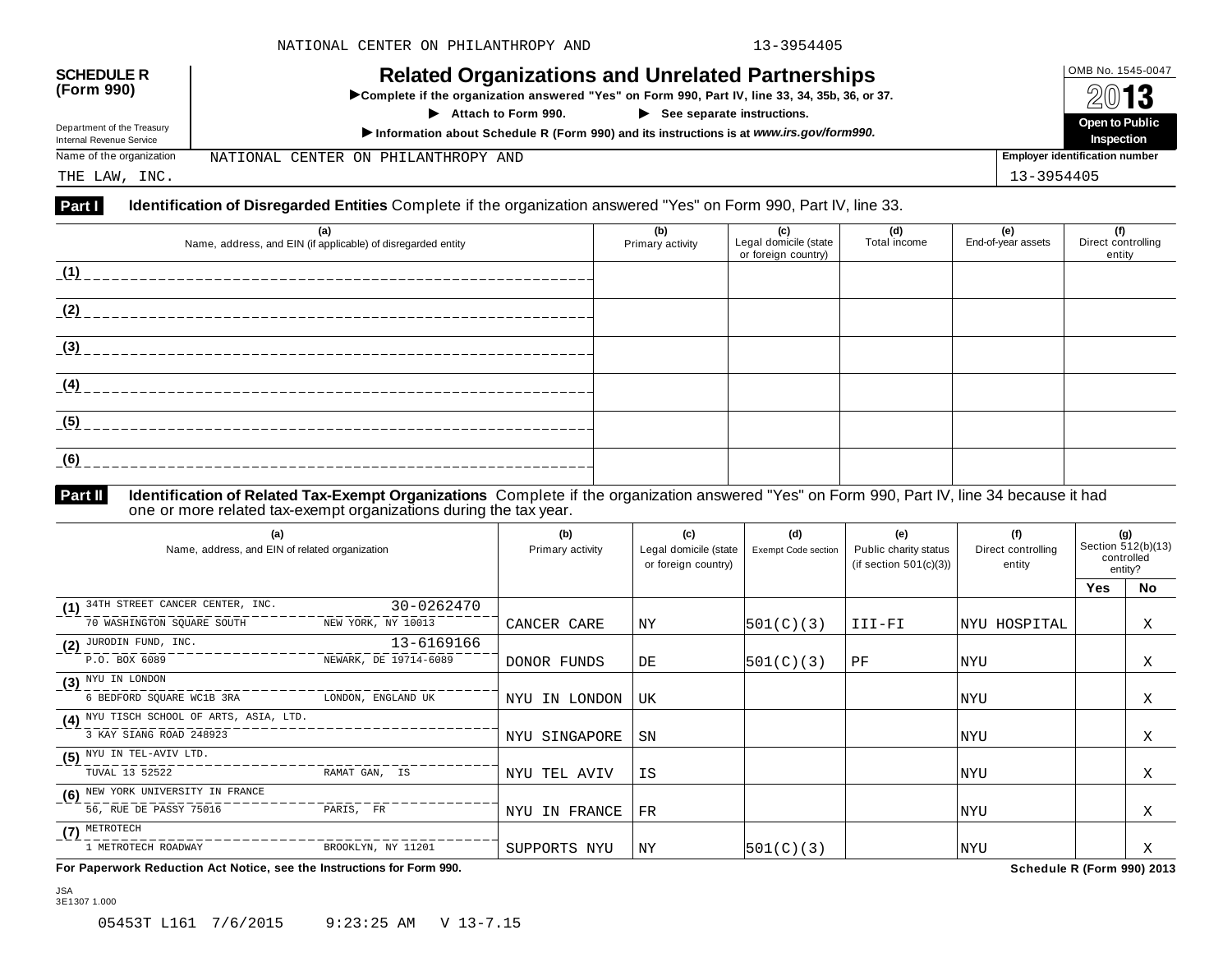| <b>SCHEDULE R</b><br>(Form 990)<br>Department of the Treasury<br>Internal Revenue Service | <b>Related Organizations and Unrelated Partnerships</b><br>▶ Complete if the organization answered "Yes" on Form 990, Part IV, line 33, 34, 35b, 36, or 37.<br>$\blacktriangleright$ See separate instructions.<br>Attach to Form 990.<br>Information about Schedule R (Form 990) and its instructions is at www.irs.gov/form990. | OMB No. 1545-0047<br>2013<br>Open to Public<br>Inspection |
|-------------------------------------------------------------------------------------------|-----------------------------------------------------------------------------------------------------------------------------------------------------------------------------------------------------------------------------------------------------------------------------------------------------------------------------------|-----------------------------------------------------------|
| Name of the organization                                                                  | NATIONAL CENTER ON PHILANTHROPY AND                                                                                                                                                                                                                                                                                               | <b>Employer identification number</b>                     |
| THE LAW, INC.                                                                             |                                                                                                                                                                                                                                                                                                                                   | 13-3954405                                                |

| (a)<br>Name, address, and EIN (if applicable) of disregarded entity | (b)<br>Primary activity | (c)<br>Legal domicile (state<br>or foreign country) | (d)<br>Total income | (e)<br>End-of-year assets | (f)<br>Direct controlling<br>entity |
|---------------------------------------------------------------------|-------------------------|-----------------------------------------------------|---------------------|---------------------------|-------------------------------------|
| (1)                                                                 |                         |                                                     |                     |                           |                                     |
| (2)                                                                 |                         |                                                     |                     |                           |                                     |
| (3)                                                                 |                         |                                                     |                     |                           |                                     |
| (4)                                                                 |                         |                                                     |                     |                           |                                     |
| (5)                                                                 |                         |                                                     |                     |                           |                                     |
| (6)                                                                 |                         |                                                     |                     |                           |                                     |

## **Part II** Identification of Related Tax-Exempt Organizations Complete if the organization answered "Yes" on Form 990, Part IV, line 34 because it had<br>one or more related tax-exempt organizations during the tax year.

| (a)<br>Name, address, and EIN of related organization | (b)<br>Primary activity | (c)<br>Legal domicile (state<br>or foreign country) | (d)<br>Exempt Code section | (e)<br>Public charity status<br>(if section $501(c)(3)$ ) | (f)<br>Direct controlling<br>entity | (g)<br>Section 512(b)(13)<br>controlled<br>entity? |    |
|-------------------------------------------------------|-------------------------|-----------------------------------------------------|----------------------------|-----------------------------------------------------------|-------------------------------------|----------------------------------------------------|----|
|                                                       |                         |                                                     |                            |                                                           |                                     | Yes                                                | No |
| (1) POLYTECHNIC HOLDING CORPORATION                   |                         |                                                     |                            |                                                           |                                     |                                                    |    |
| NEW YORK, NY 10022<br>300 PARK AVENUE                 | SUPPORTS NYU            | NY                                                  | 501(C)(2)                  |                                                           | NYU                                 |                                                    | Χ  |
| (2)                                                   |                         |                                                     |                            |                                                           |                                     |                                                    |    |
| (3)                                                   |                         |                                                     |                            |                                                           |                                     |                                                    |    |
| (4)                                                   |                         |                                                     |                            |                                                           |                                     |                                                    |    |
| (5)                                                   |                         |                                                     |                            |                                                           |                                     |                                                    |    |
| (6)                                                   |                         |                                                     |                            |                                                           |                                     |                                                    |    |
| (7)                                                   |                         |                                                     |                            |                                                           |                                     |                                                    |    |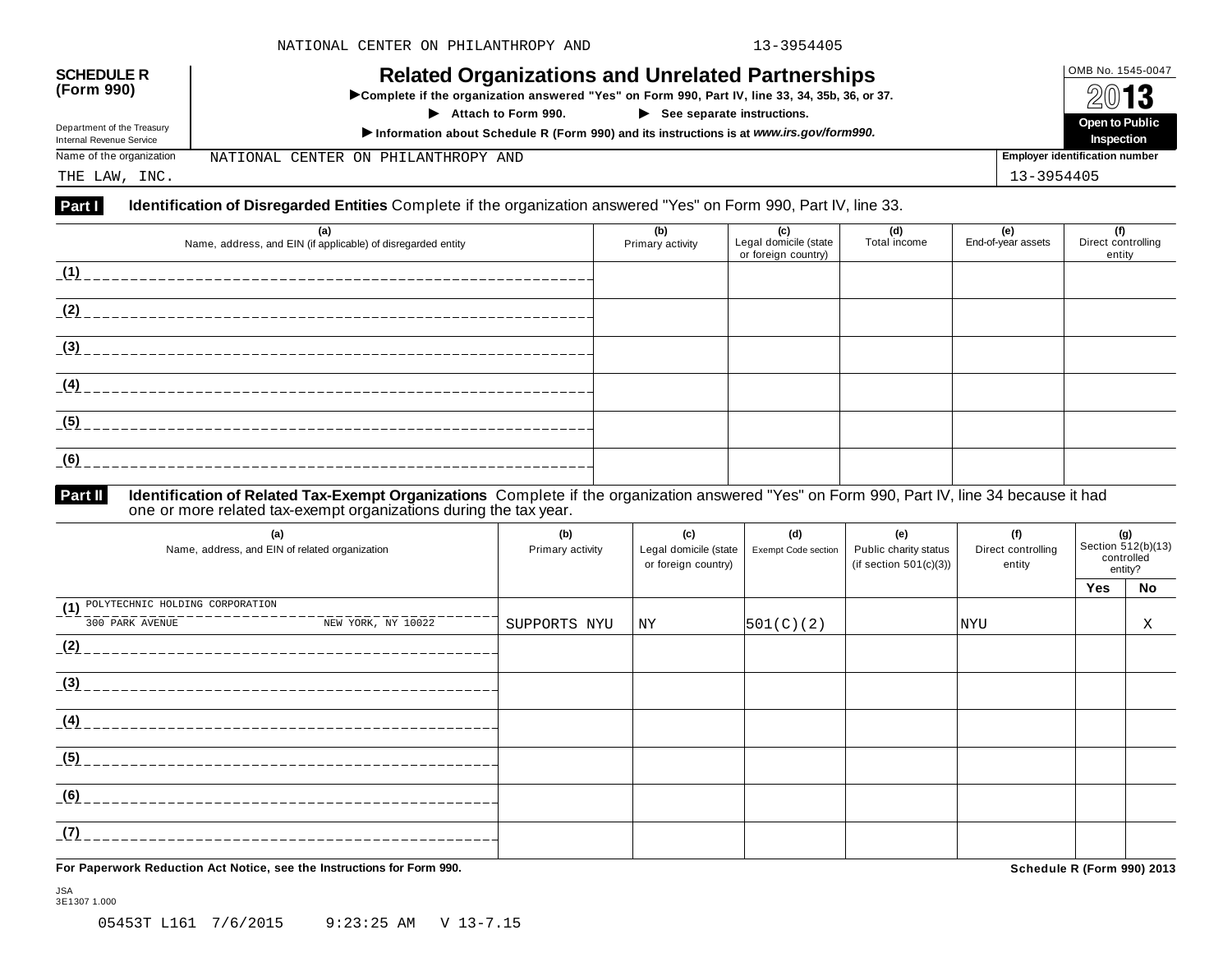Schedule R (Form 990) 2013 Page **2**

**Identification of Related Organizations Taxable as a Partnership** Complete if the organization answered "Yes" on Form 990, Part IV, line 34 **because it had one or more related organizations i axable as a Partnership** Complete if the organizations treated as a partnership during the tax year.

| (a)<br>Name, address, and EIN of<br>related organization | (b)<br>Primary activity | (c)<br>Legal<br>domicile<br>(state or<br>foreign<br>country) | (d)<br>Direct controlling<br>entity | (e)<br>Predominant<br>income (related,<br>unrelated,<br>excluded from<br>tax under<br>sections 512-514) | (f)<br>Share of total<br>income | (g)<br>Share of end-of-<br>year assets | (h)<br>Disproportionate<br>allocations? |  | (i)<br>Code V-UBI<br>amount in box 20<br>of Schedule K-1<br>(Form 1065) | (j)<br>General or<br>managing<br>partner? |        | (k)<br>Percentage<br>ownership |  |
|----------------------------------------------------------|-------------------------|--------------------------------------------------------------|-------------------------------------|---------------------------------------------------------------------------------------------------------|---------------------------------|----------------------------------------|-----------------------------------------|--|-------------------------------------------------------------------------|-------------------------------------------|--------|--------------------------------|--|
|                                                          |                         |                                                              |                                     |                                                                                                         |                                 |                                        | Yes No                                  |  |                                                                         |                                           | Yes No |                                |  |
| (1)                                                      |                         |                                                              |                                     |                                                                                                         |                                 |                                        |                                         |  |                                                                         |                                           |        |                                |  |
| (2)                                                      |                         |                                                              |                                     |                                                                                                         |                                 |                                        |                                         |  |                                                                         |                                           |        |                                |  |
| (3)                                                      |                         |                                                              |                                     |                                                                                                         |                                 |                                        |                                         |  |                                                                         |                                           |        |                                |  |
| (4)                                                      |                         |                                                              |                                     |                                                                                                         |                                 |                                        |                                         |  |                                                                         |                                           |        |                                |  |
| (5)                                                      |                         |                                                              |                                     |                                                                                                         |                                 |                                        |                                         |  |                                                                         |                                           |        |                                |  |
| (6)                                                      |                         |                                                              |                                     |                                                                                                         |                                 |                                        |                                         |  |                                                                         |                                           |        |                                |  |
| (7)                                                      |                         |                                                              |                                     |                                                                                                         |                                 |                                        |                                         |  |                                                                         |                                           |        |                                |  |

#### **Identification of Related Organizations Taxable as a Corporation or Trust** Complete if the organization answered "Yes" on Form 990, Part IV, **reart IV Identification of Related Organizations Taxable as a Corporation or Trust** Complete if the organization anses line 34 because it had one or more related organizations treated as a corporation or trust during th

| (a)<br>Name, address, and EIN of related organization                                                                                                                                                                                                       | (b)<br>Primary activity | (c)<br>Legal domicile<br>(state or foreign<br>country) | (d)<br>Direct controlling<br>entity | (e)<br>Type of entity<br>(C corp, S corp, or<br>trust) | (f)<br>Share of total<br>income | (g)<br>Share of<br>end-of-year assets | (h)<br>Percen-<br>tage<br>ownership | controlled | (i)<br>Section<br>512(b)(13)<br>entity? |
|-------------------------------------------------------------------------------------------------------------------------------------------------------------------------------------------------------------------------------------------------------------|-------------------------|--------------------------------------------------------|-------------------------------------|--------------------------------------------------------|---------------------------------|---------------------------------------|-------------------------------------|------------|-----------------------------------------|
|                                                                                                                                                                                                                                                             |                         |                                                        |                                     |                                                        |                                 |                                       |                                     | Yes∣ No    |                                         |
| $(1)$ CCC 550 INSURANCE SCC                                                                                                                                                                                                                                 |                         |                                                        |                                     |                                                        |                                 |                                       |                                     |            |                                         |
| 550 FIRST AVENUE NEW YORK, BARBADOS, NY 10016                                                                                                                                                                                                               | INSURANCE               | BB.                                                    | N/A                                 | IC CORP                                                |                                 |                                       |                                     |            | X                                       |
| (2) INTERNATIONAL ART FUND                                                                                                                                                                                                                                  |                         |                                                        |                                     |                                                        |                                 |                                       |                                     |            |                                         |
| C/O NYU 105 EAST 17TH ST, 4TH FLOOR NEW YORK, NY 10003                                                                                                                                                                                                      | HOLDS STOCK             | PM                                                     | N/A                                 | IC CORP                                                |                                 |                                       |                                     |            |                                         |
| (3) LA PIETRA CORPORATION<br>and the contract of the contract of the contract of the contract of the contract of the contract of the contract of the contract of the contract of the contract of the contract of the contract of the contract of the contra |                         |                                                        |                                     |                                                        |                                 |                                       |                                     |            |                                         |
| VIA BOLOGNESE, 120 50139 FIRENZE, IT                                                                                                                                                                                                                        | HOLDS PROPERTY          | IT.                                                    | N/A                                 | IC CORP                                                |                                 |                                       |                                     |            |                                         |
| (4) NIU DA EDUCATIONAL INFORMATION CONSULT                                                                                                                                                                                                                  |                         |                                                        |                                     |                                                        |                                 |                                       |                                     |            |                                         |
| (SHANGHAI)LTD 3663 ZHONG SHAN BEI 200062 SCIENCE BUILDING                                                                                                                                                                                                   | NYU IN CHINA PRGM       | CH                                                     | N/A                                 | IC CORP                                                |                                 |                                       |                                     |            |                                         |
| (5) NYU PRO FRANCE                                                                                                                                                                                                                                          |                         |                                                        |                                     |                                                        |                                 |                                       |                                     |            |                                         |
| 57 BOULEVARD 75005 SAINT GERMAIN, PARIS FR                                                                                                                                                                                                                  | NYU FRANCE PRGM         | $_{\rm FR}$                                            | N/A                                 | IC CORP                                                |                                 |                                       |                                     |            |                                         |
| $(6)$ POOLED INCOME FUNDS (2)                                                                                                                                                                                                                               |                         |                                                        |                                     |                                                        |                                 |                                       |                                     |            |                                         |
| C/O NYU 105 E. 17TH STREET, 4TH FLOOR NEW YORK, NY 10003                                                                                                                                                                                                    |                         | NY.                                                    | N/A                                 | TRUST                                                  |                                 |                                       |                                     |            |                                         |
| (7) CHARITABLE REMAINDER TRUST                                                                                                                                                                                                                              |                         |                                                        |                                     |                                                        |                                 |                                       |                                     |            |                                         |
| C/O NYU 105 E. 17TH STREET, 4TH FLOOR NEW YORK, NY 10003                                                                                                                                                                                                    |                         | NY.                                                    | N/A                                 | TRUST                                                  |                                 |                                       |                                     |            |                                         |
| <b>JSA</b>                                                                                                                                                                                                                                                  |                         |                                                        |                                     |                                                        |                                 | Schedule R (Form 990) 2013            |                                     |            |                                         |

3E1308 1.000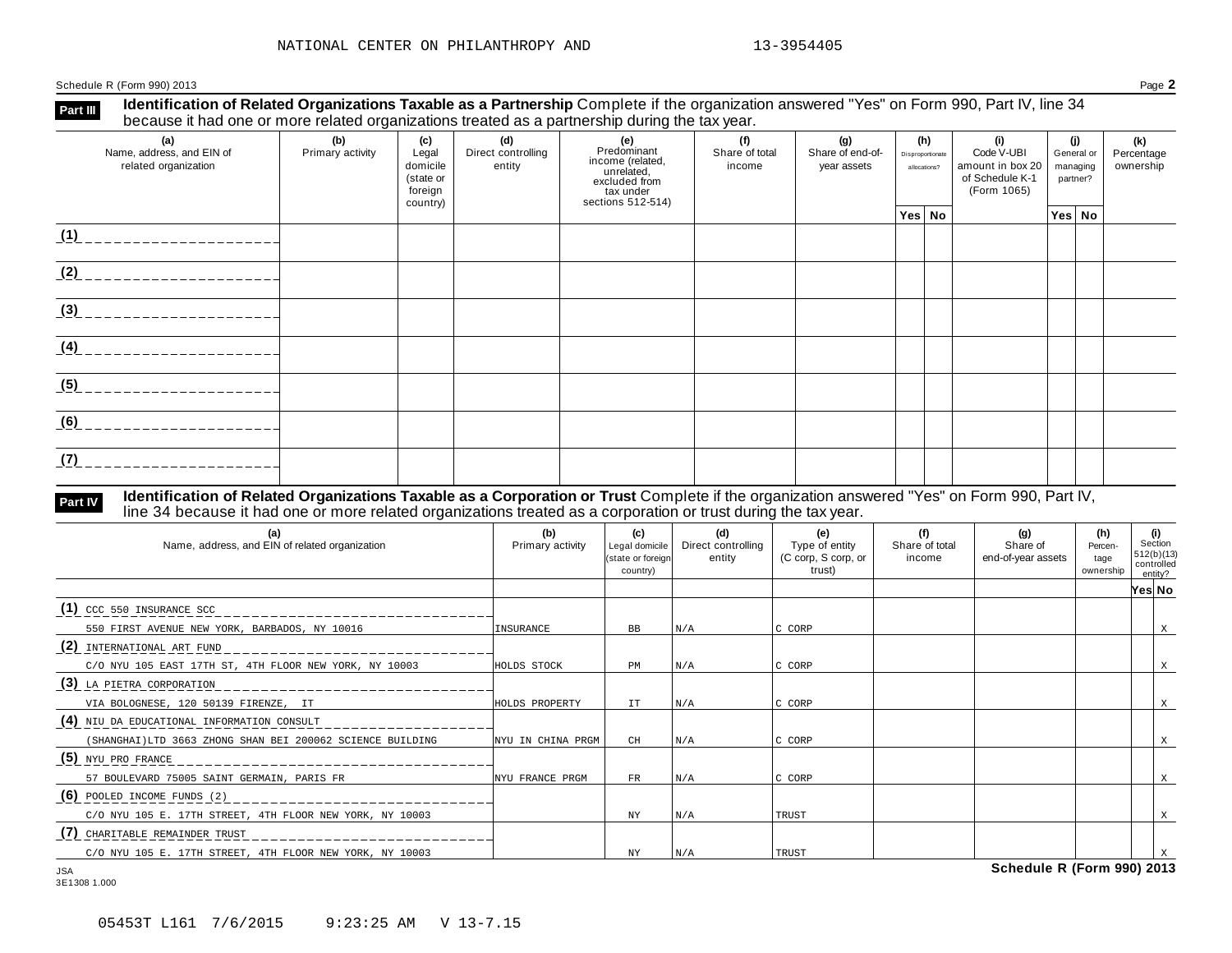Schedule <sup>R</sup> (Form 990) <sup>2013</sup> Page **3**

|              | Part V       | Transactions With Related Organizations Complete if the organization answered "Yes" on Form 990, Part IV, line 34, 35b, or 36.                                               |                    |                        |                            |                 |                           |                         |
|--------------|--------------|------------------------------------------------------------------------------------------------------------------------------------------------------------------------------|--------------------|------------------------|----------------------------|-----------------|---------------------------|-------------------------|
|              |              | Note. Complete line 1 if any entity is listed in Parts II, III, or IV of this schedule.                                                                                      |                    |                        |                            |                 | Yes   No                  |                         |
|              |              | During the tax year, did the organization engage in any of the following transactions with one or more related organizations listed in Parts II-IV?                          |                    |                        |                            |                 |                           |                         |
| a            |              |                                                                                                                                                                              |                    |                        |                            |                 |                           | $\mathbf{X}$            |
| b            |              |                                                                                                                                                                              |                    |                        |                            |                 | $\overline{X}$            |                         |
| C            |              |                                                                                                                                                                              |                    |                        |                            |                 | $\overline{\mathbf{x}}$   |                         |
| d            |              |                                                                                                                                                                              |                    |                        |                            |                 |                           | $\mathbf X$             |
| е            |              |                                                                                                                                                                              |                    |                        |                            | 1е              |                           | $\overline{\mathbf{x}}$ |
|              |              |                                                                                                                                                                              |                    |                        |                            |                 |                           |                         |
|              |              |                                                                                                                                                                              |                    |                        |                            | 1f              |                           |                         |
| g            |              |                                                                                                                                                                              |                    |                        |                            | 1g              |                           | $\mathbf{X}$            |
| h            |              |                                                                                                                                                                              |                    |                        |                            | 1 <sub>h</sub>  |                           | $\overline{\mathbf{x}}$ |
|              |              |                                                                                                                                                                              |                    |                        |                            | 1i.             |                           | $\overline{\mathbf{x}}$ |
|              |              |                                                                                                                                                                              |                    |                        |                            | 11              |                           | $\mathbf{X}$            |
|              |              |                                                                                                                                                                              |                    |                        |                            |                 |                           |                         |
| k.           |              |                                                                                                                                                                              |                    |                        |                            | 1k              | $\mathbf{X}$              |                         |
|              |              |                                                                                                                                                                              |                    |                        |                            | 11              |                           | $\mathbf{X}$            |
| m            |              |                                                                                                                                                                              |                    |                        |                            |                 |                           | $\overline{\mathbf{x}}$ |
| n            |              |                                                                                                                                                                              |                    |                        |                            | 1n              |                           | $\,$ X                  |
| $\mathbf{o}$ |              |                                                                                                                                                                              |                    |                        |                            | 10 <sub>1</sub> | $\boldsymbol{\mathrm{X}}$ |                         |
|              |              |                                                                                                                                                                              |                    |                        |                            |                 |                           |                         |
| p            |              |                                                                                                                                                                              |                    |                        |                            | 1p              |                           | $\mathbf x$             |
| q            |              |                                                                                                                                                                              |                    |                        |                            | 1 a             |                           | $\mathbf X$             |
|              |              |                                                                                                                                                                              |                    |                        |                            |                 |                           |                         |
|              |              |                                                                                                                                                                              |                    |                        |                            |                 |                           | X                       |
| s            |              |                                                                                                                                                                              |                    |                        |                            |                 |                           | $\overline{\mathbf{x}}$ |
| $\mathbf{2}$ |              | If the answer to any of the above is "Yes," see the instructions for information on who must complete this line, including covered relationships and transaction thresholds. |                    |                        |                            |                 |                           |                         |
|              |              | (a)<br>Name of related organization                                                                                                                                          | (b)<br>Transaction | (c)<br>Amount involved | Method of determining      | (d)             |                           |                         |
|              |              |                                                                                                                                                                              | $type(a-s)$        |                        | amount involved            |                 |                           |                         |
|              |              |                                                                                                                                                                              |                    |                        |                            |                 |                           |                         |
|              |              |                                                                                                                                                                              |                    |                        |                            |                 |                           |                         |
| (1)          |              |                                                                                                                                                                              |                    |                        |                            |                 |                           |                         |
|              |              |                                                                                                                                                                              |                    |                        |                            |                 |                           |                         |
| (2)          |              |                                                                                                                                                                              |                    |                        |                            |                 |                           |                         |
|              |              |                                                                                                                                                                              |                    |                        |                            |                 |                           |                         |
| (3)          |              |                                                                                                                                                                              |                    |                        |                            |                 |                           |                         |
|              |              |                                                                                                                                                                              |                    |                        |                            |                 |                           |                         |
| (4)          |              |                                                                                                                                                                              |                    |                        |                            |                 |                           |                         |
|              |              |                                                                                                                                                                              |                    |                        |                            |                 |                           |                         |
| (5)          |              |                                                                                                                                                                              |                    |                        |                            |                 |                           |                         |
|              |              |                                                                                                                                                                              |                    |                        |                            |                 |                           |                         |
| (6)          |              |                                                                                                                                                                              |                    |                        | Schedule R (Form 990) 2013 |                 |                           |                         |
| <b>JSA</b>   | 3E1309 1.000 |                                                                                                                                                                              |                    |                        |                            |                 |                           |                         |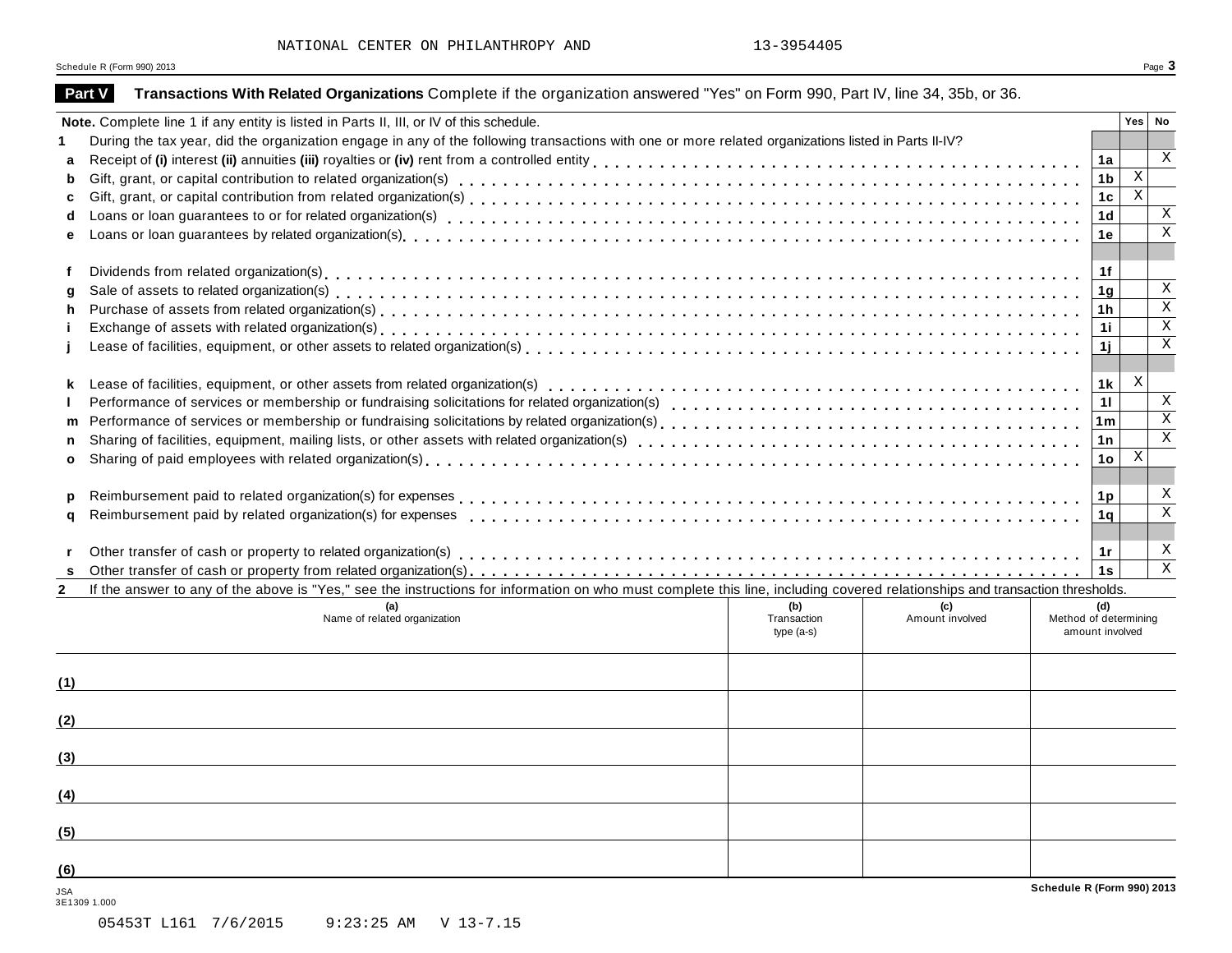#### **Part VI Unrelated Organizations Taxable as a Partnership** Complete if the organization answered "Yes" on Form 990, Part IV, line 37.

Provide the following information for each entity taxed as a partnership through which the organization conducted more than five percent of its activities (measured by total assets or gross revenue) that was not a related organization. See instructions regarding exclusion for certain investment partnerships.

| (a)<br>Name, address, and EIN of entity | (b)<br>Primary activity | (c)<br>Legal domicile<br>(state or foreign<br>country) | (d)<br>Predominant<br>income (related,<br>unrelated, excluded<br>from tax under | section | (e)<br>Are all partners<br>501(c)(3)<br>organizations? | (f)<br>Share of<br>total income | (g)<br>Share of<br>end-of-year<br>assets | (h)<br>Disproportionate<br>allocations? |    | (i)<br>Code V-UBI<br>amount in box 20<br>of Schedule K-1<br>(Form 1065) |     | (j)<br>General or<br>managing<br>partner? | (k)<br>Percentage<br>ownership |
|-----------------------------------------|-------------------------|--------------------------------------------------------|---------------------------------------------------------------------------------|---------|--------------------------------------------------------|---------------------------------|------------------------------------------|-----------------------------------------|----|-------------------------------------------------------------------------|-----|-------------------------------------------|--------------------------------|
|                                         |                         |                                                        | section 512-514)                                                                | Yes     | No                                                     |                                 |                                          | Yes                                     | No |                                                                         | Yes | No                                        |                                |
| (1)                                     |                         |                                                        |                                                                                 |         |                                                        |                                 |                                          |                                         |    |                                                                         |     |                                           |                                |
| $(2)$ ______________________            |                         |                                                        |                                                                                 |         |                                                        |                                 |                                          |                                         |    |                                                                         |     |                                           |                                |
| (3)<br>_____________________            |                         |                                                        |                                                                                 |         |                                                        |                                 |                                          |                                         |    |                                                                         |     |                                           |                                |
| <u>(4) _________________________</u>    |                         |                                                        |                                                                                 |         |                                                        |                                 |                                          |                                         |    |                                                                         |     |                                           |                                |
|                                         |                         |                                                        |                                                                                 |         |                                                        |                                 |                                          |                                         |    |                                                                         |     |                                           |                                |
|                                         |                         |                                                        |                                                                                 |         |                                                        |                                 |                                          |                                         |    |                                                                         |     |                                           |                                |
|                                         |                         |                                                        |                                                                                 |         |                                                        |                                 |                                          |                                         |    |                                                                         |     |                                           |                                |
| (8) _____________________________       |                         |                                                        |                                                                                 |         |                                                        |                                 |                                          |                                         |    |                                                                         |     |                                           |                                |
| (9) _____________________________       |                         |                                                        |                                                                                 |         |                                                        |                                 |                                          |                                         |    |                                                                         |     |                                           |                                |
| (10)                                    |                         |                                                        |                                                                                 |         |                                                        |                                 |                                          |                                         |    |                                                                         |     |                                           |                                |
| (11)                                    |                         |                                                        |                                                                                 |         |                                                        |                                 |                                          |                                         |    |                                                                         |     |                                           |                                |
|                                         |                         |                                                        |                                                                                 |         |                                                        |                                 |                                          |                                         |    |                                                                         |     |                                           |                                |
| (13)                                    |                         |                                                        |                                                                                 |         |                                                        |                                 |                                          |                                         |    |                                                                         |     |                                           |                                |
| (14)                                    |                         |                                                        |                                                                                 |         |                                                        |                                 |                                          |                                         |    |                                                                         |     |                                           |                                |
| (15)                                    |                         |                                                        |                                                                                 |         |                                                        |                                 |                                          |                                         |    |                                                                         |     |                                           |                                |
| (16)<br>------------------------        |                         |                                                        |                                                                                 |         |                                                        |                                 |                                          |                                         |    |                                                                         |     |                                           |                                |

JSA 3E1310 1.000 **Schedule R (Form 990) 2013**